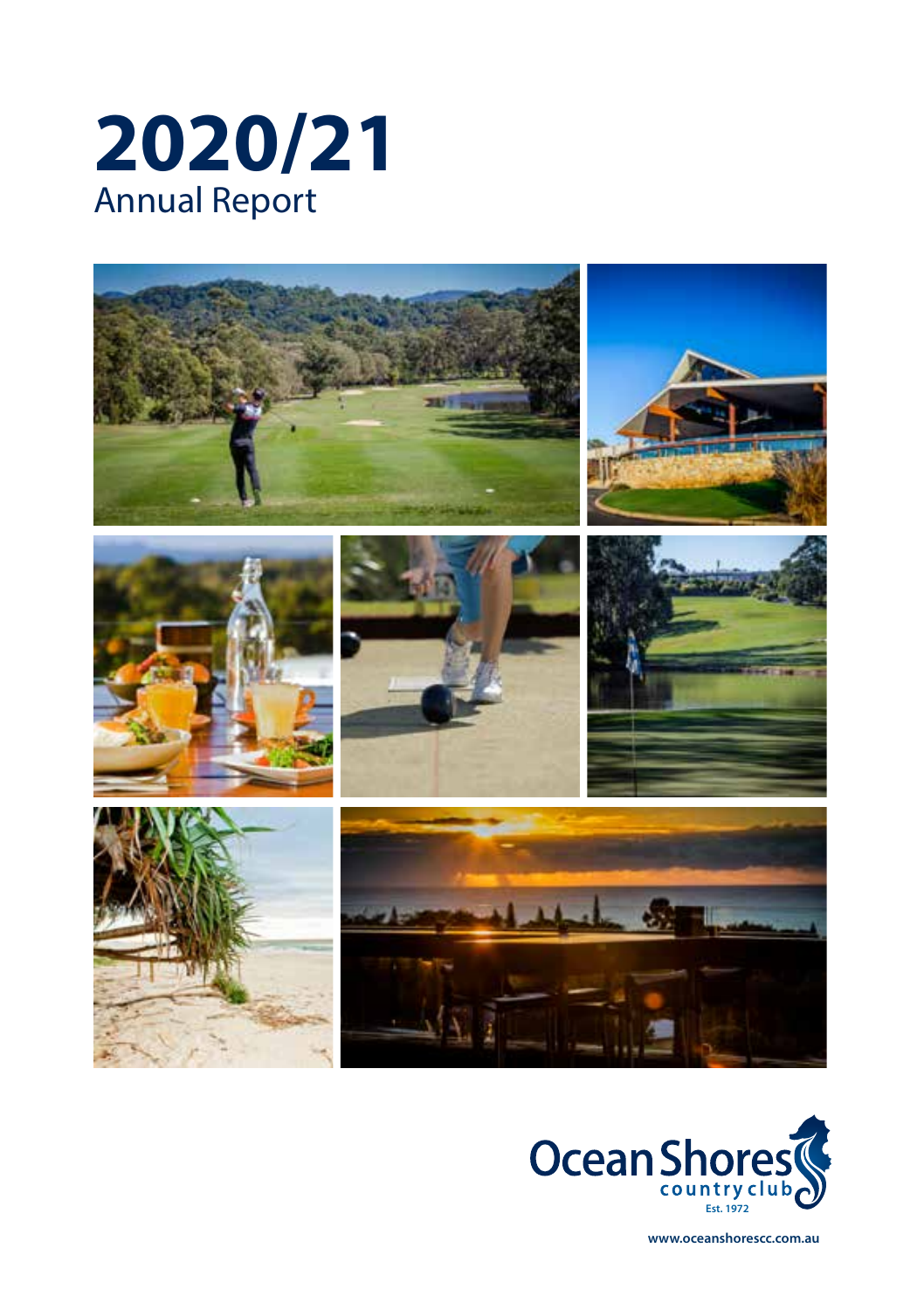

ABN: 84 000 724 676

## Financial Report for the year ended 30 June 2021

# **Contents**

| Notice of Annual Meeting       | 4  |
|--------------------------------|----|
| Membership                     | 9  |
| Chairman's Report              | 10 |
| Treasurer's Report             | 12 |
| General Manager's Report       | 13 |
| <b>Golf Director's Report</b>  | 14 |
| <b>Bowls Director's Report</b> | 15 |
| <b>Audited Financials</b>      | 16 |
| Sponsors                       | 50 |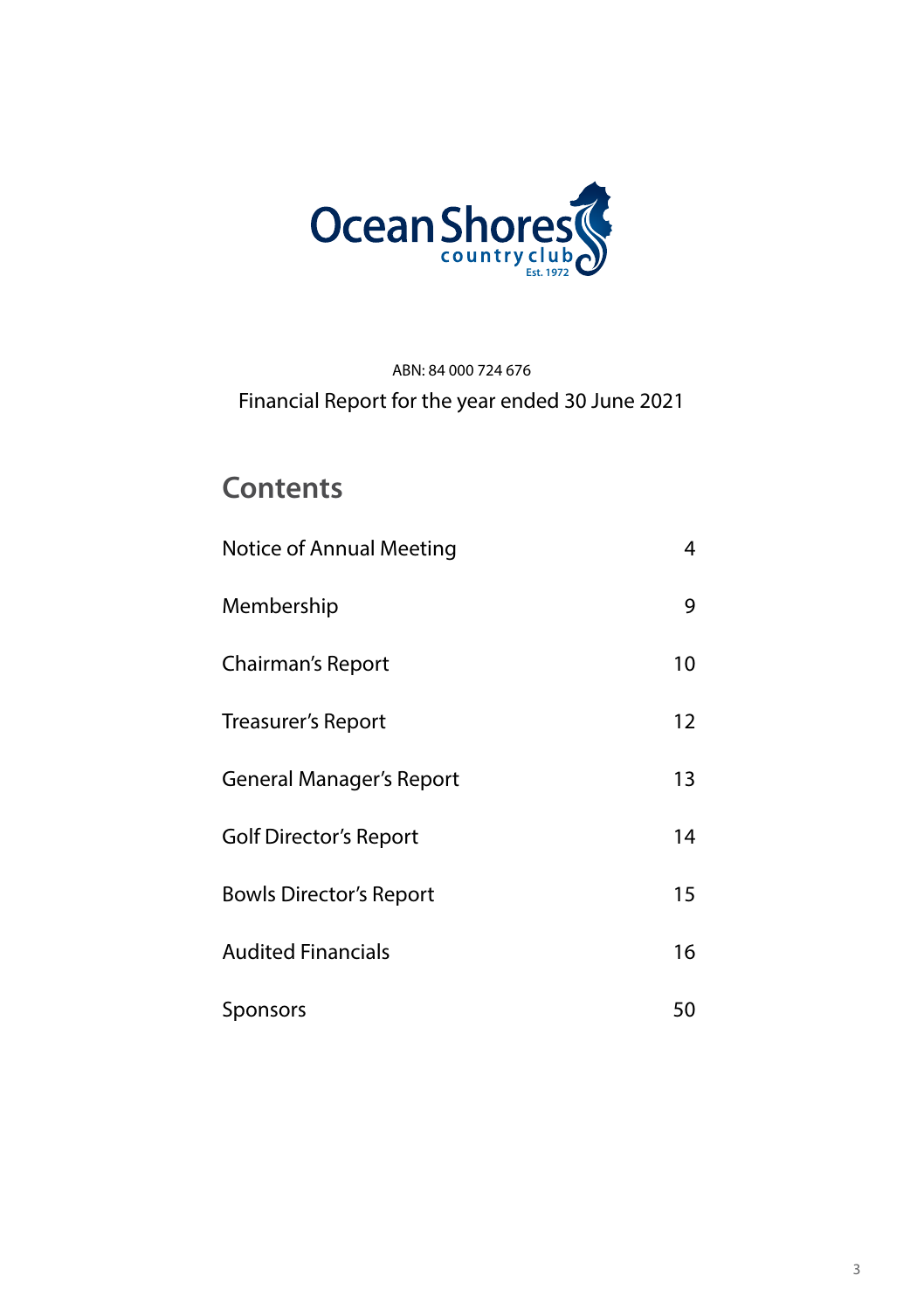## **NOTICE OF ANNUAL GENERAL MEETING**

**Notice is hereby given that the 52nd Annual General Meeting of Members will be held in the Pacific Room at the Clubhouse, Orana Road Ocean Shores NSW 2483 commencing at 9.30am on Sunday 19th December 2021.**

Please be aware that due to COVID-19 restrictions, seating will be arranged to conform with NSW Public Health Orders in effect at the time of the meeting. Members attending the Annual General Meeting are required to follow all Staff directions in accordance with the Club's COVID-19 Management Plan.

## **Agenda**

- 1. Welcome and Opening of the 52nd Annual General Meeting.
- 2. Apologies.
- 3. To confirm the Minutes of the 51st Annual General Meeting held on Sunday 15th November 2020.
- 4. To receive, consider and adopt the Financial Statements of the Company and the directors and auditors reports for the year ended 30 June 2021.
- 5. To consider and if thought fit, to pass Ordinary Resolution One which appears under the heading 'Notice of Ordinary Resolution One'.
- 6. To consider and if thought fit, to pass Special Resolution One which appears under the heading 'Notice of Special Resolution One'.
- 7. To consider and if thought fit, to pass Special Resolution Two which appears under the heading 'Notice of Special Resolution Two'.
- 8. To declare the result of the Ballot to elect the Board of Directors for 2021-2022 in accordance with the Club's Constitution.
- 9. To consider and if thought fit, award Life Membership of the Club to Peter Tornaros (Member #587), details of whom appears under the heading 'Nomination for Life Membership'.
- 10. To deal with any other business for which due notice has been given and may lawfully be brought forward.

*Members please note: To enable a considered response, any questions relating to the contents of these reports must be submitted in writing to the General Manager no later than 5pm on Friday 10th December 2021.*

By order of the Board of Directors,

**Ian Wills Secretary 18th October 2020**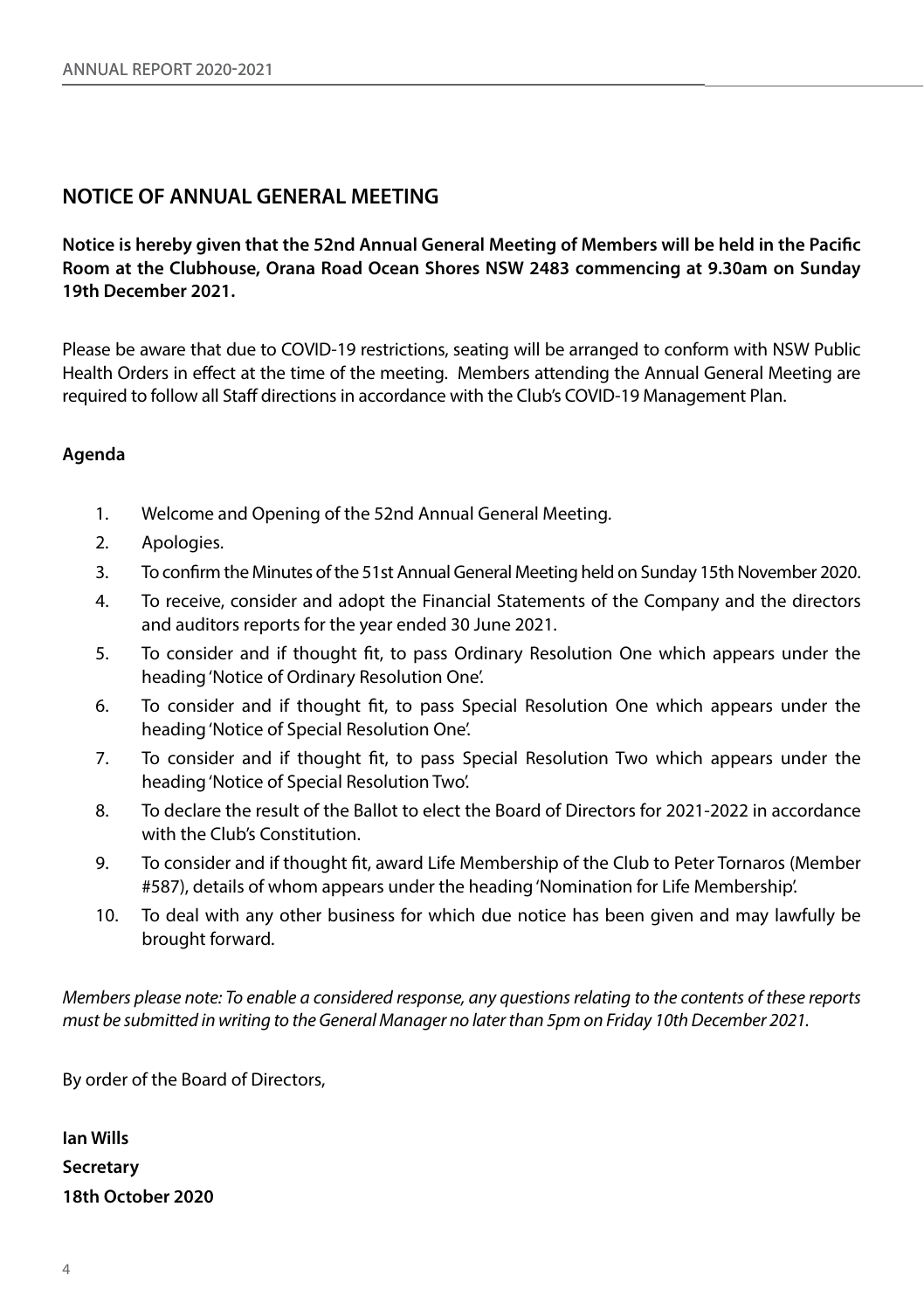

# **2021 ANNUAL GENERAL MEETING NOTICE OF ORDINARY RESOLUTION ONE**

That pursuant to the Registered Clubs Act 1976 the Members approve and agree to the following benefits and reasonable expenditure by the Club until the next Annual General Meeting:

- a. Directors education and training to comply with registered club corporate governance legislation.
- b. Directors attendance at registered club specific trade and industry events.
- c. Directors attendance at industry meetings, seminars, training courses and conferences.
- d. To repay out of pocket expenses reasonably incurred by any member of the Board in the course of carrying out duties for the Club on production of a valid receipt and provided such expenses are approved by the Board.
- e. The reasonable cost of a meal and beverage for each Director immediately before or after a Board or Committee meeting.
- f. The reasonable cost of entertaining special guests of the Club.
- g. Provision of an electronic device for the use of each Director to access Board meeting and Club documents, seminar presentations and other Club-related communications.
- h. Provision of a Director's uniform.
- i. Provision of a limited number of reserved car spaces in the Club's car park for the use of the Chairperson, Deputy Chairperson and General Manager.
- j. Benefits received by Members who are accepted into the membership Category of 'Special Veterans' for the membership year 2021-2022.

The Members acknowledge that the above benefits are not available to Members generally but only for those who are Directors of the Club and those Members specified in the above activities.

## **Explanatory Message to Members Regarding Ordinary Resolution One:**

Section 10 (1) (i) and (j) of the Registered Clubs Act 1976 prohibits the Club from offering a benefit or advantage to any Member (including a Director) unless it is offered equally to all Members of the Club.

Section 10 (6A)(b) of the Registered Clubs Act 1976 allows a Member to receive a benefit if the benefit conferred is not in the form of money and those benefits are approved by an ordinary resolution of the Members of the Club in general meeting prior to the benefit being provided.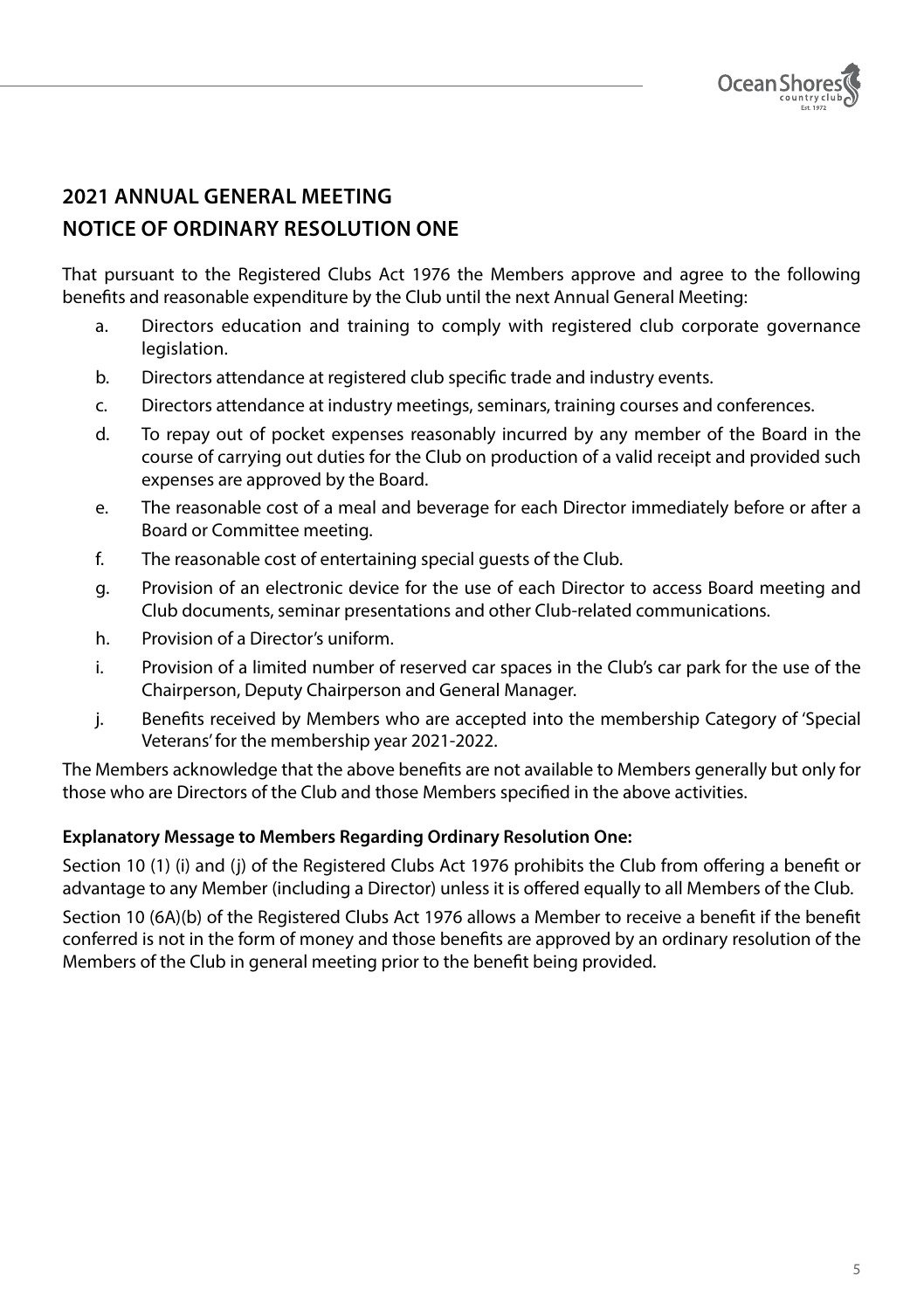# **NOTICE OF SPECIAL RESOLUTION ONE**

[The First Special Resolution is to be read in conjunction with the notes to members set out below.] That the Constitution of Ocean Shores Country Club Limited be amended by:

- (a) **deleting** Rules 29.2, 29.3, 29.4 and 29.5.
- (b) **renumbering** Rule 29.6 as 29.2.
- (c) **renumbering** Rule 29.7 as 29.3 and the reference in that Rule to Rule 29.6 to Rule 29.2.
- (d) **deleting** Rules 30 and 31 and in their place **inserting** the following heading and new Rules 30 and  $31$

## **REGISTERED CLUBS ACCOUNTABILITY CODE**

- 30. The Club, the directors of the Club and the Secretary must comply with the requirements of the Registered Clubs Accountability Code as provided in Schedule 2 of the Registered Clubs Regulation 2015 (as amended from time to time).
- 31 A copy of the Registered Clubs Accountability Code (as amended from time to time) will be appended to a copy of this Constitution supplied to any member pursuant to Rule 2.4 or otherwise made available to members."
- (e) **deleting** from Rule 27.3(i) the words *"subject to the requirements of Section 41J of the Registered Clubs Act and Regulations and the Liquor Act"* and in their place inserting the words *"subject to the requirements of section 41E of the Registered Clubs Act and the Regulations made under that Act and subject to the Liquor Act".*

## **Notes to Members on Special Resolution One**

- 1. If passed, the First Special Resolution deletes Rules that are based on provisions in the Registered Clubs Act which no longer exist and to replace them with new Rules and in particular, makes reference to the Registered Clubs Accountability Code.
- 2. The Accountability Code is to be attached to all copies of the Club's Constitution which are given to members.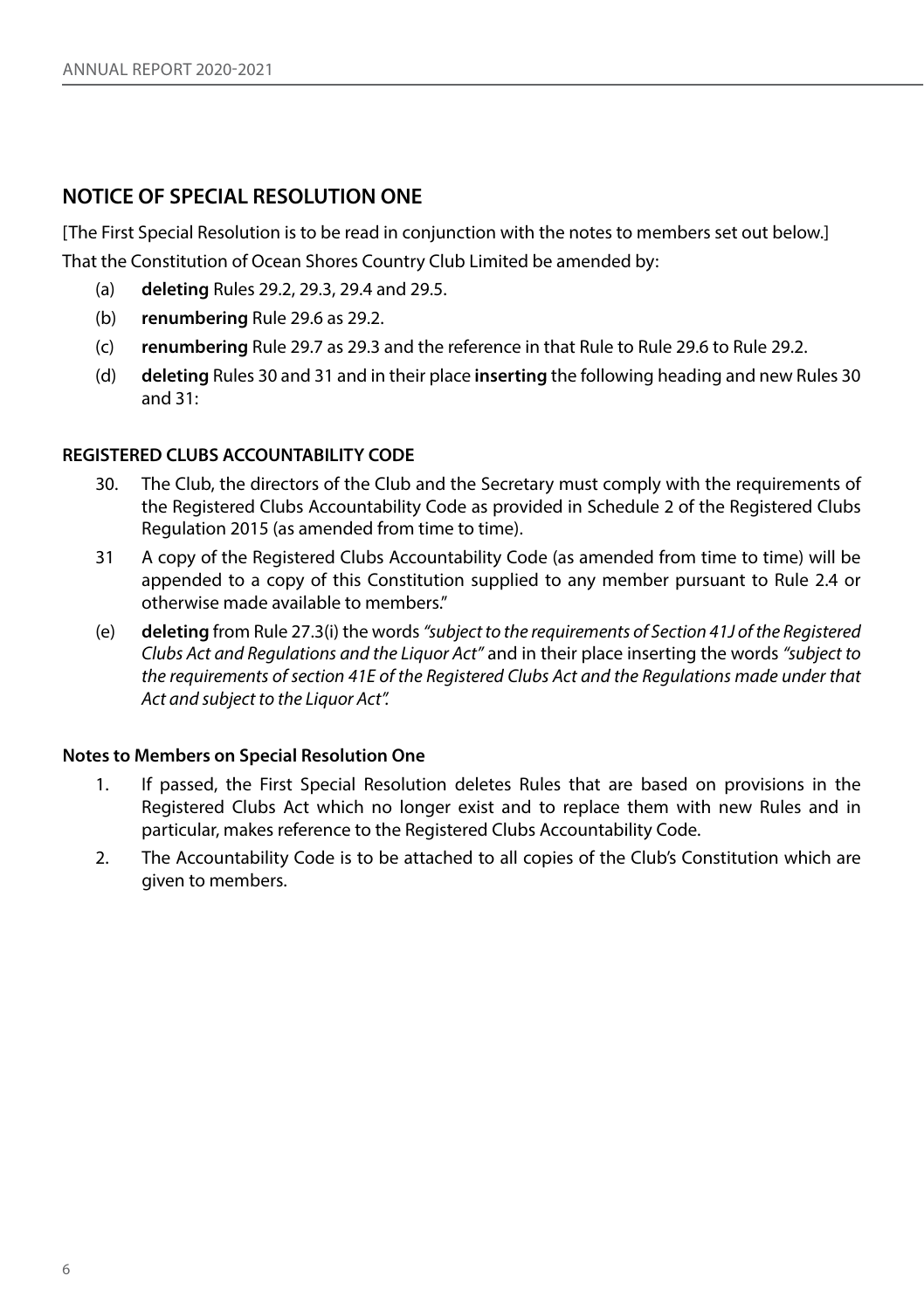

# **NOTICE OF SPECIAL RESOLUTION TWO**

[The Second Special Resolution is to be read in conjunction with the notes to members set out below.]

That the Constitution of Ocean Shores Country Club Limited be amended by:

- $(f)$  inserting at the end of Rule 26.1(s) the following words: *"or by returning them electronically to the Returning Officer if so directed by the Club."*
- $(a)$  inserting the following new paragraph after Rule 26(cc): *"(dd) the Board may determine that voting for the election of directors is conducted electronically."*

## **Notes to Members on Special Resolution Two**

- 1. If passed, the Second Special Resolution will give the Board the option of introducing voting for the Board using approved modern technology.
- 2. The Board has no immediate plans to do this but it is prudent to at least have it as an option for the future.

## **PROCEDURAL MATTERS RELATING TO SPECIAL RESOLUTIONS**

- 1. To be passed, each Special Resolution requires votes in its favour from not less than a seventyfive percent (75%) majority of those members who being eligible to do so vote on the Special Resolution at the meeting.
- 2. Each Special Resolution should be read in conjunction with the notes to members which follows that Special Resolution.
- 3. **Only financial Ordinary Voting members and Life members are eligible to vote on the Special Resolutions.**
- 4. Amendments to the Special Resolutions (other than minor typographical corrections which do not change the substance or effect of the Special Resolutions) will not be permitted from the floor of the meeting.
- 5. Under the Registered Clubs Act: (a) members who are employees of the Club are not entitled to vote; and (b) proxy voting is prohibited.
- 6. The Board of the Club recommends each of the Special Resolutions to members.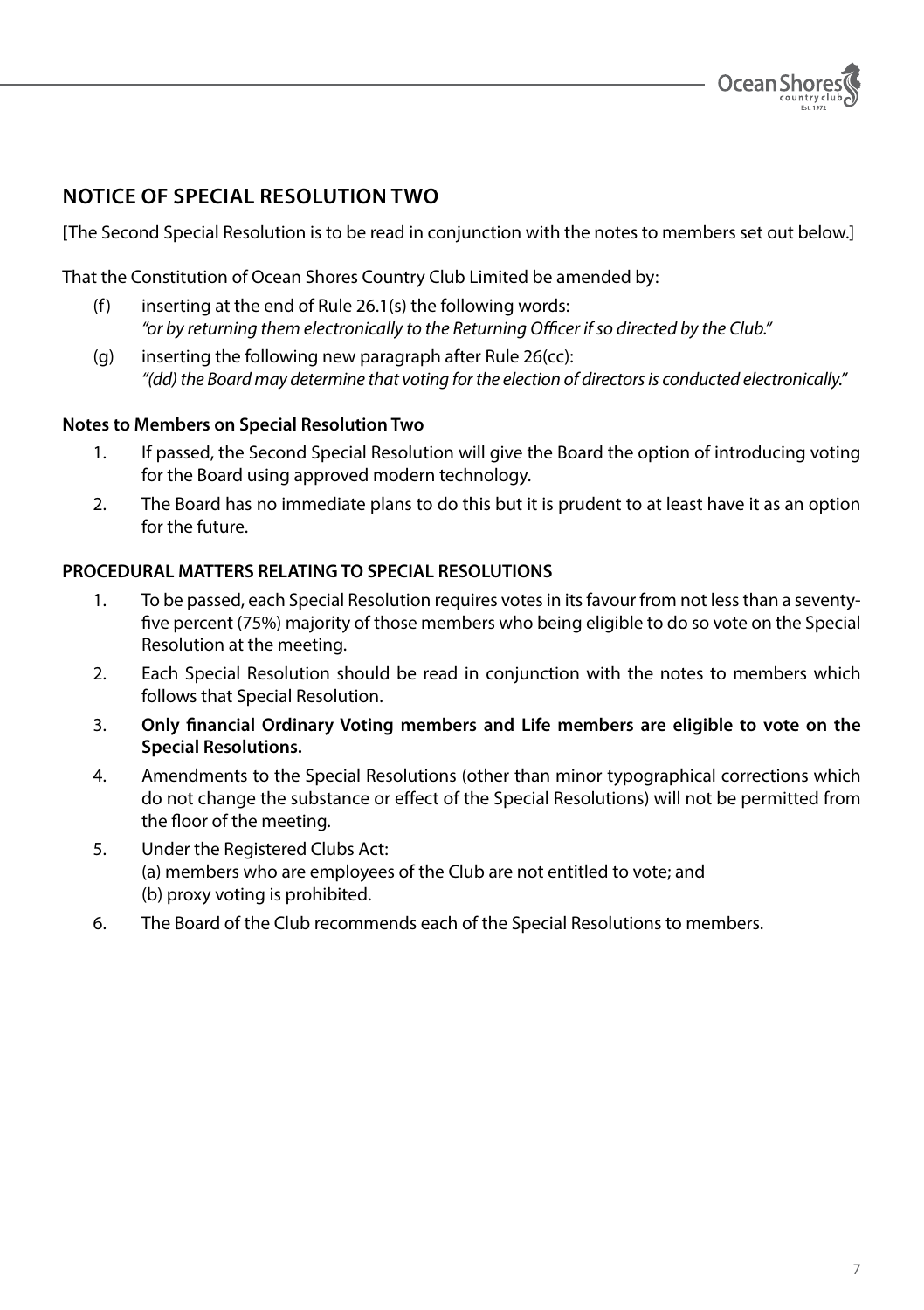## **NOMINATION FOR LIFE MEMBERSHIP**

1. That Member **Peter Tornaros** (#587) be elected to Life Membership of the Club in recognition of Peter's outstanding contribution to the Club over an extended period of time.

 The nomination was Moved by William Priest (#492) and Seconded by Austin (Stuart) Pratt (#006) and endorsed by a resolution of the Board of Directors to be submitted to the Annual General Meeting to be considered by Members.

## **PROCEDURAL MATTERS RELATING TO LIFE MEMBER RESOLUTIONS**

For Life Membership to be approved this resolution must be passed by a two thirds majority of the Members present and voting at the Annual General Meeting.

**Only financial Ordinary Voting Members and Life Members are eligible to vote on Life Membership Resolutions.**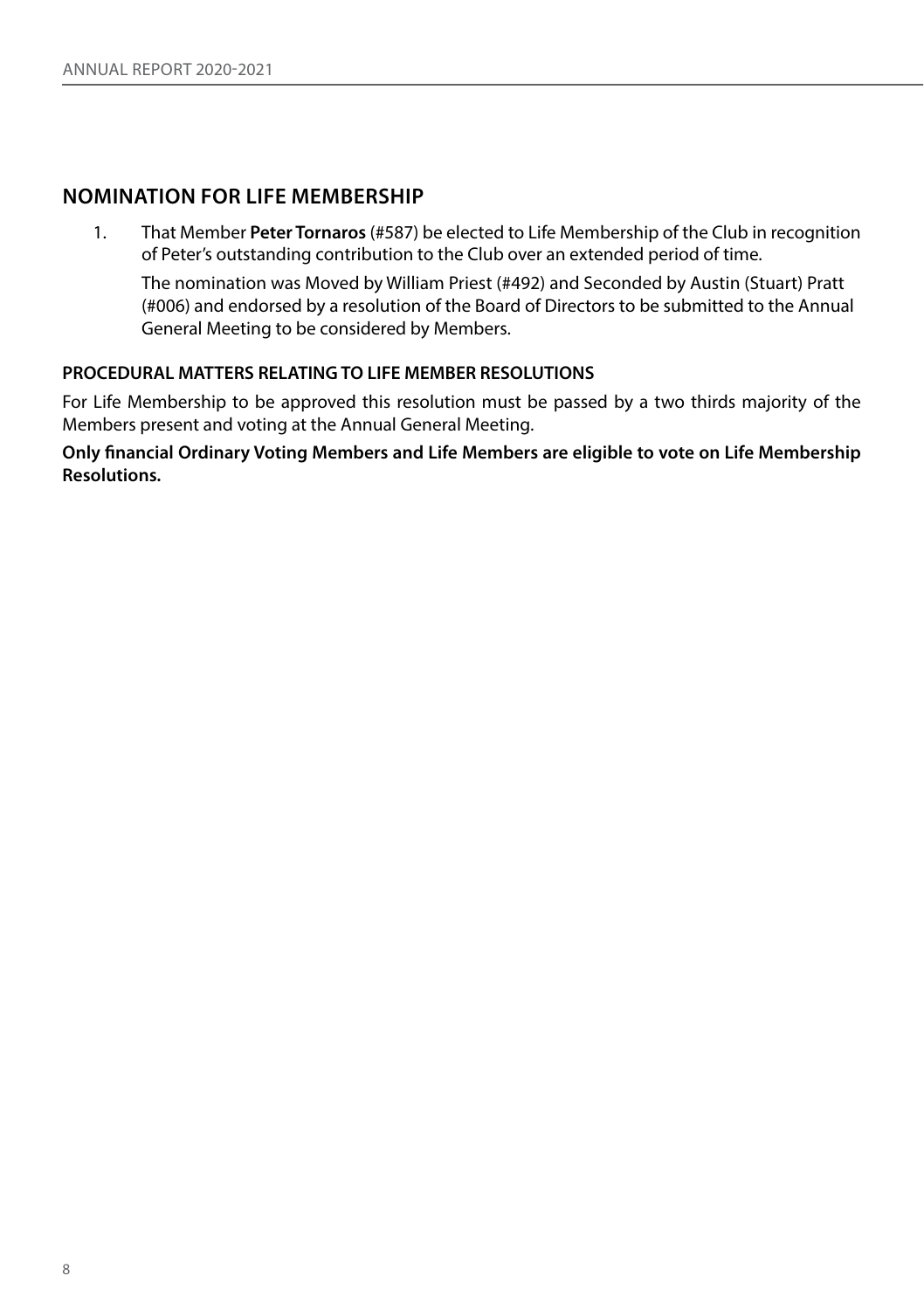| THE MEMBERSHIP AS AT 30 JUNE        | 2020           | 2021           |
|-------------------------------------|----------------|----------------|
| Life Member                         | 4              | 5              |
| Male Golf                           | 200            | 184            |
| Female Golf                         | 43             | 44             |
| Male Bowler                         | 49             | 48             |
| Female Bowler                       | 12             | 11             |
| Social Bowler (M/F)                 | 20             | 20             |
| Male Golfer/Bowler                  | 35             | 32             |
| Female Golfer/Bowler                | $\overline{4}$ | $\mathbf{1}$   |
| Special Veteran Golfer (M/F)        | 8              | 9              |
| Special Veteran Golfer/Bowler (M/F) | 5              | 5              |
| Ordinary (M/F)                      | 9              | 4              |
| Male Country Golfer                 | 27             |                |
| Female Country Golfer               | $\overline{7}$ |                |
| Social (M/F)                        | 2852           | 2201           |
| Country Golfer/Bowler (M/F)         | 1              |                |
| Leave of Absence                    | $\mathbf{0}$   | $\overline{2}$ |
| Colt Golfer                         | 3              | 3              |
| Colt Golfer/Bowler                  | $\overline{2}$ | $\overline{0}$ |
| Midweek Golf (M/F)                  | 100            | 114            |
| Midweek Golfer/Bowler (M/F)         | 15             | 14             |
| Remote Golfer (M/F)                 | 10             | 20             |
| Remote Golfer/Bowler (M/F)          | $\mathbf 0$    | $\mathbf{1}$   |
| Life Style Golf (M/F)               | 41             | 32             |
| Life Style Golfer/Bowler (M/F)      | $\overline{2}$ | $\mathbf{1}$   |
| Multi/Mixed Bowler                  | 10             | 13             |
| 6 Day Golf (M/F)                    | 19             |                |
| 6 Day Golfer/Bowler (M/F)           | 0              |                |
| 5 Year Golfer                       |                | $\mathbf{1}$   |
| 80+ Golf                            | 14             | 13             |
| 80+ Golfer/Bowler                   | $\overline{2}$ | $\overline{2}$ |
| 85+ Golf                            | 0              |                |
| 85+ Golfer/Bowler                   | $\overline{2}$ |                |
| Intermediate Golfer (M/F)           | 29             | 17             |
| Intermediate Golfer Bowler (M/F)    | 3              | $\overline{2}$ |
| Weekend Golf (M/F)                  | 3              |                |
| Weekend Golfer/Bowler (M/F)         | $\mathbf{1}$   |                |
| Junior Bowler                       | $\mathbf 0$    |                |
| Junior Golfer                       | 8              | $\overline{4}$ |
| Junior Golfer/Bowler                | $\mathbf 0$    | 0              |
| Cadet Golf                          | 6              | $\overline{7}$ |
| <b>Cadet Bowls</b>                  | 0              | 0              |
| Cadet Golfer/Bowler                 | $\overline{0}$ | $\overline{0}$ |
| <b>TOTAL MEMBERS</b>                | 3546           | 2810           |
| Golf Related Membership*            | 594            | 509            |
| <b>Bowls Related Membership*</b>    | 167            | 155            |
| <b>Ordinary and Social</b>          | 2861           | 2207           |
|                                     |                |                |

\* Note Golfer/Bowler Members are included as both golf and bowls related membership

\* A blank space indicates category not available for that particular year

Ocean Shores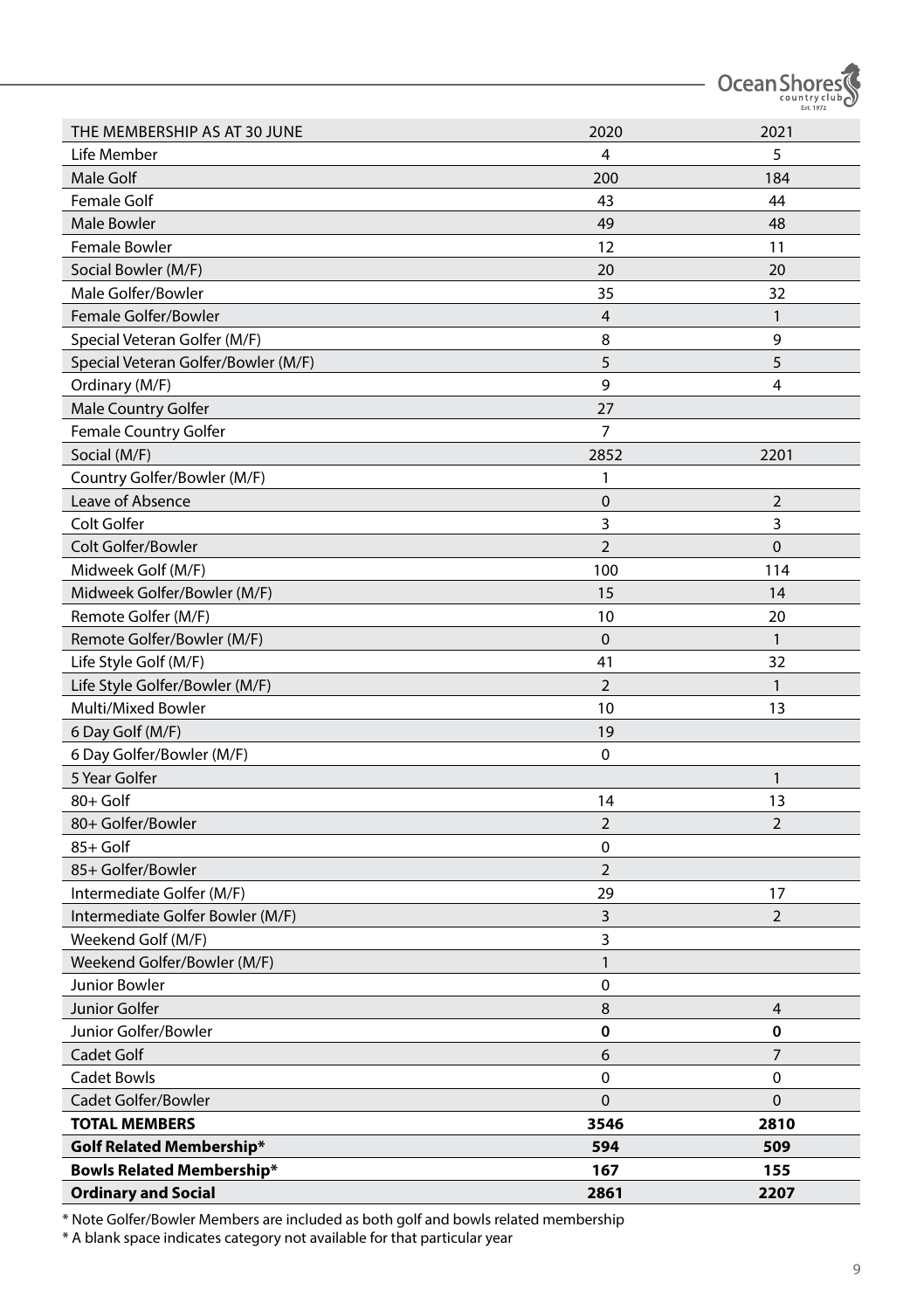## **CHAIRMAN'S REPORT**

"A year of the trials and tribulations" in attempting to manage during unprecedented times.

An old cliche that captures the turbulent year endured by our Club as a direct result of the COVID-19 restrictions. Of equal significance were the extreme weather conditions that impacted the course during this period. Thankfully there have been no cases of COVID-19 reported amongst our membership or staff. This validates the arrangements instituted by our management team and the strict compliance rules monitored by our staff as part of the Covid Plans.

Despite our ongoing Covid compliance obligations and disruption to our business, we were still able to operate with relatively strong cash reserves compared to the previous year. It is pleasing to report to Members that the Club has posted a net surplus of \$184,531 for the year ending 30 June 2021. The financial statements will reveal several key areas which contributed to this result. In particular, a decline in bar sales was offset by improved gaming revenue and golf-related activities. Similar to the previous year, the Club benefited from government support such as JobKeeper.

Members should be aware that while sponsorship income was significantly down compared to previous years, in the past, much of this income related to 'complimentary' Club membership offered as part of sponsor packages. Changes to the way sponsorship and sponsorship-related memberships are reported has contributed to the large variance shown in the report.

The Board is also conscious of the changing circumstances of several of our valued sponsors during the pandemic and we remain very grateful of the support the Club has received in the past. During the year, the Board reviewed our sponsorship offers and we are working towards rebuilding our sponsorship base in the coming year.

Under these trying circumstances, our Superintendent and Golf Manger ensured our course and supporting facilities were presented in the best available condition. The same can be attributed to our Bowling Greens. While Golf was played with restrictions during periods of lockdowns, our Bowling fraternity suffered as no play was allowed. Both activities saw events either postponed or cancelled. This, however, did not detract from the high participation rates in the general play of Golf or Bowls when available.

Under the stewardship of our General Manger Ian Wills, his actions in providing the Board with clear management reports, assisted the Board in making many difficult decisions. I should also note the actions taken to automate our internal accounts management systems and appointing an external Accounts Manager to oversee our financial practices has reduced our operating costs. The important point members should be aware of is our overdraft facility is still intact.

These unprecedented times did not stop the Board and Management in pursuing key objectives set out in our Strategic Plan namely:

- Preparing Clubhouse refurbishment plans
- Developing a Golf Master Plan
- Identifying Development Opportunities
- Growing our Golf and Bowls memberships

I am happy to report all Directors have contributed with their time and energy with this process. I am confident this work will continue into the future.

The Board extends its sincere appreciation to all volunteer office bearers serving on a myriad of committees. These include our Special Interest Groups, Heritage Group, Foundation, 50th Anniversary Organising Committee, your time and efforts are greatly appreciated. On a similar vein our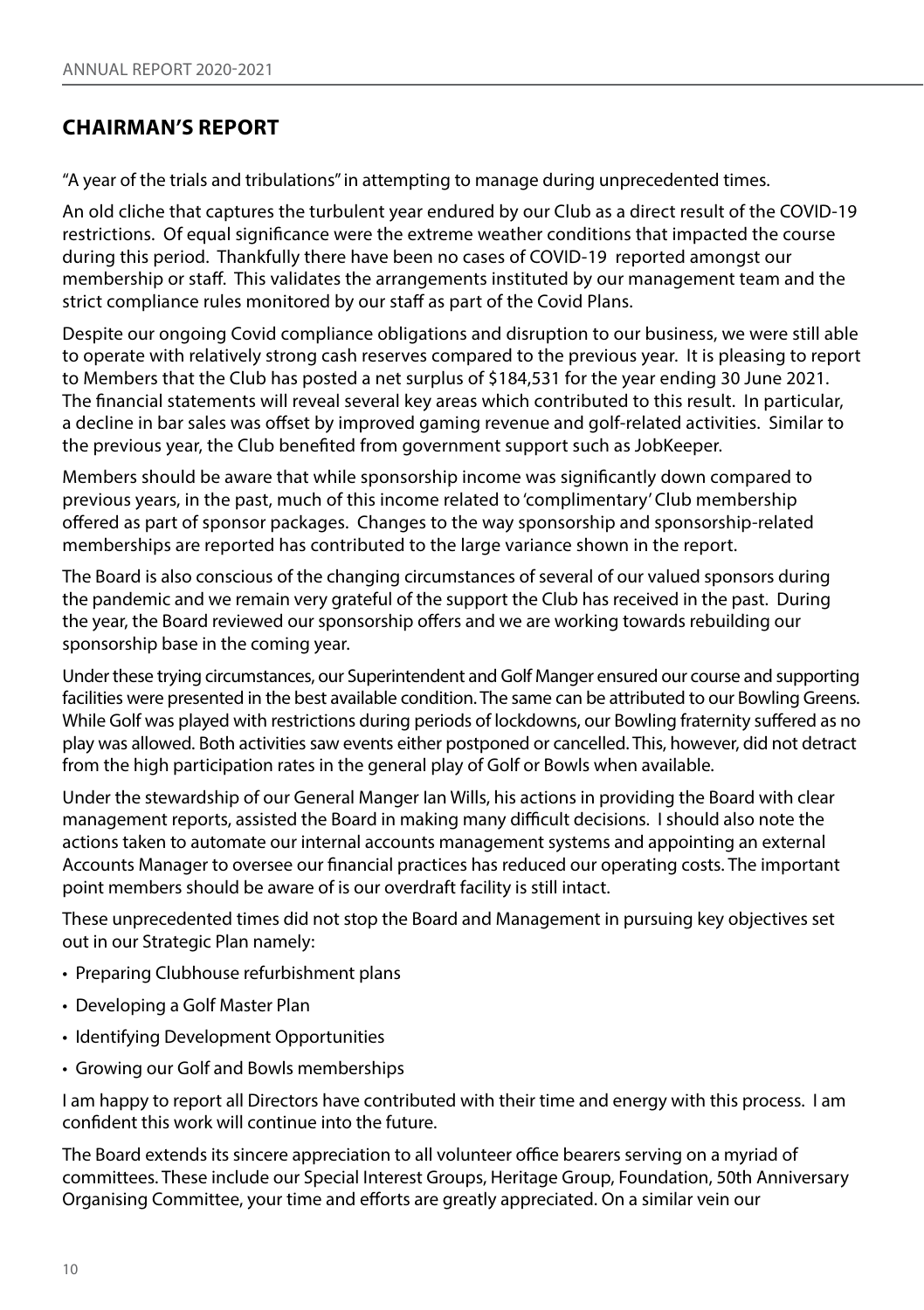

appreciation is also extended to our band of dedicated volunteers known as the Goonies. They work hard performing various tasks in presenting our course in optimum condition.

On a positive note, our Club will be celebrating its 50th Anniversary next year. We turn 50 in May 2022. Our Organising Committee has been hard at work planning for this event which will include a variety of family and sporting activities, a major raffle, logo apparel, a publication of the Club's history and memorabilia, culminating in a dinner in May 2022.

The Club's Foundation received a significant donation from our Golf Patron Peter Thorley. Thank you, Peter, your donation will certainly be utilised to create new revenue streams.

This is my third year as Chairman of the Board, and I am grateful for all the support provided by our Directors in fulfilling this role. Their counsel and guidance were greatly appreciated. In addition, I must acknowledge our General Manager Ian for his support and sound advice dealing with the complexities of club management. This can be seen by his inclusive way of leading his staff through challenging times.

Finally, thank you and recognition to all our membership for your unswerving support of our great Club during these difficult times. The Club plays an important role as the social hub in the lives of our members, guests and our community. Thank you and recognition to all our members for your unswerving support of our great Club especially during these difficult times.

## **James Cotta**

Chairperson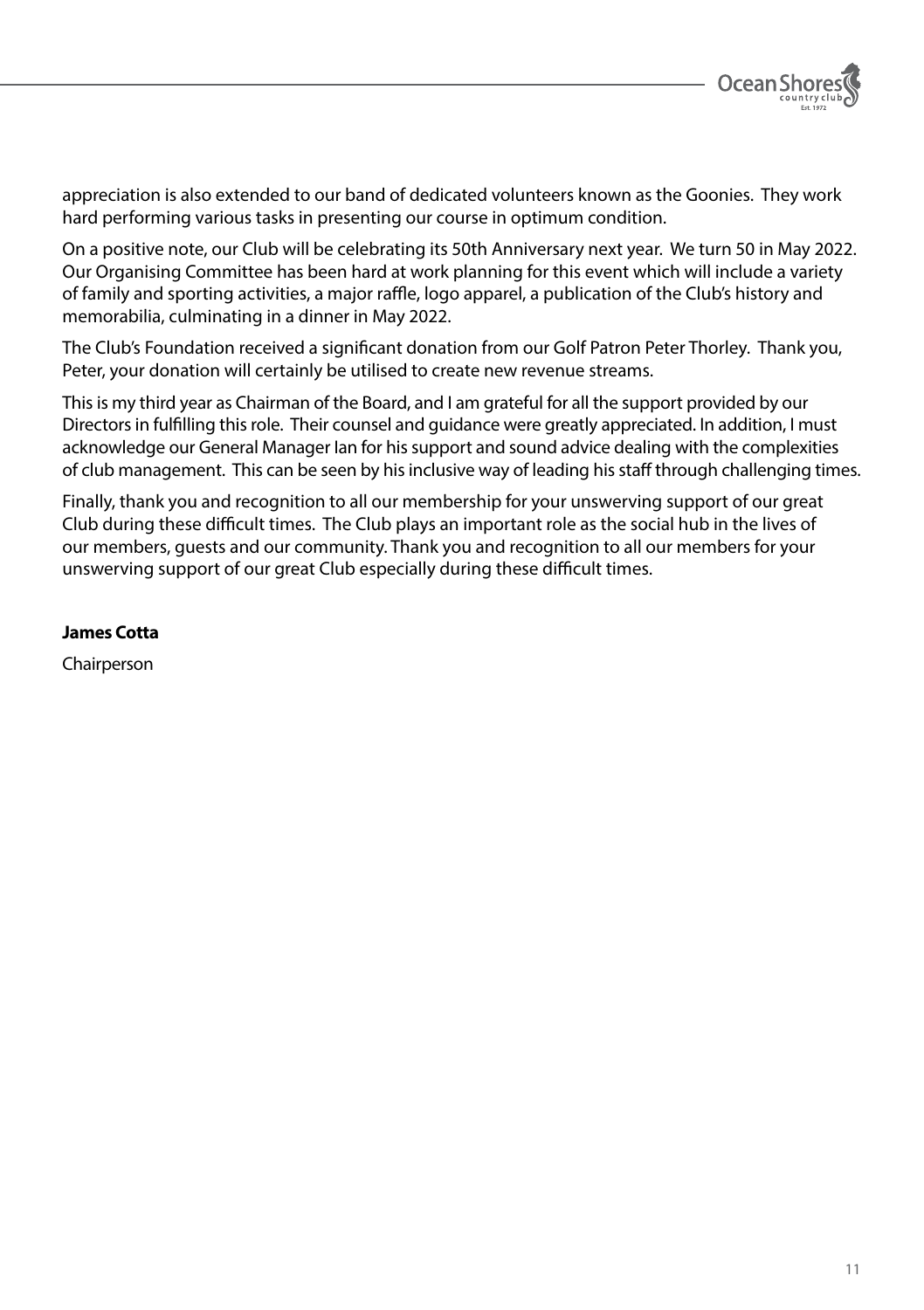# **TREASURER'S REPORT**

Despite significant Covid-19 related disruption to our business and patronage in general from border closures and lockdowns, our key financial indicators and results gained in strength, compared to 30 June 2020.

The profit outcome recorded a large positive turnaround compared to the same time the previous year, and that improvement in turnaround was over \$400,000 which gave us a profit of \$184,531 for the 2020/2021 financial year.

Importantly, our overall liquidity and solvency strengthened as our current assets increased by \$125,000 whilst our current liabilities decreased by nearly \$220,000 during the year.

The Club's cash reserves increased by \$225,000 and we retain a redraw facility of \$600,000 and for the foreseeable future, we remain well positioned to continue trading, remain solvent and pay our debts as and when they fall due.

The greatest increase in our revenues came from golf and gaming patronage whilst our largest cost being employee expenses remained steady at about the same amount as they were in the prior financial year. Government subsidies were very important once again with a \$40,000 increase year on year.

It goes without saying that looking further ahead into the remainder of the 2021/2022 financial year, we will continue to closely monitor our cash position and levels of patronage. Trading conditions remain very challenging with the 'Queensland Border Bubble' still suspended and with the restrictions still in place that continue to adversely impact our cash flows.

## **Sven Kling**

Treasurer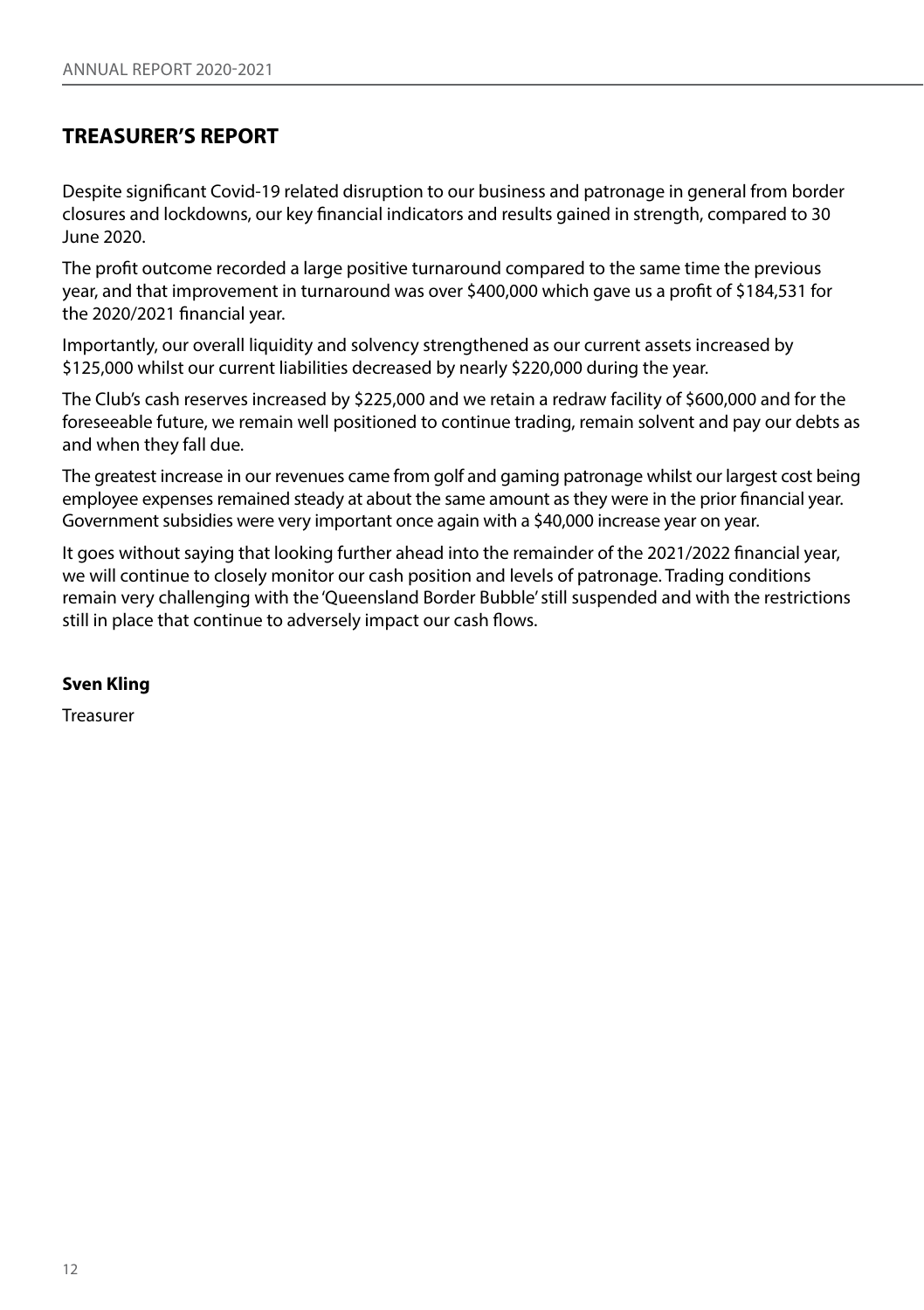

# **GENERAL MANAGER'S REPORT**

Following the impacts of COVID-19 during the previous year, we began the new year full of excitement.

Function bookings were returning to the Club and our social events calendar was filling fast based on prospects of a return to normal trading. Unfortunately, 2020/2021 continued to be impacted by COVID-19 and restrictions, coupled with on again off again border closures, which have affected all areas of the Club.

When the Club was allowed to re-open, it very quickly became clear that the environment in which the Club operates had dramatically changed. Reduced venue capacities, social distancing and mask wearing requirements followed more recently by mandated COVID-19 vaccination have all changed how the Club operates and interacts with our members.

I'm sure it's been difficult for all of us to keep up with the constantly changing and often seemingly nonsensical directions and I look forward to the day when the border finally reopens and we can welcome back our Queensland members and golfers.

During the year the Board and Management adopted a regular review process with the key purpose of closely monitoring the Club's ongoing cash position. During the year, the Club benefitted from continued government initiatives such as 'JobKeeper'.

The Club received 'JobKeeper' funding until 30 September 2020 allowing the Club to retain staff who would otherwise have been 'stood-down'. Notwithstanding the external support received by the Club, I am most grateful for the Board's vigilance during the year especially when difficult decisions were required to be made.

Despite difficulties arising from COVID restrictions, it is pleasing to note that trading in certain areas (especially golf-related activities) were well supported during the year. Revenue from Club activities was, however, greatly impacted for most of the year.

Due to COVID restrictions, the Club suffered from a dramatic decline in function bookings resulting in lost venue hire fees and beverage sales. Our sincere thanks go to Bill, Simon and their wonderful team at Horizons Bistro who also felt the brunt of lost trade due to venue restrictions.

While it would be easy to focus on the negatives, there have been many positive outcomes during the 2020/2021 year. Members will be familiar with the Club's Master Plan introduced in early 2020. During the year, work was completed on all our major IT systems that drive the Club. Major course equipment was upgraded and significant work was undertaken to upgrade power to the eastern side of the Clubhouse.

Members can expect to see some great changes to our facilities and services in the coming year as we look to create a dedicated 'coffee shop', improve interior furnishings and décor and upgrade our western 'Koonyum Deck' to be a family-friendly space for all to enjoy.

Work will also continue outdoors as we continue to strive towards providing Members with the best possible facilities.

There can be no denying that the year has been every bit as challenging as the last. I would like to thank Chairman James and the Board of Directors for their commitment to their Club and I am extremely grateful for the support shown by all Staff.

As we look forward to celebrating the Club's 50th Anniversary in May 2022 please be assured there are many exciting activities in store.

Thank you to Members who continue to support our Club and I look forward to seeing you at the Club. Best wishes,

## **Ian Wills**

General Manager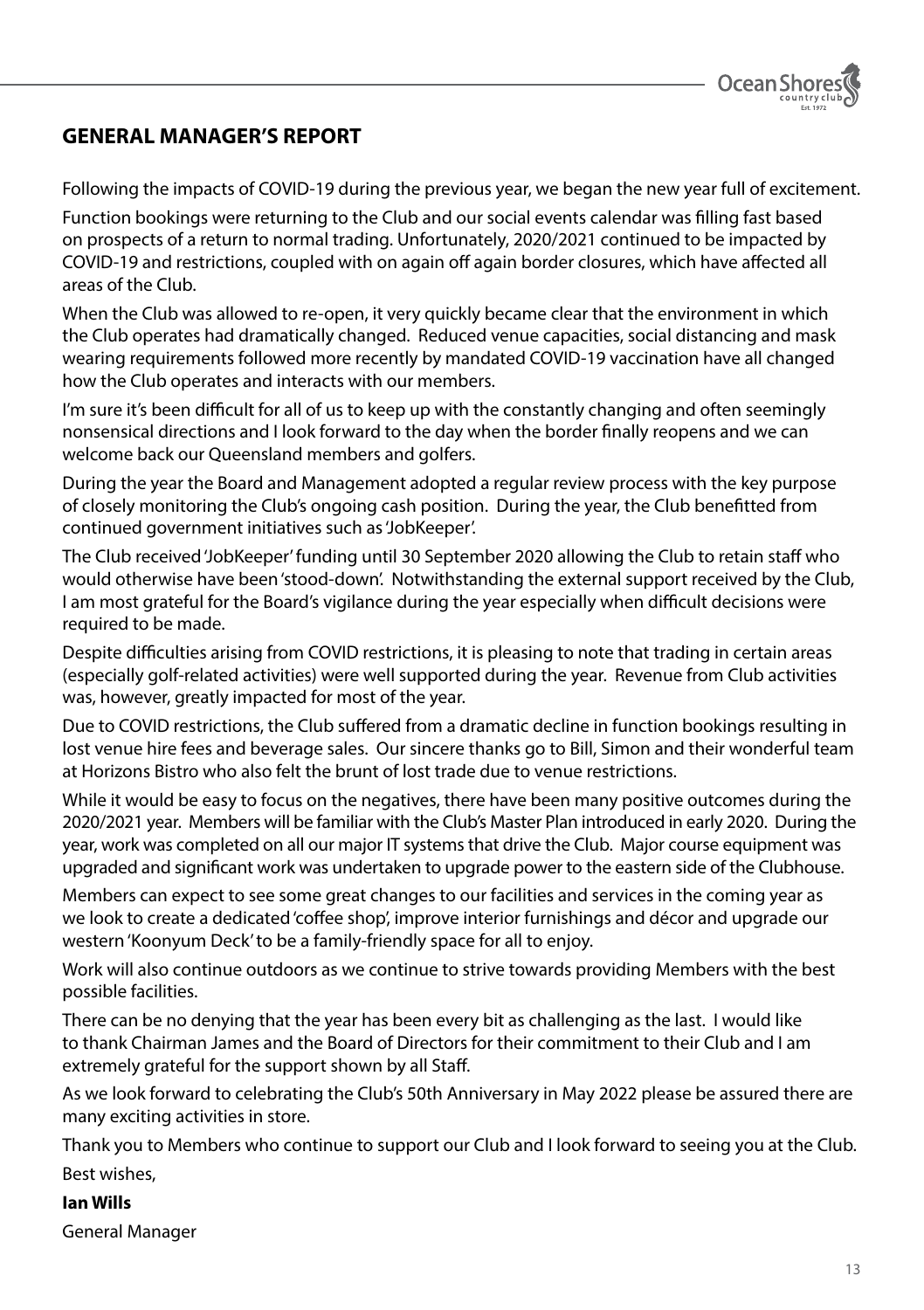# **GOLF DIRECTOR'S REPORT**

Despite the 2020/2021 year continuing to be impacted by the COVID-19 pandemic, our golf members were very fortunate as we continued to enjoy the course albeit subject to periodic restrictions.

COVID aside, the course was exposed to extreme weather events as the drought gave way to periods of very wet weather. Course Superintendent Shane and his team continued to work hard and despite COVID-related staffing issues, the course has continued to offer great playing conditions.

2020/2021 was a busy year for our golf course and there were many notable achievements.

The adoption of a GMP was identified as being a priority in the Club's Strategic Master Plan. Following careful consideration of three submissions, the Board engaged Richard Chamberlain (RCGD Golf Design) to prepare a Course Master Plan.

The brief provided to RCGD was to assess the current course and look for ways to improve the layout without altering our unique 6-6-6 format. Another requirement of the GMP is to emphasise sustainability and reducing maintenance costs. Following consultation with golf Special Interest Groups, the GMP was presented to a meeting of Members in October 2021 and by all reports, the course master plan has been well received.

The GMP has been adopted by the Board to be implemented over the years ahead as resources permit. More immediately, changes to the 8th hole identified as being essential several years ago as a priority for legal requirements (safety/insurance) will proceed in line with safety recommendations and the RCGD plan.

Members are assured that any changes identified as being a 'major change' will be put to golf members in accordance with the Constitution.

In addition to regular operational expenses, during the year, the Club committed to updating major course machinery equipment with a combined value of \$279,000. This machinery included industry best broad acre mowers, 'Sand Pro' bunker rakes and blower machine.

The Club has also committed to purchase our next fleet of hire golf carts. The 30 'Ezi-Go' cart fleet will boast the latest lithium technology as well as GPS tracking.

During the year, over 15,000 square metres of sports turf was established as part of the program to transition the 14th Fairway to 'winter green couch'. Other work completed during the year included upgrading bumper rails on bridges and the replacement of safety netting on the 4th Hole. This work was completed 'in-house' with an estimated saving of over \$15,000.

There's no doubt COVID impacted membership retention during the year. While local participation remained relatively strong, closed borders prevented many interstate members from attending.

The Board did not increase membership fees during the year and the 'Six Day' membership category was reintroduced. A 'Family Package' has also been created and several families have already taken up this excellent new member-only offer. During the year reciprocal membership rights were reviewed and links to reciprocal Clubs were re-established.

During the year, GolfNSW conducted a review of the course rating resulting in new ratings for all tee positions. Following the review, OSCC Ladies initiated a 'White Marker Challenge'. Despite persistent wet weather and COVID restrictions intervening, I'm looking forward to this event being a great addition to our program in the future.

It was pleasing to see our Honour Boards make the transition to a digital format and we can expect to see greater use of this format in the coming years. The Golf Management Committee (GMC) has requested the Board to investigate the feasibility of introducing a Driving Range at the Club. Members will be advised as this project develops.

Thank you to our sponsors for your continued support of the Club and best wishes to Members.

## **Peter Kiernan**

Golf Director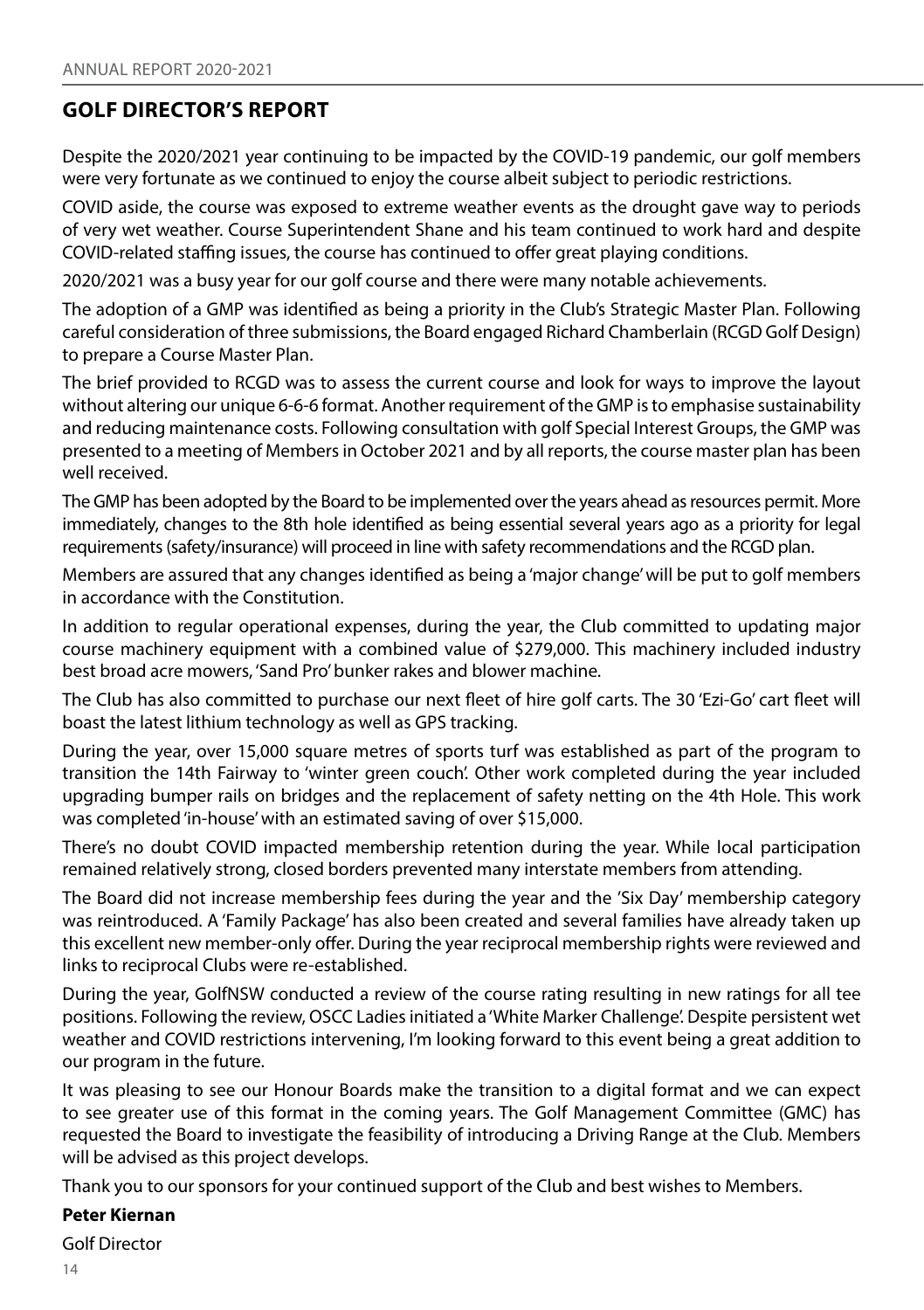# **BOWLS DIRECTOR'S REPORT**



The 2020/2021 year was marred by COVID-19 restrictions periodically being in place for the playing of Bowls. Often, we have had the number of players allowed on the green reduced or not allowed at all. Despite these difficulties, throughout the year the Match Committee was able to arrange and complete most of our Club Championships.

The 2021 State Pennant season was miraculously completed with our Division 2 and Division 7 teams successful in our Zone. While these teams were set to go to Parkes and Warilla for State Finals in September 2020, this event was postponed and is now due to be played in March 2022. Our Zone 1 Open Pairs Champions Neil McLeod and Troy Makin will also see their State event played in 2022.

Thanks to our Bowls Special Interest Group (SIG) Secretary Peter Tornaros, Selectors and Pennant Team managers for assisting in the organisation and success of our teams. I would also like to thank the Umpires for their assistance and support throughout the year.

A highlight of the year was the final agreement of Ladies and Men's bowls to combine under one unified banner. The new entity is to be known as Bowls NSW Inc. Both groups have given themselves two years to sort through the process.

Thanks to Troy Makin for the upkeep and presentation of our two bowling greens. Unfortunately, we haven't been able to secure funding to complete our shades on the top green. Funding is also being sought for the provision of LED lighting for both greens.

Our Breakfast, Twilight and Night Bowls is continuing and gaining in support. Due to COVID, Mufti and Barefoot Bowls have been very restricted. These areas should improve immensely next year.

Special thanks to President Dan Hayer and all bowlers for their support through these difficult times. Thanks also to Ray and Betty Linabury for their combined efforts throughout the year. As I will be resigning from my position at the AGM, I wish the incoming Bowls Director every success in the coming year.

**Thanks** 

## **Neil McLeod**

Bowls Director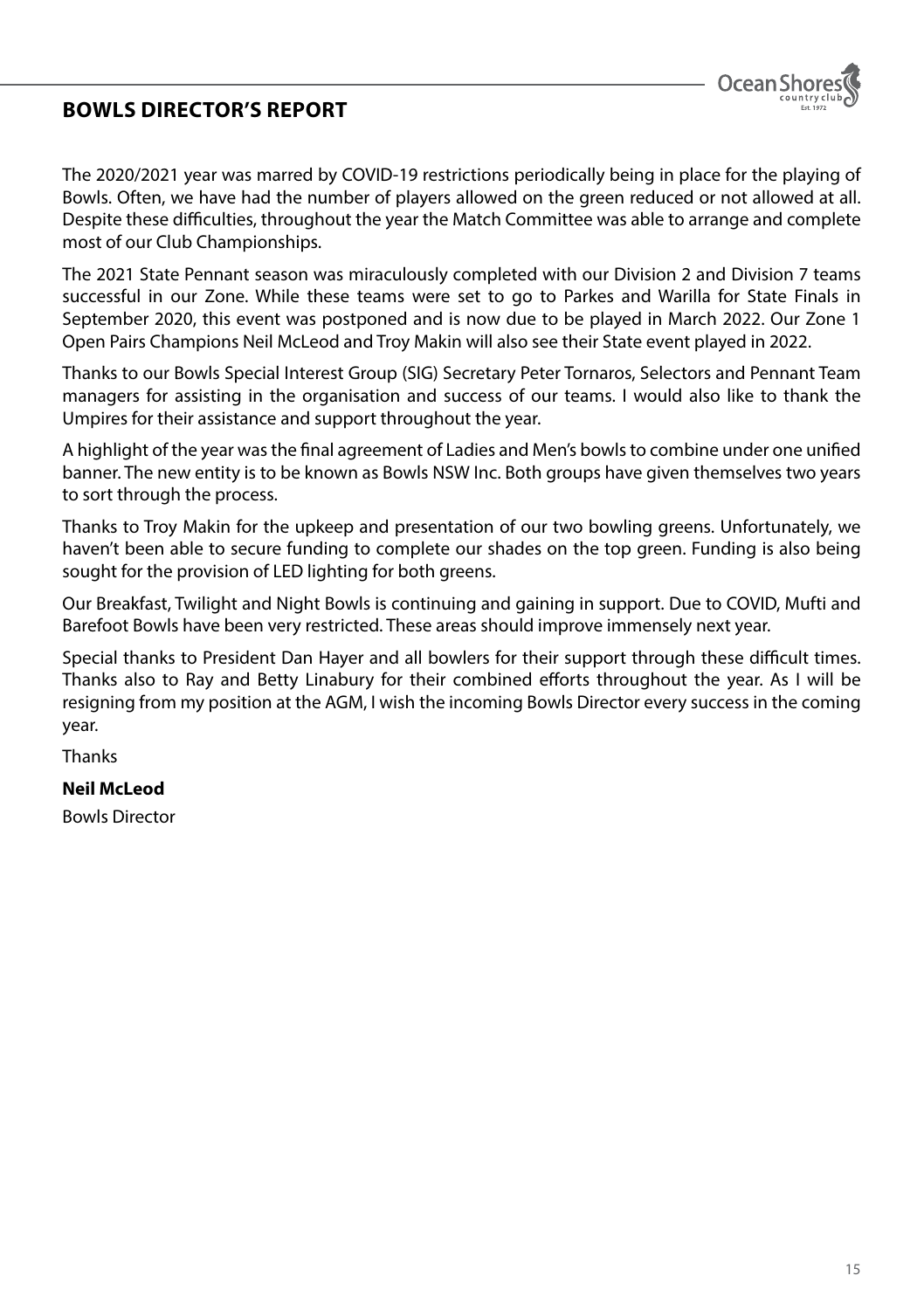# **Ocean Shores Country Club Ltd**

## **ABN: 84 000 724 676**

# **Financial Report for the year ended 30 June 2021**

| <b>CONTENTS</b>                                            | Page |
|------------------------------------------------------------|------|
| Directors' Report                                          | 17   |
| Auditor's Independence Declaration                         | 21   |
| Statement of Profit or Loss and Other Comprehensive Income | 22   |
| <b>Statement of Financial Position</b>                     | 23   |
| Statement of Changes in Equity                             | 24   |
| <b>Statement of Cash Flows</b>                             | 25   |
| Notes to the Financial Statements                          | 26   |
| Directors' Declaration                                     | 46   |
| Independent Auditor's Report                               | 47   |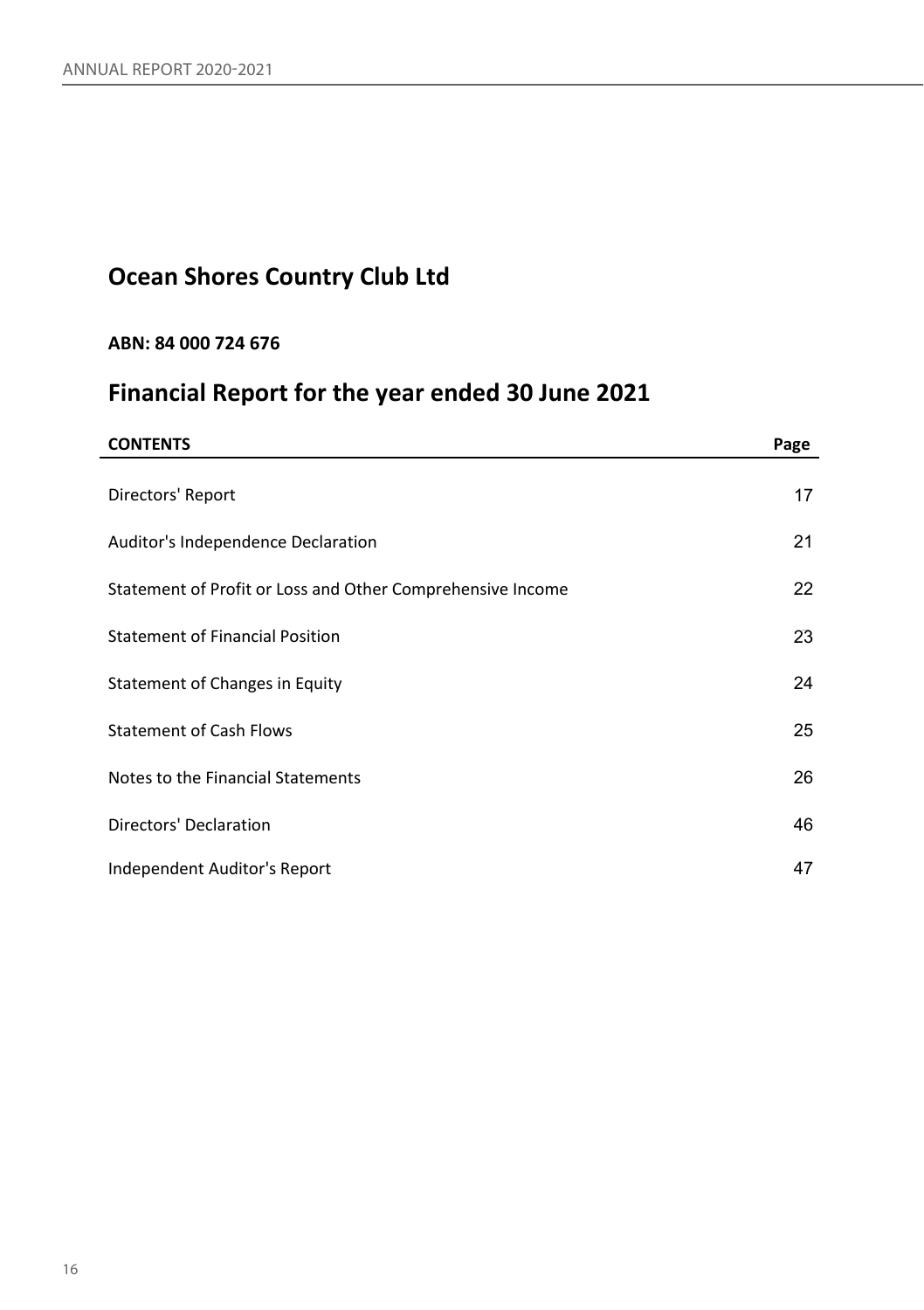

#### **DIRECTORS' REPORT**

Your directors present this report of the Ocean Shores Country Club Ltd ('the Club') for the financial year ended 30 June 2021.

### **Directors**

The names of directors in office at any time during or since the end of the financial year are:

|                            | Position              | Years as a Director |
|----------------------------|-----------------------|---------------------|
| Appointed 15 November 2020 | Chairperson           | 5                   |
| Appointed 15 November 2020 | Deputy Chairperson    | 3                   |
| Appointed 15 November 2020 | Treasurer             | $<$ 1               |
| Resigned 29 July 2021      |                       |                     |
| Appointed 15 November 2020 | Golf Director         | $\overline{2}$      |
| Appointed 15 November 2020 | <b>Bowls Director</b> | $\overline{2}$      |
| Appointed 15 November 2020 | Director              | $\overline{2}$      |
| Appointed 15 November 2020 | Director              | $<$ 1               |
| Resigned 23 December 2020  |                       |                     |
| Appointed 4 March 2021     | Director              | $<$ 1               |
| Appointed 25 March 2021    | Director / Treasurer  | $<$ 1               |
| Appointed 26 August 2021   | Director              | $<$ 1               |
| Retired 15 November 2020   | Deputy Chairperson    | 3                   |
| Retired 15 November 2020   | Treasurer             | $\overline{2}$      |
| Retired 15 November 2020   | Golf Director         | $\overline{2}$      |
|                            |                       |                     |

Directors have been in office since the start of the financial year to the date of this report unless otherwise stated.

### **2020 – 2021 Sub-Committees:**

| Sub-Committee *                                     |                                                              |
|-----------------------------------------------------|--------------------------------------------------------------|
| Finance                                             | S. Brady (Chair to 29Jul21), S. Kling (Chair from 26Aug21),  |
|                                                     | D. Harman, N. McLeod, P. Kiernan                             |
| <b>Bowls Management</b>                             | N. McLeod (Chair)                                            |
| <b>Golf Management</b>                              | P. Kiernan (Chair), V. Marsh                                 |
| House / Asset                                       | N. McLeod (Chair), P. Kiernan, V. Marsh, J. Daley            |
| Marketing & Sponsorship                             | D. Harman (Chair), P. Kiernan, V. Marsh, N. McLeod, J. Daley |
| Disciplinary                                        | V. Marsh (Chair), P. Kiernan, D. Harman                      |
| Club Development                                    | D. Small (Chair), V. Marsh, J. Daley                         |
| * James Catta is an afficia an all sub assembles as |                                                              |

James Cotta is ex-officio on all sub-committees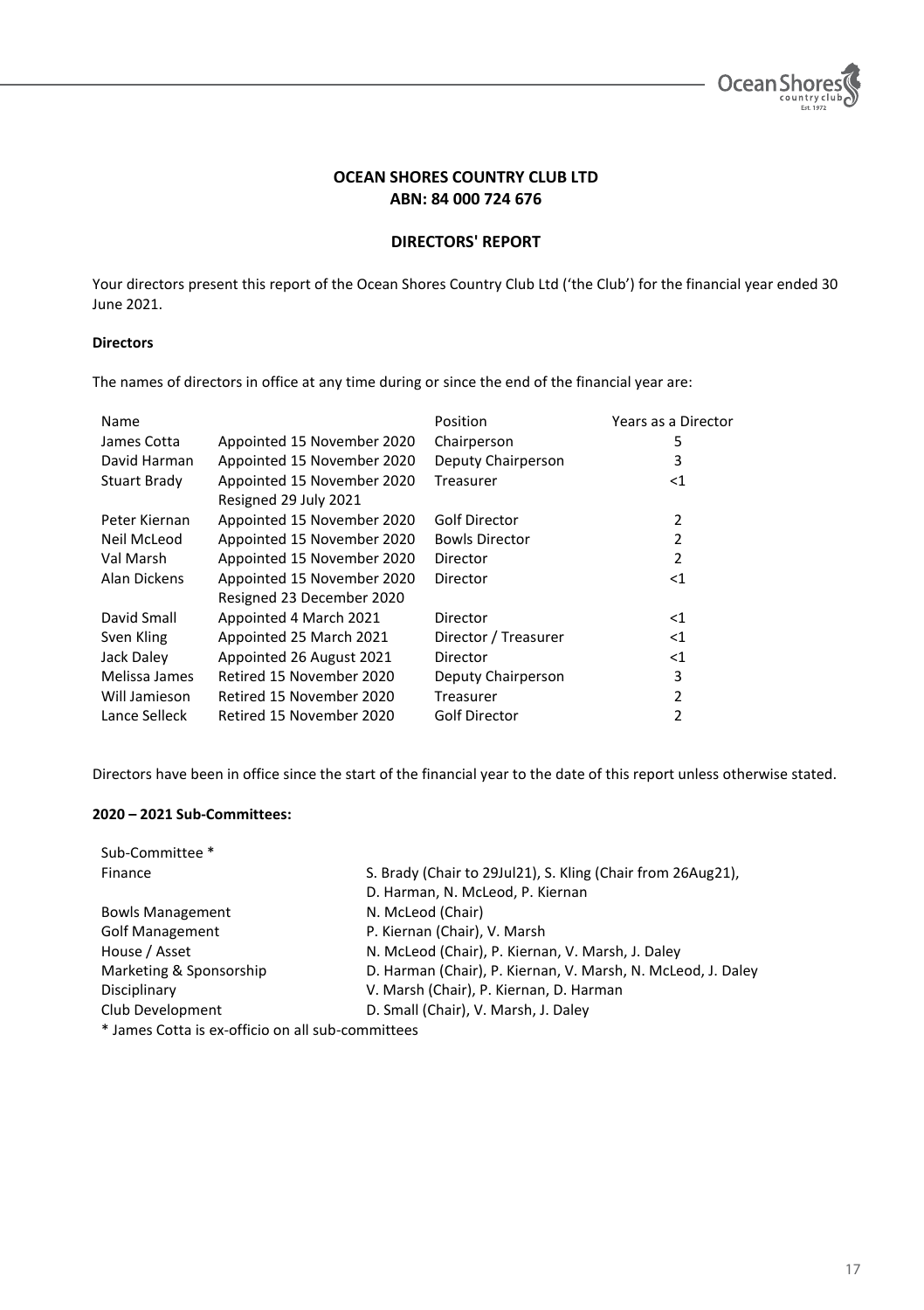# **OCEAN SHORES COUNTRY CLUB LTD ABN: 84 000 724 676 ABN: 84 000 724 676 DIRECTORS' REPORT**

**OCHAN SHORES COUNTRY CLUB LTD** 

# **DIRECTORS' REPORT (CONTINUED) (CONTINUED)**

## **Board of Directors Meetings** During the financial year twelve (12) ordinary meetings and three (3) special meetings of the Board of Directors

During the financial year twelve (12) ordinary meetings and three (3) special meetings of the Board of Directors were held. Meetings were held remotely when required due to public health orders relating to the COVID-19 pandemic. Attendances by each director were as follows:

| <b>Ordinary Meetings</b> |                 | <b>Special Meetings</b> |                 |          |
|--------------------------|-----------------|-------------------------|-----------------|----------|
| Name                     | Number Eligible | Number                  | Number Eligible | Number   |
|                          | to Attend       | Attended                | to Attend       | Attended |
| James Cotta              | 12              | 11                      | 3               | 3        |
| David Harman             | 12              | 9                       |                 | 3        |
| Stuart Brady             | 9               |                         |                 |          |
| Peter Kiernan            | 12              | 12                      |                 | 3        |
| Neil McLeod              | 12              | 12                      |                 |          |
| Val Marsh                | 12              | 12                      | 3               |          |
| Alan Dickens             | 2               | 2                       |                 |          |
| David Small              | 5               | ੨                       |                 |          |
| Sven Kling               | 4               | 4                       |                 |          |
| Jack Daley               |                 |                         |                 |          |
| Melissa James            | 4               | 4                       |                 |          |
| Will Jamieson            | 4               |                         |                 |          |
| Lance Selleck            |                 |                         |                 |          |

## **Company Secretary**

**Company Secretary** The Company Secretary is Ian Wills.

#### **Principal Activities**

**Principal Activities** The principal activities of the Ocean Shores Country Club Ltd were the provision of social and sporting facilities significant changes in the nature of the entity's principal activities during the financial year. and to provide members and members' guests with the facilities of a registered sporting club. There were no

#### Core and Non-Core Property as required under Section 41J of The Registered Clubs Act

For the purposes of Section 41J of the Registered Clubs Act, the Board of Directors consider the physical premises grassed overflow car park to be 'core property' of the Club. Lot 1 DP 859951, Wiree Drive Ocean Shores and nonplaying areas of the golf course as per land title deeds are considered to be 'non-core' property. of the Club, playing and practice areas of the golf course, two (2) bowling greens, two (2) asphalt car parks and

#### playing areas of the golf course as per land title deeds are considered to be 'non-core' property. **Short-term and Long-term Objectives**

The Club's short-term objectives are to:

- Enhance members and visitors Golf, Bowls and social experiences;
	- Continue to implement the Club's Strategic Plans;
	- Maintain and update the Club House and sporting facilities including pool;
	- Provide the best possible hospitality services to members and to the local community;
	- Develop and implement strategies to minimise the impact of the 2020 COVID-19 pandemic;
	- Ensure ongoing profitability of the Club; and to the state community;  $\bullet$
	- Promote the sporting and social operations of the Club.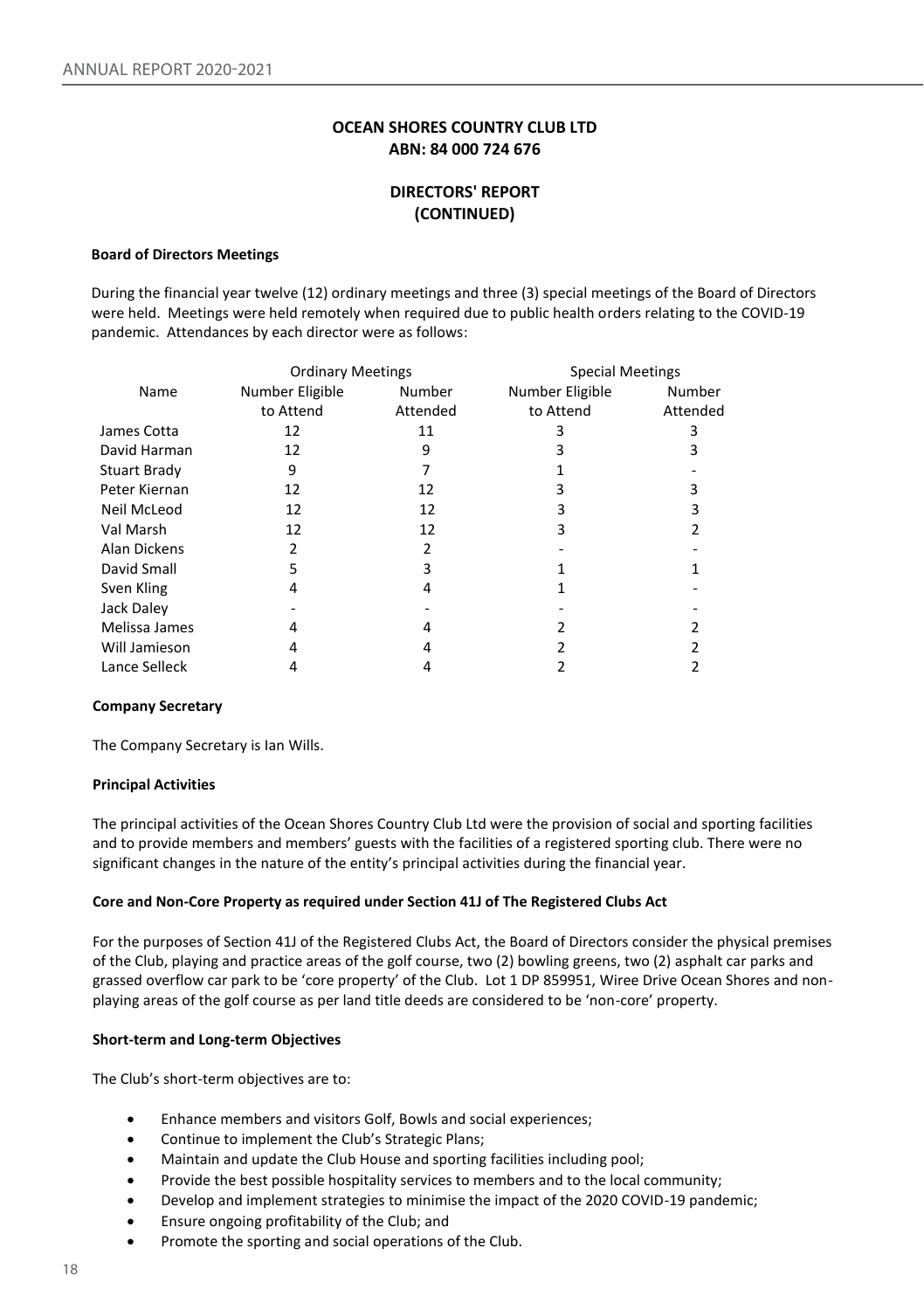

## **DIRECTORS' REPORT (CONTINUED)**

The Club's long-term objectives are to:

- Increase membership numbers and participation of Club members by promoting the sporting and social operations of the Club;
- Investigate, develop and complete objectives identified in the Club's Strategic plan;
- Diversify income streams;
- Maintain a financially healthy business;
- Plan for future development and expansion of the Club and facilities; and
- Grow the Club's operations.

#### **Strategies**

To achieve its stated objectives, the Club has adopted the following strategies:

- The preparation of an annual budget for financial performance. Management and directors regularly review the Club's performance against the budget;
- Marketing and promoting the Club's facilities, services including sporting and social activities;
- Create and maintain a safe and family friendly club environment, and
- Further develop the Club's financial strategies.

#### **Key Performance Measures**

The Club uses the following key performance indicators to measure performance:

- Wages costs;
- Profit margins;
- Operating surplus;
- Golf, bowls and social participation; and
- Comparisons to industry benchmarking and budgeted performances.

The Club is incorporated under the Corporations Act 2001 and is a company limited by guarantee. If the Club is wound up, the constitution states that each member is required to contribute a maximum of \$2 each towards meeting any outstanding obligations of the Club. At 30 June 2021, the total amount that members of the Club are liable to contribute if the Club is wound up is \$5,620 (2020: \$6,126).

#### **Significant changes in the state of affairs**

Members' attention is drawn to the Financial Statements and in particular the Statement of Profit or Loss, Note 12 (Liquidity) and Note 16 (Events occurring after balance date and going concern (including the impact of the COVID-19 Pandemic)).

Other than as outlined in these notes and elsewhere in the financial statements, there have been no significant change in the state of affairs of the Company during the year.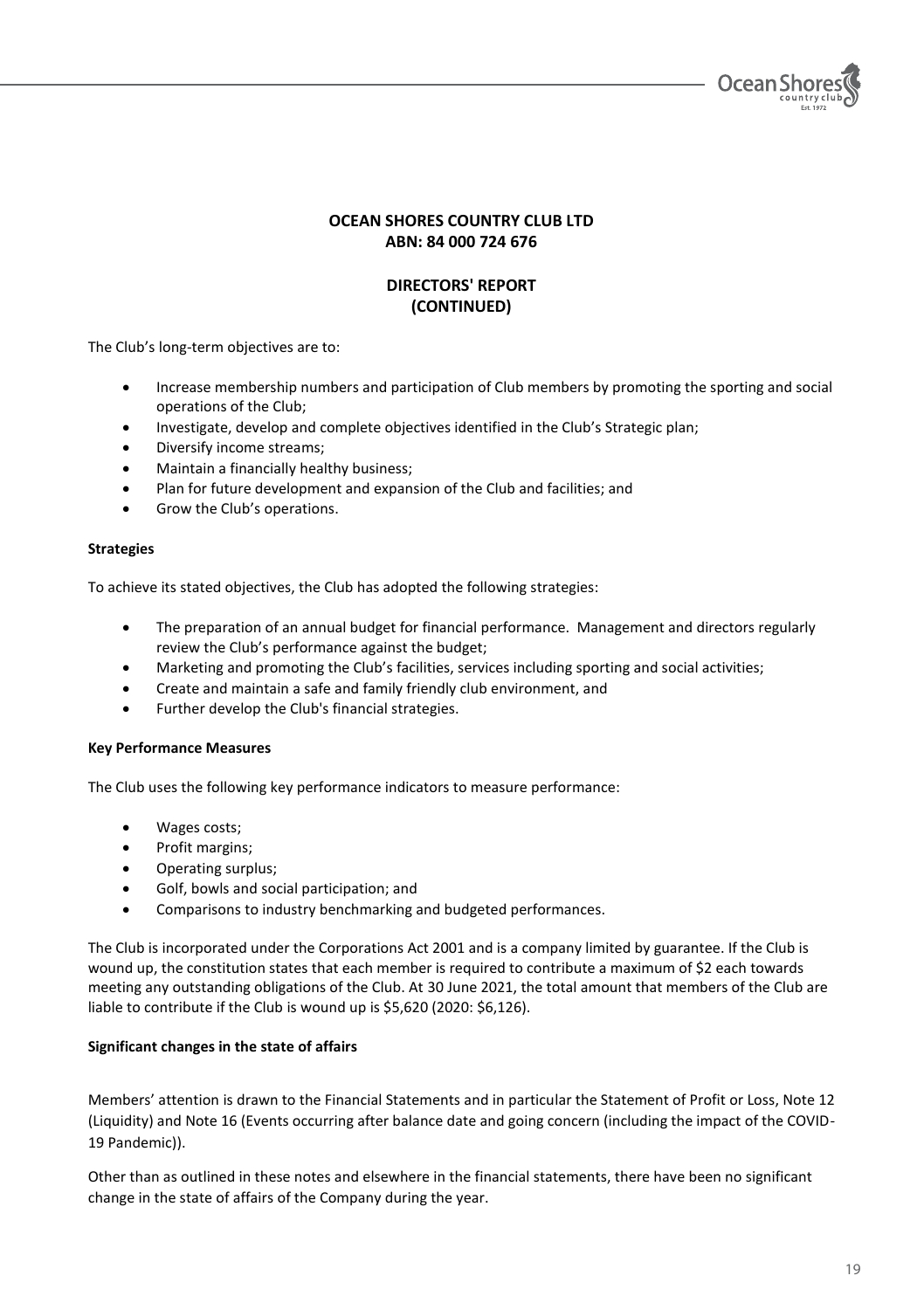## **DIRECTORS' REPORT (CONTINUED)**

#### **Directors Benefits**

During or since the end of the financial year, no director of the Club has received or become entitled to receive any benefit by reason of contract made by the Club or with a firm of which a director is a member, or with an entity in which a director has a substantial interest.

#### **Auditor's Independence Declaration**

The lead auditor's independence declaration for the year ended 30 June 2021 has been received and can be found on page 21 of the financial report.

This directors' report is signed in accordance with a resolution of the Board of Directors.

 $k$ James Cotta

Director Dated this 5th day of October 2021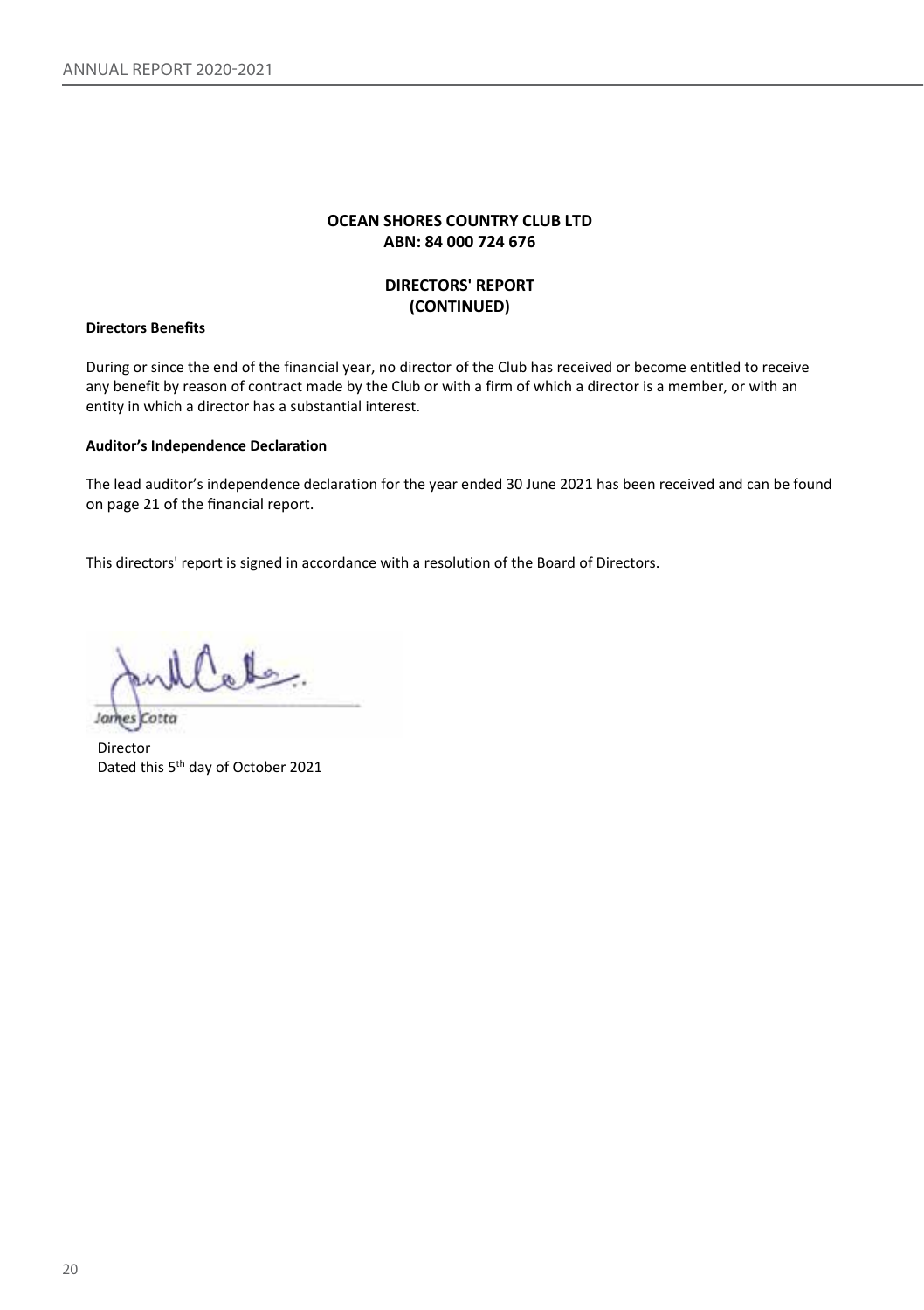



### **OCEAN SHORES COUNTRY CLUB LTD AUDITOR'S INDEPENDENCE DECLARATION UNDER S 307C OF THE CORPORATIONS ACT 2001 TO THE DIRECTORS OF OCEAN SHORES COUNTRY CLUB LTD**

I declare that, to the best of my knowledge and belief, during the year ended 30 June 2021 there have been:

- i. no contraventions of the auditor's independence requirements as set out in the *Corporations Act 2001* in relation to the audit; and
- ii. no contraventions of any applicable code of professional conduct in relation to the audit

WFD assurance Services

**WFD Assurance Services LR Smith**

Santos Place Level 27, 32 Turbot Street Brisbane Dated: 5 October 2021

hame Sixt

**Principal**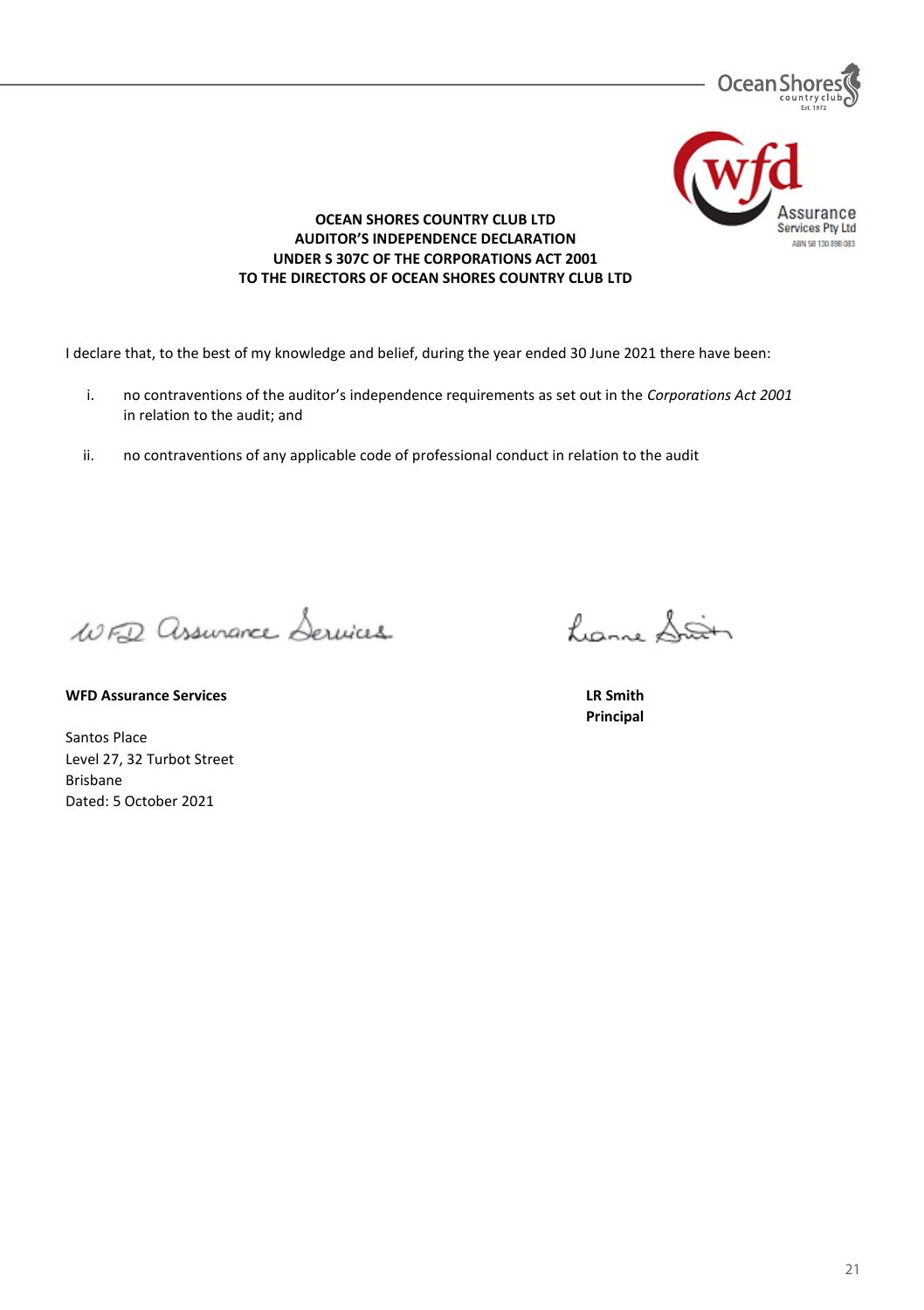## **STATEMENT OF PROFIT OR LOSS AND OTHER COMPREHENSIVE INCOME FOR THE YEAR ENDED 30 JUNE 2021**

|                                                     | <b>Note</b>    | 2021          | 2020        |
|-----------------------------------------------------|----------------|---------------|-------------|
|                                                     |                | \$            | \$          |
| Revenue                                             | $\overline{2}$ | 4,122,114     | 3,738,901   |
| Interest income                                     |                | 49            | 51          |
| Other income                                        | $\overline{2}$ | 360,742       | 392,634     |
| Total revenue and other income                      |                | 4,482,905     | 4,131,586   |
| Employee benefits expense                           | 3(a)           | (1,632,889)   | (1,660,619) |
| Cost of sales                                       | 3(a)           | (919, 814)    | (883, 144)  |
| Depreciation and amortisation expense               | 3(a)           | (463, 921)    | (463, 103)  |
| Interest expense                                    | 3(a)           | (36, 887)     | (31, 536)   |
| Other expenses                                      | 3(b)           | (1, 244, 863) | (1,314,580) |
| Total expenditure                                   |                | (4, 298, 374) | (4,352,982) |
| Profit/(loss) before income tax                     |                | 184,531       | (221, 396)  |
| Tax expense                                         | 1(j)           |               |             |
| Profit/(loss) for the year                          |                | 184,531       | (221, 396)  |
| Other comprehensive for the year, net of income tax |                |               |             |
| Total comprehensive income for the year             |                | 184,531       | (221, 396)  |

The accompanying notes form part of these financial statements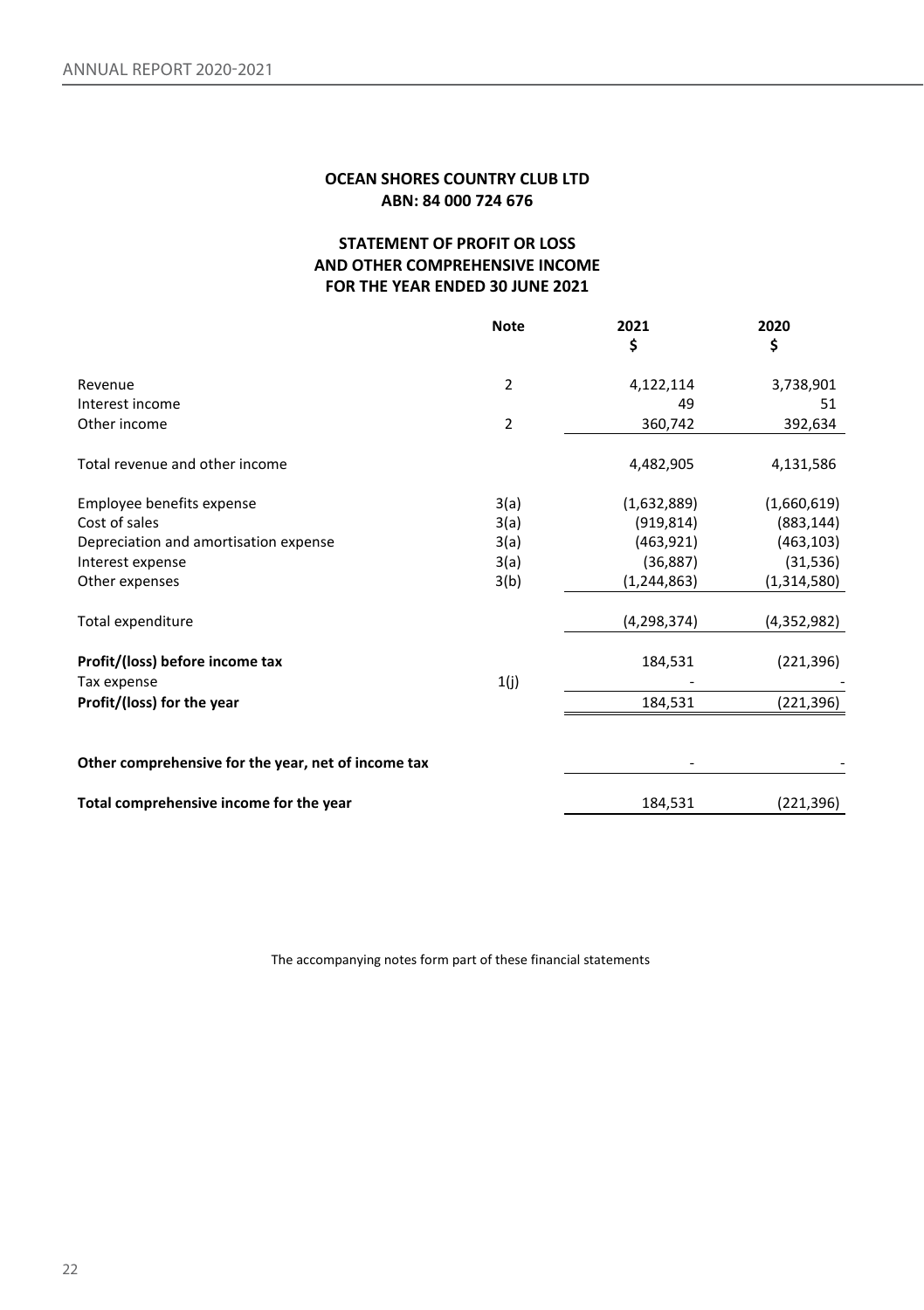## **STATEMENT OF FINANCIAL POSITION AS AT 30 JUNE 2021**

| \$<br>\$<br><b>Current Assets</b><br>4<br>539,348<br>764,180<br>Trade and other receivables<br>13,473<br>159,725<br>180,740<br>158,894<br>47,289<br>21,366<br>1,005,682<br><b>Total current assets</b><br>879,333<br>Non-current asset<br>Property, plant and equipment<br>5, 13<br>2,567,874<br>2,647,122<br><b>Total non-current asset</b><br>2,567,874<br>2,647,122<br><b>TOTAL ASSETS</b><br>3,573,556<br>3,526,455<br>6<br>Trade and other payables<br>778,887<br>826,425<br>7<br>156,057<br>367,576<br><b>Borrowings</b><br>Provisions<br>8<br>145,515<br>105,609<br><b>Total current liabilities</b><br>1,080,459<br>1,299,610<br><b>Non-current liabilities</b><br>6<br>53,217<br>Trade and other payables<br>61,401<br>7<br>203,380<br><b>Borrowings</b><br>101,856<br>Provisions<br>8<br>35,656<br>47,275<br><b>Total non-current liabilities</b><br>292,253<br>210,532<br><b>TOTAL LIABILITIES</b><br>1,372,712<br>1,510,142<br><b>NET ASSETS</b><br>2,200,844<br>2,016,313 |                            | <b>Note</b> | 2021 | 2020 |
|----------------------------------------------------------------------------------------------------------------------------------------------------------------------------------------------------------------------------------------------------------------------------------------------------------------------------------------------------------------------------------------------------------------------------------------------------------------------------------------------------------------------------------------------------------------------------------------------------------------------------------------------------------------------------------------------------------------------------------------------------------------------------------------------------------------------------------------------------------------------------------------------------------------------------------------------------------------------------------------|----------------------------|-------------|------|------|
|                                                                                                                                                                                                                                                                                                                                                                                                                                                                                                                                                                                                                                                                                                                                                                                                                                                                                                                                                                                        |                            |             |      |      |
|                                                                                                                                                                                                                                                                                                                                                                                                                                                                                                                                                                                                                                                                                                                                                                                                                                                                                                                                                                                        | <b>ASSETS</b>              |             |      |      |
|                                                                                                                                                                                                                                                                                                                                                                                                                                                                                                                                                                                                                                                                                                                                                                                                                                                                                                                                                                                        |                            |             |      |      |
|                                                                                                                                                                                                                                                                                                                                                                                                                                                                                                                                                                                                                                                                                                                                                                                                                                                                                                                                                                                        | Cash and cash equivalents  |             |      |      |
|                                                                                                                                                                                                                                                                                                                                                                                                                                                                                                                                                                                                                                                                                                                                                                                                                                                                                                                                                                                        |                            |             |      |      |
|                                                                                                                                                                                                                                                                                                                                                                                                                                                                                                                                                                                                                                                                                                                                                                                                                                                                                                                                                                                        | Inventories                |             |      |      |
|                                                                                                                                                                                                                                                                                                                                                                                                                                                                                                                                                                                                                                                                                                                                                                                                                                                                                                                                                                                        | Prepayments                |             |      |      |
|                                                                                                                                                                                                                                                                                                                                                                                                                                                                                                                                                                                                                                                                                                                                                                                                                                                                                                                                                                                        |                            |             |      |      |
|                                                                                                                                                                                                                                                                                                                                                                                                                                                                                                                                                                                                                                                                                                                                                                                                                                                                                                                                                                                        |                            |             |      |      |
|                                                                                                                                                                                                                                                                                                                                                                                                                                                                                                                                                                                                                                                                                                                                                                                                                                                                                                                                                                                        |                            |             |      |      |
|                                                                                                                                                                                                                                                                                                                                                                                                                                                                                                                                                                                                                                                                                                                                                                                                                                                                                                                                                                                        |                            |             |      |      |
|                                                                                                                                                                                                                                                                                                                                                                                                                                                                                                                                                                                                                                                                                                                                                                                                                                                                                                                                                                                        |                            |             |      |      |
|                                                                                                                                                                                                                                                                                                                                                                                                                                                                                                                                                                                                                                                                                                                                                                                                                                                                                                                                                                                        |                            |             |      |      |
|                                                                                                                                                                                                                                                                                                                                                                                                                                                                                                                                                                                                                                                                                                                                                                                                                                                                                                                                                                                        | <b>LIABILITIES</b>         |             |      |      |
|                                                                                                                                                                                                                                                                                                                                                                                                                                                                                                                                                                                                                                                                                                                                                                                                                                                                                                                                                                                        | <b>Current liabilities</b> |             |      |      |
|                                                                                                                                                                                                                                                                                                                                                                                                                                                                                                                                                                                                                                                                                                                                                                                                                                                                                                                                                                                        |                            |             |      |      |
|                                                                                                                                                                                                                                                                                                                                                                                                                                                                                                                                                                                                                                                                                                                                                                                                                                                                                                                                                                                        |                            |             |      |      |
|                                                                                                                                                                                                                                                                                                                                                                                                                                                                                                                                                                                                                                                                                                                                                                                                                                                                                                                                                                                        |                            |             |      |      |
|                                                                                                                                                                                                                                                                                                                                                                                                                                                                                                                                                                                                                                                                                                                                                                                                                                                                                                                                                                                        |                            |             |      |      |
|                                                                                                                                                                                                                                                                                                                                                                                                                                                                                                                                                                                                                                                                                                                                                                                                                                                                                                                                                                                        |                            |             |      |      |
|                                                                                                                                                                                                                                                                                                                                                                                                                                                                                                                                                                                                                                                                                                                                                                                                                                                                                                                                                                                        |                            |             |      |      |
|                                                                                                                                                                                                                                                                                                                                                                                                                                                                                                                                                                                                                                                                                                                                                                                                                                                                                                                                                                                        |                            |             |      |      |
|                                                                                                                                                                                                                                                                                                                                                                                                                                                                                                                                                                                                                                                                                                                                                                                                                                                                                                                                                                                        |                            |             |      |      |
|                                                                                                                                                                                                                                                                                                                                                                                                                                                                                                                                                                                                                                                                                                                                                                                                                                                                                                                                                                                        |                            |             |      |      |
|                                                                                                                                                                                                                                                                                                                                                                                                                                                                                                                                                                                                                                                                                                                                                                                                                                                                                                                                                                                        |                            |             |      |      |
|                                                                                                                                                                                                                                                                                                                                                                                                                                                                                                                                                                                                                                                                                                                                                                                                                                                                                                                                                                                        |                            |             |      |      |
|                                                                                                                                                                                                                                                                                                                                                                                                                                                                                                                                                                                                                                                                                                                                                                                                                                                                                                                                                                                        |                            |             |      |      |
|                                                                                                                                                                                                                                                                                                                                                                                                                                                                                                                                                                                                                                                                                                                                                                                                                                                                                                                                                                                        | <b>EQUITY</b>              |             |      |      |
| Retained surplus<br>2,171,792<br>1,987,261                                                                                                                                                                                                                                                                                                                                                                                                                                                                                                                                                                                                                                                                                                                                                                                                                                                                                                                                             |                            |             |      |      |
| 29,052<br>29,052<br>Reserves                                                                                                                                                                                                                                                                                                                                                                                                                                                                                                                                                                                                                                                                                                                                                                                                                                                                                                                                                           |                            |             |      |      |
| 2,200,844<br>2,016,313<br><b>TOTAL EQUITY</b>                                                                                                                                                                                                                                                                                                                                                                                                                                                                                                                                                                                                                                                                                                                                                                                                                                                                                                                                          |                            |             |      |      |

The accompanying notes form part of these financial statements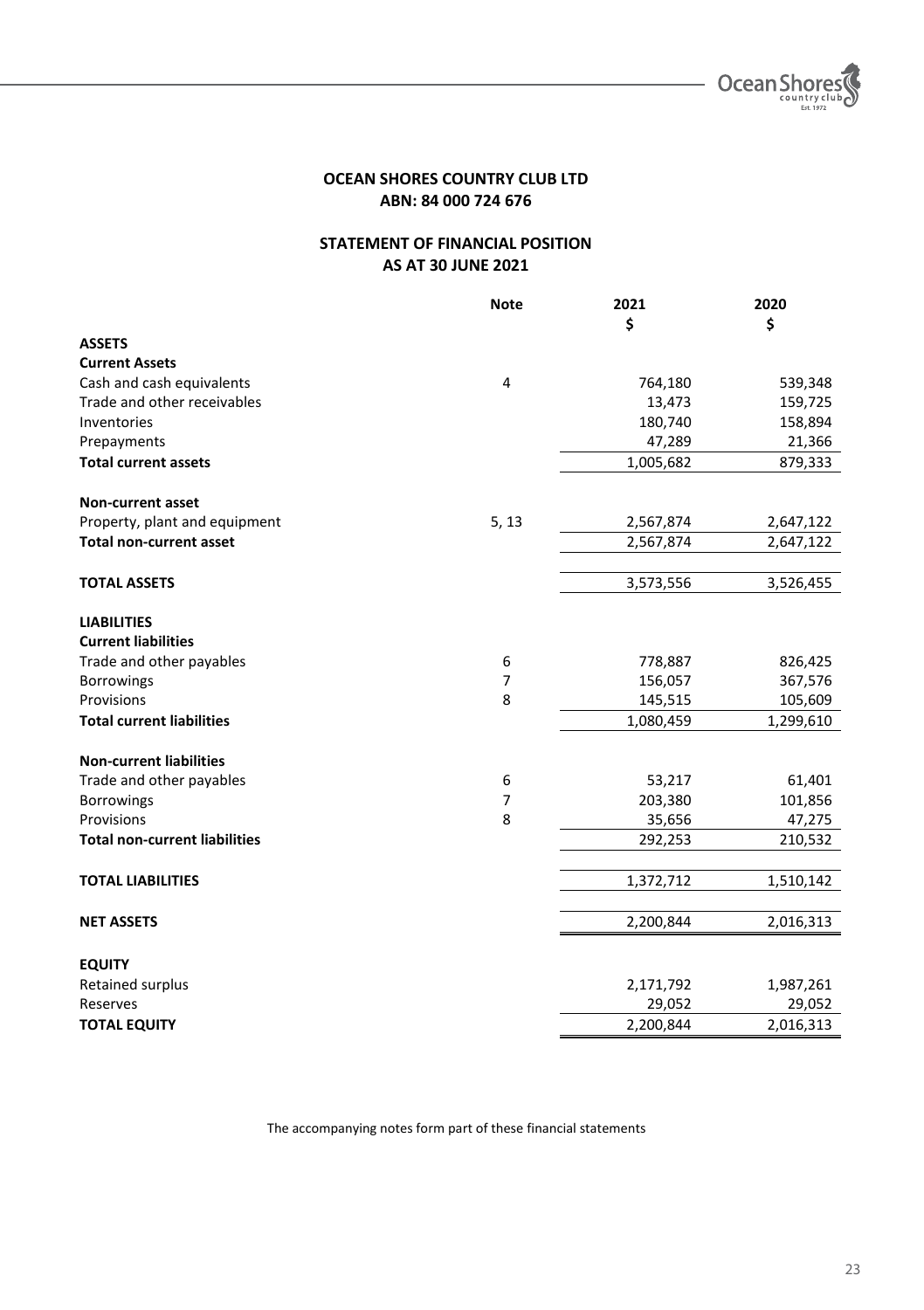#### **OCEAN SHORES COUNTRY CLUB LTD ABN: 84 000 724 676**  $\frac{1}{2}$   $\frac{1}{2}$   $\frac{1}{2}$   $\frac{1}{2}$   $\frac{1}{2}$   $\frac{1}{2}$   $\frac{1}{2}$   $\frac{1}{2}$   $\frac{1}{2}$   $\frac{1}{2}$   $\frac{1}{2}$   $\frac{1}{2}$   $\frac{1}{2}$   $\frac{1}{2}$   $\frac{1}{2}$   $\frac{1}{2}$   $\frac{1}{2}$   $\frac{1}{2}$   $\frac{1}{2}$   $\frac{1}{2}$   $\frac{1}{2}$   $\frac{1}{2}$

**FOR THE YEAR ENDED 30 JUNE 2021**

# **STATEMENT OF CHANGES IN EQUITY FOR THE YEAR ENDED 30 JUNE 2021**

|                                                                                        | Retained<br>Earnings | Capital<br><b>Profits</b><br>Reserve | <b>Total</b>         |
|----------------------------------------------------------------------------------------|----------------------|--------------------------------------|----------------------|
|                                                                                        | \$                   | \$                                   | \$                   |
| Balance - beginning of prior year<br><b>Comprehensive Income</b>                       | 2,208,657            | 29,052                               | 2,237,709            |
| Loss for the year                                                                      | (221, 396)           |                                      | (221, 396)           |
| Total comprehensive income attributable to the entity                                  | (221, 396)           |                                      | (221, 396)           |
| Balance - end of prior year                                                            | 1,987,261            | 29,052                               | 2,016,313            |
| Balance - beginning of current year<br><b>Comprehensive Income</b>                     | 1,987,261            | 29,052                               | 2,016,313            |
| Profit for the year                                                                    | 184,531              |                                      | 184,531              |
| Total comprehensive income attributable to the entity<br>Balance - end of current year | 184,531<br>2,171,792 | 29,052                               | 184,531<br>2,200,844 |

The accompanying notes form part of these financial statements

.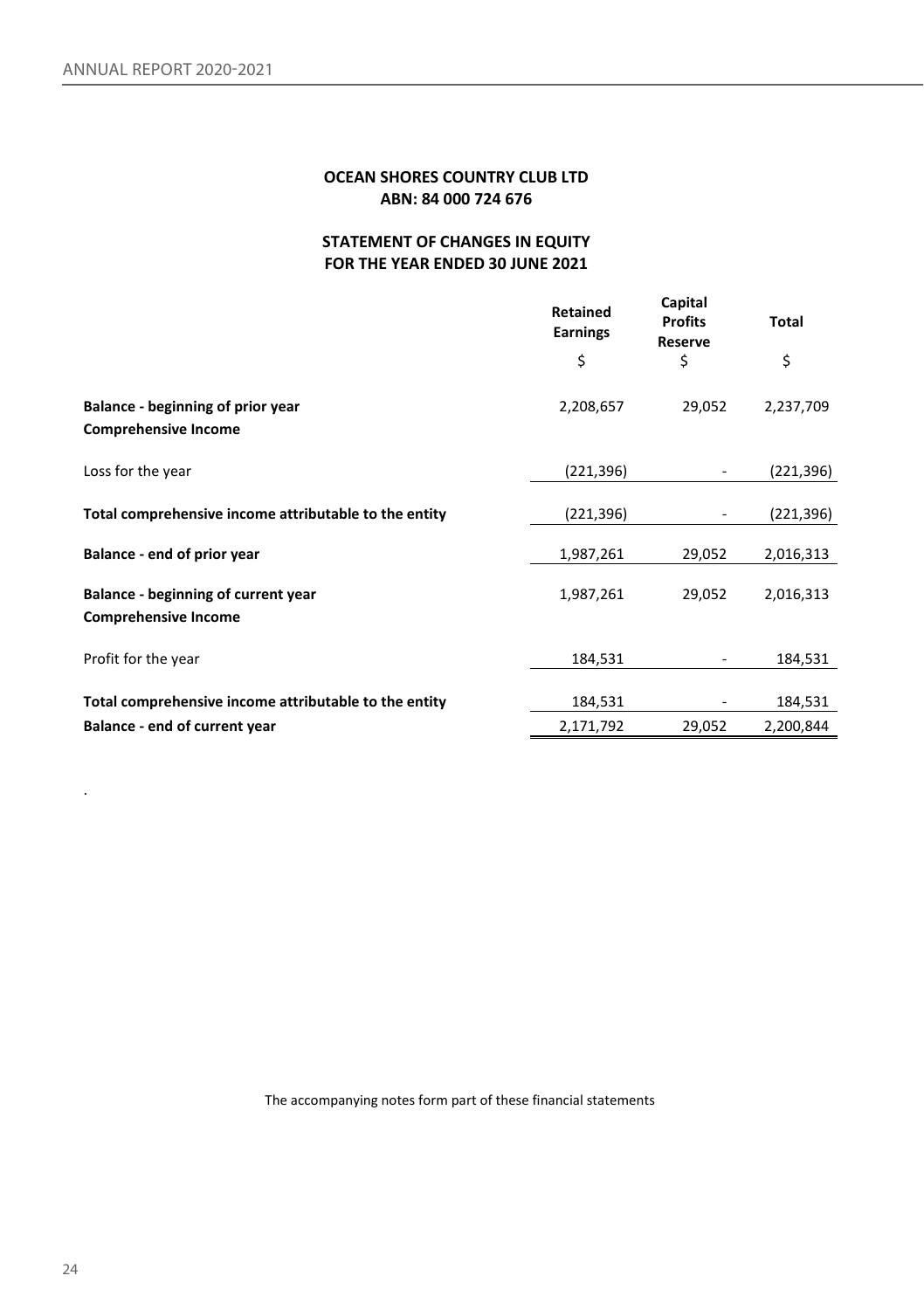## **OCEAN SHORES COUNTRY CLUB LTD STATEMENT OF CASH FLOWS FOR THE YEAR ENDED 30 JUNE 2021**

**FOR THE YEAR ENDED 30 JUNE 2021**

|                                                              | Note | 2021          | 2020        |
|--------------------------------------------------------------|------|---------------|-------------|
|                                                              |      | \$            | \$          |
| <b>CASH FLOWS FROM OPERATING ACTIVITIES</b>                  |      |               |             |
| Receipts from members, tenants and patrons                   |      | 4,905,425     | 4,461,819   |
| Payments to suppliers, employees and ATO                     |      | (4, 157, 087) | (4,028,768) |
| Interest paid                                                |      | (36, 887)     | (31, 536)   |
| Interest received                                            |      | 49            | 51          |
| Net cash generated from operating activities                 |      | 711,500       | 401,566     |
| <b>CASH FLOWS FROM INVESTING ACTIVITIES</b>                  |      |               |             |
| Payment for property, plant and equipment                    |      | (139, 715)    | (116, 322)  |
| Proceeds from sale of property, plant and equipment          |      | 8,000         |             |
| Net cash used in investing activities                        |      | (131, 715)    | (116, 322)  |
| <b>CASH FLOWS FROM FINANCING ACTIVITIES</b>                  |      |               |             |
| Repayment of borrowings                                      |      | (201, 748)    |             |
| equipment bank loan                                          |      | (79,096)      | (85, 280)   |
| · supplier installment arrangements                          |      | (33, 235)     | (28, 556)   |
| · right of use lease liabilities                             |      | (32, 557)     | (34, 285)   |
| · finance leases                                             |      | (14, 868)     | (11, 235)   |
| Proceeds from borrowings (business & equipment loans)        |      | 6,551         | 201,748     |
| Net cash from/(used in) financing activities                 |      | (354,953)     | 42,392      |
| Net increase in cash held                                    |      | 224,832       | 327,636     |
| Cash and cash equivalents at beginning of the financial year |      | 539,348       | 211,712     |
| Cash and cash equivalents at end of the financial year       | 4    | 764,180       | 539,348     |
|                                                              |      |               |             |

The accompanying notes form part of these financial statements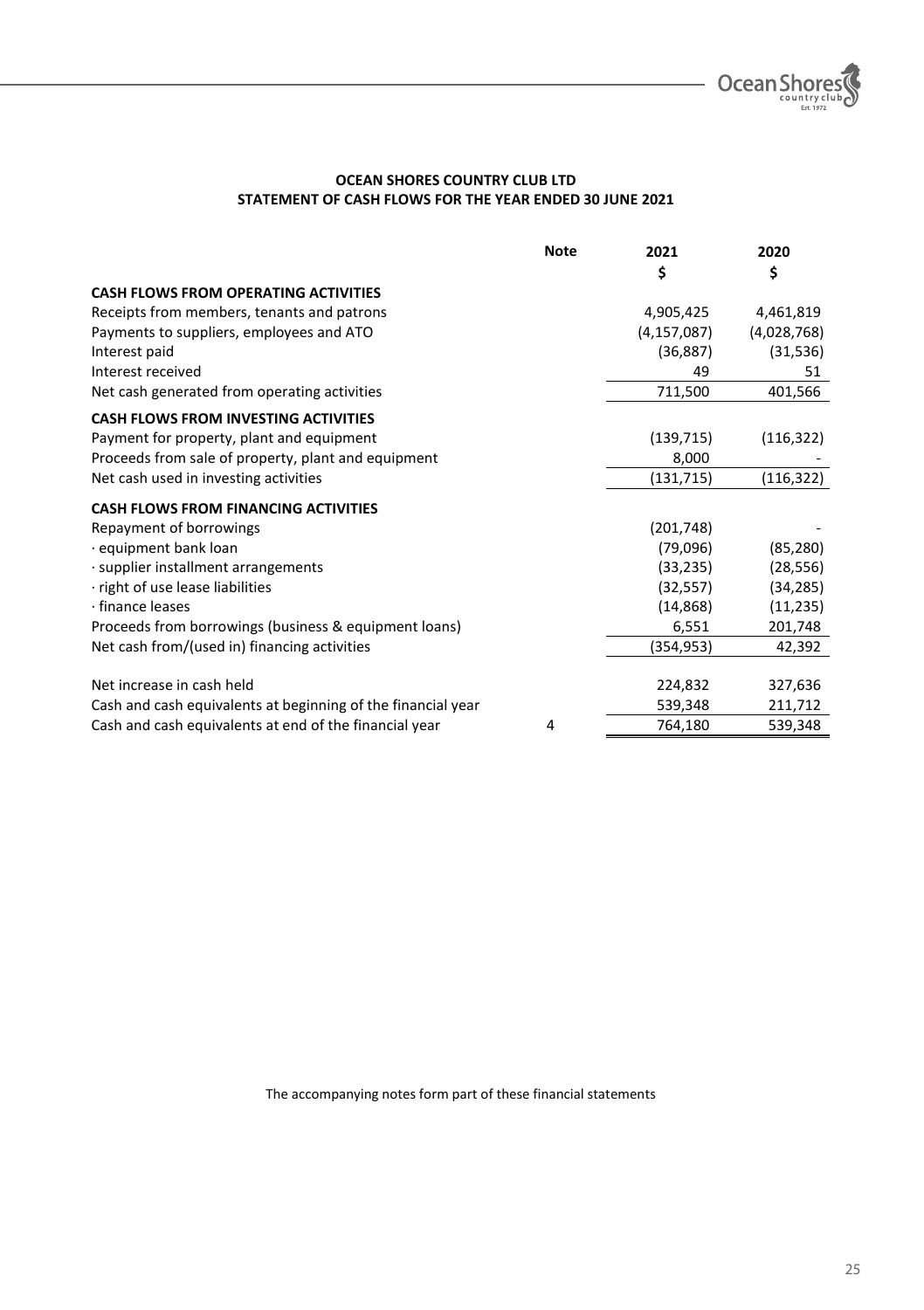## **NOTES TO THE FINANCIAL STATEMENTS FOR THE YEAR ENDED 30 JUNE 2021**

#### **Basis of Preparation**

The financial statements are general purpose financial statements that have been prepared in accordance with Australian Accounting Standards – Simplified Disclosures of the Australian Accounting Standards Board (AASB) and the Corporations Act 2001. The entity is a not-for-profit entity for financial reporting purposes under Australian Accounting Standards.

Australian Accounting Standards set out accounting policies that the AASB has concluded would result in financial statements containing relevant and reliable information about transactions, events and conditions. Material accounting policies adopted in the preparation of these financial statements are presented below and have been consistently applied unless otherwise stated.

The financial statements, except for the cash flow information, have been prepared on an accrual basis and are based on historical costs, modified, where applicable, by the measurement at fair value of selected non-current assets, financial assets and financial liabilities. The amounts presented in the financial statements have been rounded to the nearest dollar.

The financial statements were authorised for issue on 5 October 2021 by the directors of the Company.

#### **Note 1.1 Summary of Significant Accounting Policies**

#### **(a) Revenue**

Government grants used for property plant and equipment purchases. Receiving a grant to purchase property, plant and equipment for internal use is not a contract with the customer and therefore the revenue standard AASB 15 does not apply.

Where the purchase of property, plant and equipment does not in itself, enable the entity to further its objectives, the Board are of the opinion AASB 1058 Income of Not-for-Profit entities does not apply either. Accordingly, the Board then looked at other accounting standards and in their opinion AASB 120 is the best fit. The government grant is recognised in profit or loss on a systematic basis over the useful life of the property plant and equipment acquired in such instances.

Gaming subsidies are recognised in the period receipted, which aligns with the timeframe the poker machines are patronised.

Revenue from gaming is derived from poker machines and is recognised 'net' of payouts to players.

Revenue from beverage sales is recognised when beverage is acquired by patrons.

Revenue from raffles is derived from ticket sales and is recognised in the period the raffle is drawn.

Sponsorship revenue is recognised upon invoice to the sponsor; this amount is determined in accordance with the amount pledged and the timing with which the agreed pledge will flow to the Company.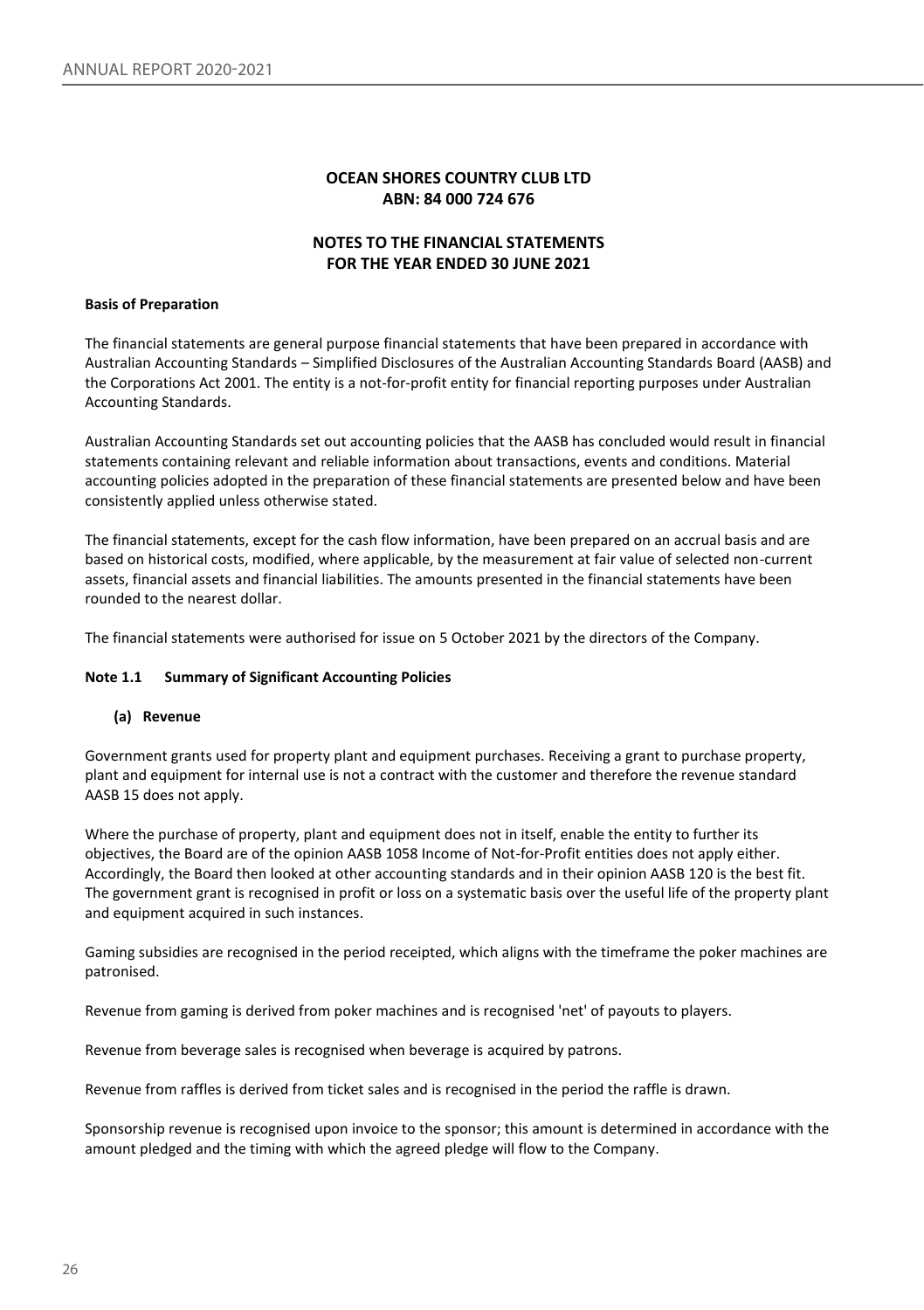

## **NOTES TO THE FINANCIAL STATEMENTS FOR THE YEAR ENDED 30 JUNE 2021 (Continued)**

#### **Note 1.1 Summary of Significant Accounting Policies (continued)**

#### **(a) Revenue (continued)**

Revenue from members subscriptions is aligned with the period the members utilise the facilities provided and paid for. Those received in advance for future years are deferred until those timeframes are reached and are recognised, in the meanwhile, as a liability in the statement of financial position.

Revenue from competition and green fees are recognised when the golf course is used by playing patrons for such purposes. The receipt of fees and playing of golf usually occurs in the same timeframe.

Revenue from mat fees is recognised in the period the bowling green is used by playing patrons for such purposes. The receipt of fees and playing of bowls usually occurs in the same timeframe.

Revenue from promotional rebates is recognised in the period they are earned, per the negotiated contracts.

Commission revenue derived from patronising the ATM, Keno and TAB facilities provided, are recognised in the period it is earned.

Donations and bequests are recognised as revenue when received.

Interest revenue is recognised using the effective interest method, which for floating rate financial assets is the rate inherent in the instrument.

All revenue is stated net of the amount of goods and services tax.

#### **(b) Inventories**

Inventories held for sale are measured at the lower of cost and net realisable value.

Inventories acquired at no cost, or for nominal consideration, are valued at the current replacement cost as at the date of acquisition.

#### **(c) Property, Plant and Equipment**

The entity applies the cost model as its accounting policy to property, plant and equipment.

#### **Freehold Property**

Freehold land is shown at cost.

Buildings are shown at cost less accumulated depreciation and any accumulated impairment losses. In the event the carrying amount of buildings is greater than its estimated recoverable amount, the carrying amount is written down immediately to its estimated recoverable amount and impairment losses recognised in profit and loss.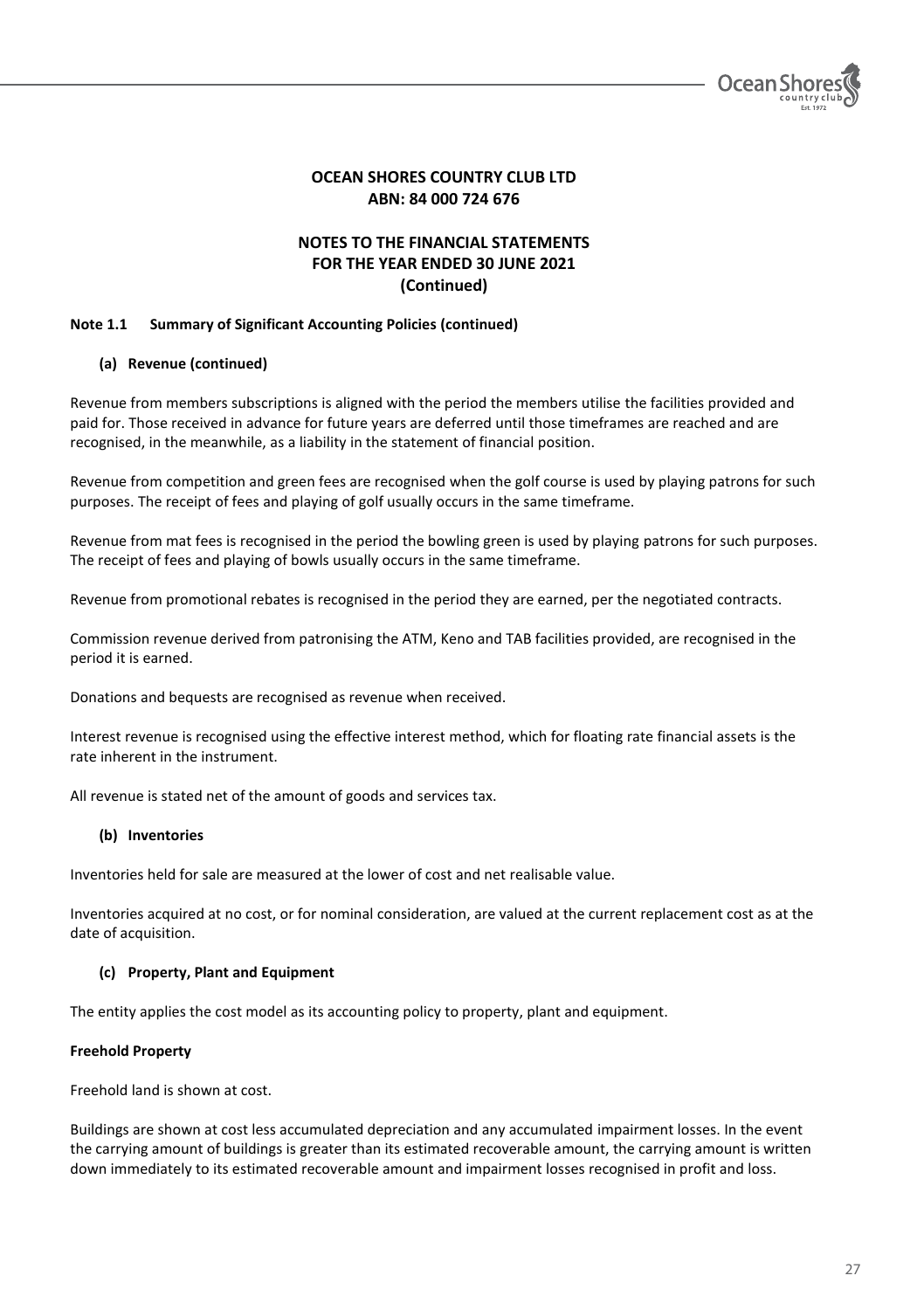## **NOTES TO THE FINANCIAL STATEMENTS FOR THE YEAR ENDED 30 JUNE 2021 (Continued)**

#### **Note 1.1 Summary of Significant Accounting Policies (continued)**

#### **(c) Property, Plant and Equipment (continued)**

#### **Plant and Equipment**

Plant and equipment are measured on the cost basis and are therefore carried at cost less accumulated depreciation and any accumulated impairment losses. In the event the carrying amount of plant and equipment is greater than the estimated recoverable amount, the carrying amount is written down immediately to the estimated recoverable amount and impairment losses are recognised in profit or loss. A formal assessment of recoverable amount is made when impairment indicators are present (refer to Note 1.1(f) for details of impairment).

Plant and equipment that have been contributed at no cost, or for nominal cost, are valued and recognised at the fair value of the asset at the date it is acquired.

#### **Depreciation**

The depreciable amount of all fixed assets, including buildings and capitalised lease assets but excluding freehold land, is depreciated on a straight-line basis over the asset's useful life to the entity commencing from the time the asset is held ready for use.

The depreciation rates used for each class of depreciable assets are:

#### **Class of Fixed Asset**

#### **Depreciation Rate**

| <b>Buildings</b>           | $2.5 - 5%$ |
|----------------------------|------------|
| Plant and equipment        | 7.5 - 34%  |
| Leased plant and equipment | 10%        |

The assets' residual values and useful lives are reviewed, and adjusted if appropriate, at the end of each reporting period.

Gains and losses on disposals are determined by comparing proceeds with the carrying amount. These gains or losses are recognised in profit or loss in the period in which they arise.

#### **(d) Leases**

At inception of a contract, the Company assesses whether a lease exists - i.e. does the contract convey the right to control the use of an identified asset for a period of time in exchange for consideration. This involves an assessment of whether:

- The contract involves the use of an identified asset this may be explicitly or implicitly identified within the agreement. If the supplier has a substantive substitution right then there is no identified asset.
- The Company has the right to obtain substantially all of the economic benefits from the use of the asset throughout the period of use.
- The Company has the right to direct the use of the asset i.e. decision making rights in relation to changing how and for what purpose the asset is used.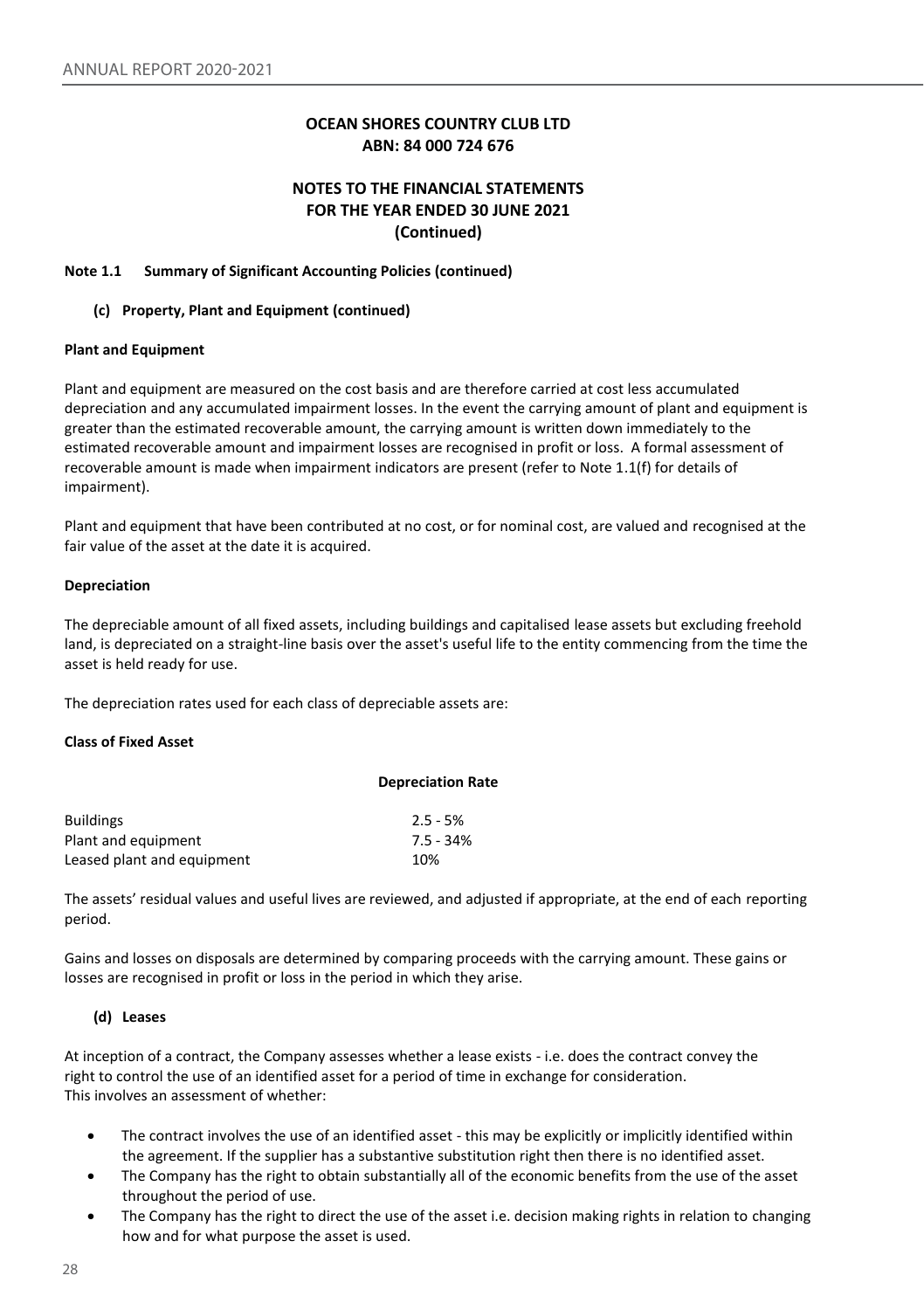

## **NOTES TO THE FINANCIAL STATEMENTS FOR THE YEAR ENDED 30 JUNE 2021 (Continued)**

#### **Note 1.1 Summary of Significant Accounting Policies (continued)**

#### **(d) Leases (continued)**

#### **Lessee accounting**

The non-lease components included in the lease agreement have been separated and are recognised as an expense as incurred.

At the lease commencement, the Company recognises a right-of-use asset and associated lease liability for the lease term. The lease term includes extension periods where the Company believes it is reasonably certain that the option will be exercised.

The right-of-use asset is measured using the cost model where cost on initial recognition comprises of the lease liability, initial direct costs, prepaid lease payments, estimated cost of removal and restoration less any lease incentives received.

The right-of-use asset is depreciated over the lease term on a straight line basis and assessed for impairment in accordance with the impairment of assets accounting policy.

The lease liability is initially measured at the present value of the remaining lease payments at the commencement of the lease. The discount rate is the rate implicit in the lease, however where this cannot be readily determined then the Company's incremental borrowing rate is used.

Subsequent to initial recognition, the lease liability is measured at amortised cost using the effective interest rate method. The lease liability is remeasured whether there is a lease modification, change in estimate of the lease term or index upon which the lease payments are based (e.g. CPI) or a change in the Company's assessment of lease term.

Where the lease liability is remeasured, the right-of-use asset is adjusted to reflect the remeasurement or the remeasurement is recorded in profit or loss if the carrying amount of the right-of-use asset has been reduced to zero.

#### *Exceptions to lease accounting*

The Company has elected to apply the exceptions to lease accounting for both short-term leases (i.e. leases with a term of less than or equal to 12 months) and leases of low-value assets. The Company recognises the payments associated with these leases as an expense on a straight-line basis over the lease term.

#### **Lessor accounting**

When the Company is a lessor, the lease is classified as either an operating or finance lease at inception date based on whether substantially all of the risks and rewards incidental to ownership of the underlying asset have been transferred to the lessee. If the risks and rewards have been transferred then the lease is classified as a finance lease, otherwise it is an operating lease.

If the lease contains lease and non-lease components then the non-lease components are accounted for in accordance with AASB 15 Revenue from Contracts with Customers.

The lease income from operating leases is recognised on a straight line basis over the lease term. Finance income under a finance lease is recorded on a basis to reflect a constant periodic rate of return on the Company's net investment in the lease.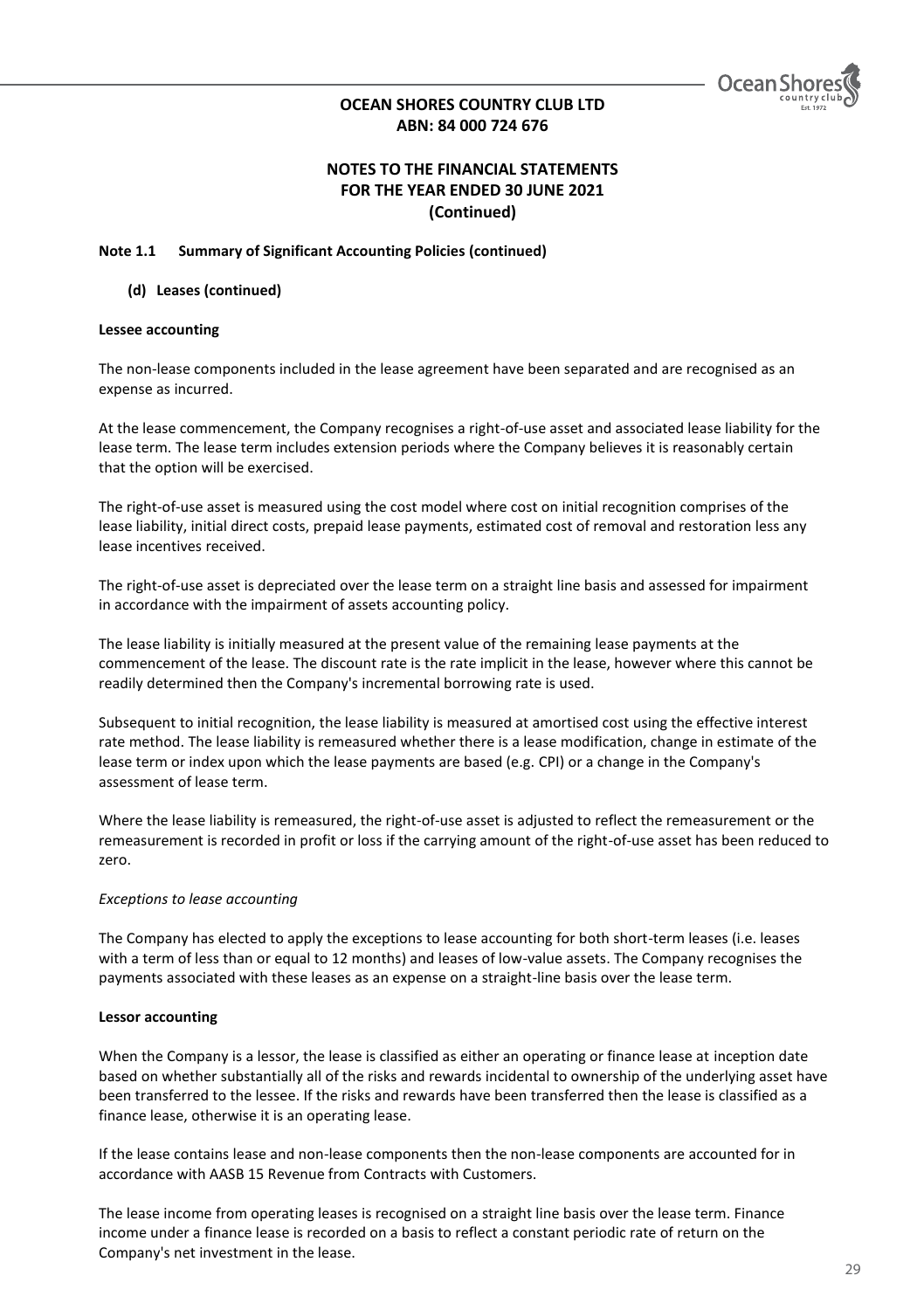## **NOTES TO THE FINANCIAL STATEMENTS FOR THE YEAR ENDED 30 JUNE 2021 (Continued)**

#### **Note 1.1 Summary of Significant Accounting Policies (continued)**

#### **(c) Financial Instruments**

#### **Initial recognition and measurement**

Financial assets and financial liabilities are recognised when the entity becomes a party to the contractual provisions to the instrument. For financial assets, this is the date that the entity commits itself to either the purchase or sale of the asset (i.e. trade date accounting is adopted).

Financial instruments are initially measured at fair value plus transaction costs, except where the instrument is classified as "at fair value through profit or loss", in which case transaction costs are expensed to profit or loss.

#### **Classification and subsequent measurement**

Financial instruments are subsequently measured at fair value or amortised cost using the effective interest method. Any gains or losses arising on changes in fair value are recognised in profit or loss to the extent that they are not part of a designated hedging relationship.

Amortised cost is calculated as the amount at which the financial asset or financial liability is measured at initial recognition less principal repayments and any reduction for impairment (loss allowance), and adjusted for any cumulative amortisation of the difference between that initial amount and the maturity amount calculated using the effective interest method.

#### *Loans and receivables*

Loans and receivables are non-derivative financial assets with fixed or determinable payments that are not quoted in an active market and are subsequently measured at amortised cost.

#### *Financial liabilities*

Non-derivative financial liabilities other than financial guarantees are subsequently measured at amortised cost.

#### **Impairment**

At the end of each reporting period, the Company assesses whether there is objective evidence that a financial asset has been impaired.

## **Derecognition**

Financial assets are derecognised where the contractual rights to receipt of cash flows expire or the asset is transferred to another party whereby the entity no longer has any significant continuing involvement in the risks and benefits associated with the asset. Financial liabilities are derecognised when the related obligations are discharged, cancelled or have expired. The difference between the carrying amount of the financial liability, which is extinguished or transferred to another party, and the fair value of consideration paid, including the transfer of non-cash assets or liabilities assumed, is recognised in profit or loss.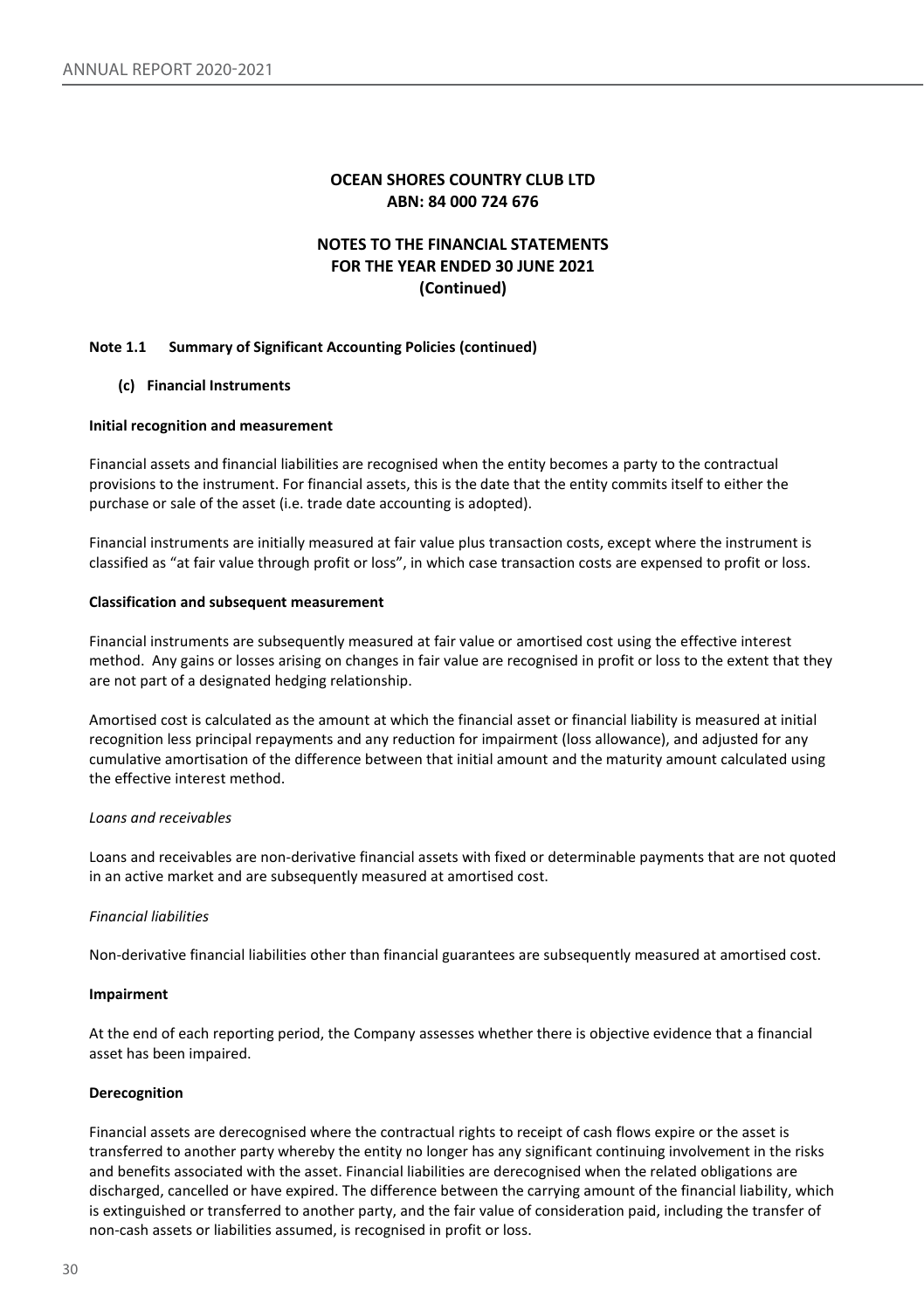

## **NOTES TO THE FINANCIAL STATEMENTS FOR THE YEAR ENDED 30 JUNE 2021 (Continued)**

#### **Note 1.1 Summary of Significant Accounting Policies (continued)**

#### **(d) Impairment of Assets**

At the end of each reporting period, the entity reviews the carrying amounts of its tangible and intangible assets to determine whether there is any indication that those assets have been impaired. If such an indication exists, the recoverable amount of the asset, being the higher of the asset's fair value less costs of disposal and value in use, is compared to the asset's carrying amount. Any excess of the asset's carrying amount over its recoverable amount is recognised in profit or loss.

#### **(e) Employee Benefits**

Employee benefit obligations are presented as current liabilities if the organisation does not have an unconditional/vested right to defer settlement for at least 12 months after the year end, irrespective of when the actual settlement is expected to take place and are measured at the (undiscounted) amounts expected to be paid when the obligation is settled.

The Company's obligations for employee benefits such as wages, salaries and sick leave are recognised as part of current trade and other payables in the statement of financial position.

#### *Annual leave*

Annual leave shall be presented as a current liability, notwithstanding that historical records will confirm that staff are unlikely to take their full entitlement within 12 months of the year end.

#### *Long service leave*

Long service leave shall be presented as a current liability, to the extent that employees have a vested right there to, notwithstanding that their expectations or historical records will confirm that staff are unlikely to take their full entitlement within 12 months of the year end.

Long service leave shall be presented as a non-current liability, to the extent that employees do not have a vested right thereto.

Long service leave is accrued at the rate of pay that is expected to be in force when it is taken and then discounted back to current present value. This only applies to non-current liabilities.

#### **Retirement benefit obligations**

#### *Defined contribution superannuation benefits*

All employees of the entity receive defined contribution superannuation entitlements, for which the entity pays the fixed superannuation guarantee contribution (currently 9.5% of the employee's average ordinary salary) to the employee's superannuation fund of choice. All contributions in respect of employees' defined contribution entitlements are recognised as an expense when they become payable. The Company's obligation with respect to employees' defined contribution entitlements is limited to its obligation for any unpaid superannuation guarantee contributions at the end of the reporting period. All obligations for unpaid superannuation guarantee contributions are measured at the (undiscounted) amounts expected to be paid when the obligation is settled and are presented as current liabilities in the Company's statement of financial position.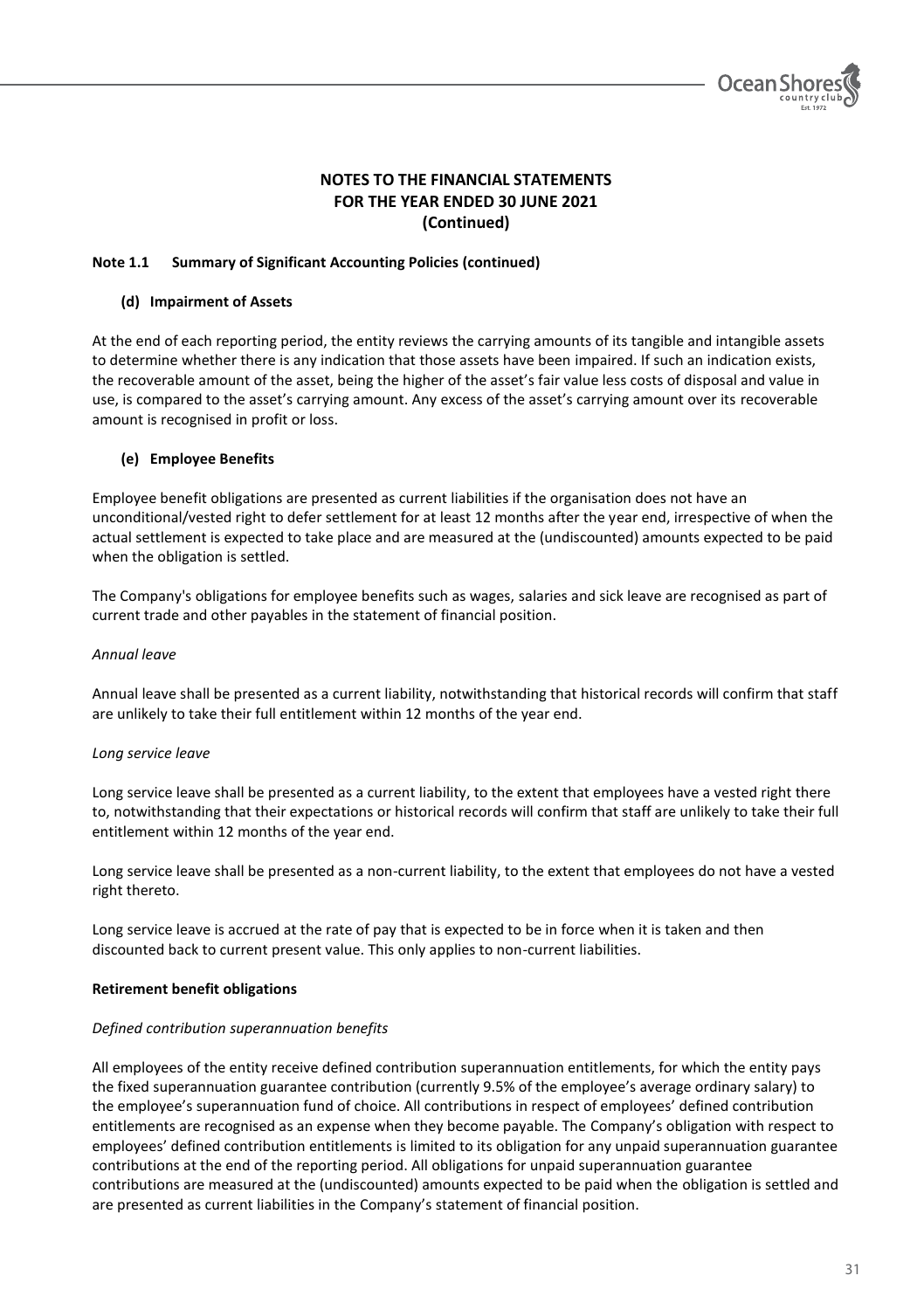## **NOTES TO THE FINANCIAL STATEMENTS FOR THE YEAR ENDED 30 JUNE 2021 (Continued)**

#### **Note 1.1 Summary of Significant Accounting Policies (continued)**

#### **(f) Cash and Cash Equivalents**

Cash and cash equivalents include cash on hand, deposits held at-call with banks, other short-term highly liquid investments with original maturities of three months or less, and bank overdrafts. Bank overdrafts are shown within short-term borrowings in current liabilities on the statement of financial position.

#### **(g) Goods and Services Tax (GST)**

Revenues, expenses and assets are recognised net of the amount of GST, except where the amount of GST incurred is not recoverable from the Australian Taxation Office (ATO).

Receivables and payables are stated inclusive of the amount of GST receivable or payable. The net amount of GST recoverable from, or payable to, the ATO is included with other receivables or payables in the statement of financial position.

Cash flows are presented on a gross basis. The GST components of cash flows arising from investing or financing activities which are recoverable from, or payable to, the ATO are presented as operating cash flows included in receipts from customers or payments to suppliers.

#### **(h) Income Tax**

No provision for income tax has been raised as the entity is exempt from income tax under Div 50 of the *Income Tax Assessment Act 1997*.

#### **(i) Provisions**

Provisions are recognised when the entity has a legal or constructive obligation, as a result of past events, for which it is probable that an outflow of economic benefits will result and that outflow can be reliably measured. Provisions recognised represent the best estimate of the amounts required to settle the obligation at the end of reporting period.

#### **(j) Comparative Figures**

When required by Accounting Standards comparative figures have been adjusted to conform to changes in presentation for the current financial year.

#### **(k) Trade and Other Payables**

Trade and other payables represent the liabilities for goods and services received by the entity during the reporting period that remain unpaid at the end of the reporting period. The balance is recognised as a current liability with the amounts normally paid within 30 days of recognition of the liability.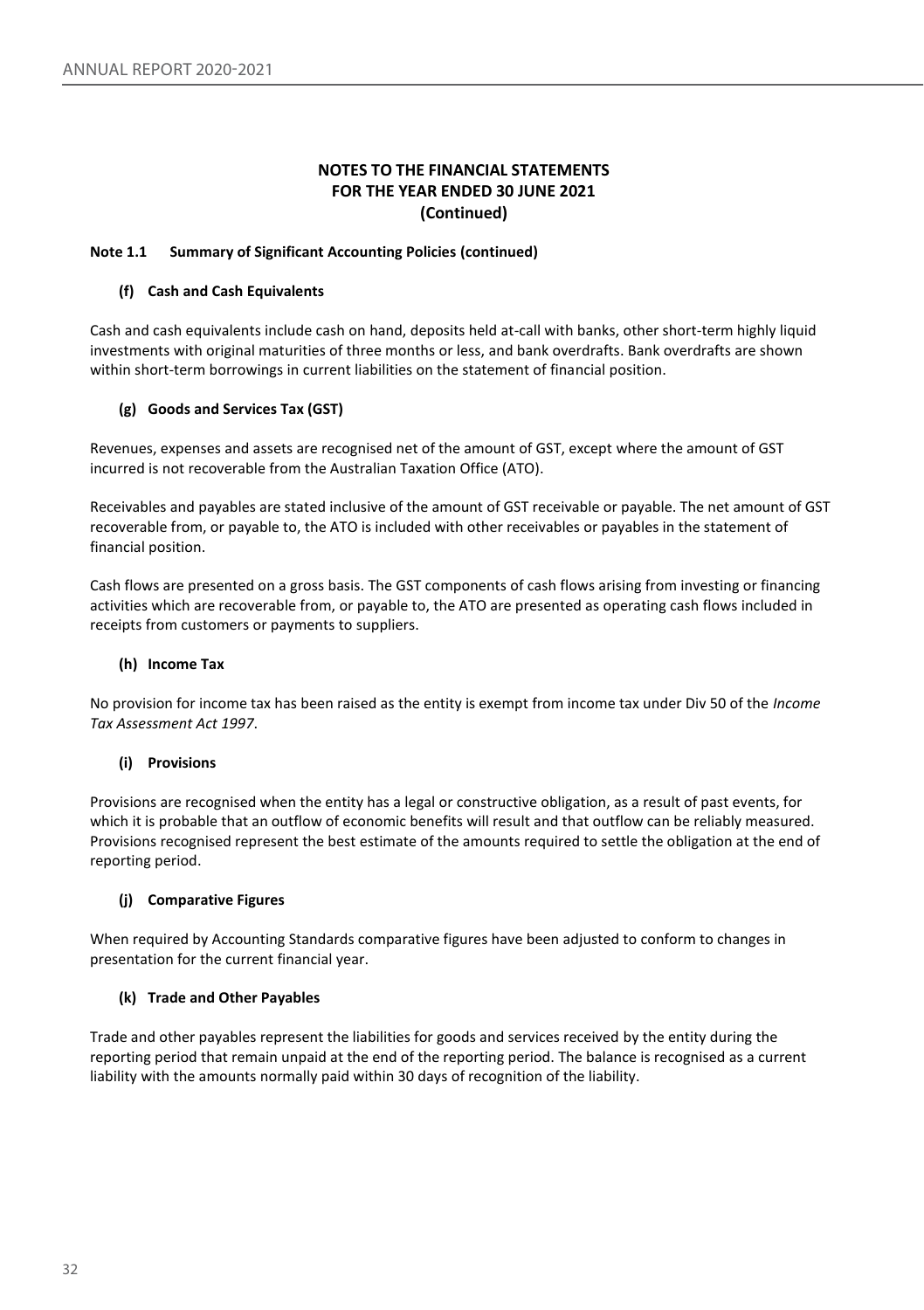

## **NOTES TO THE FINANCIAL STATEMENTS FOR THE YEAR ENDED 30 JUNE 2021 (Continued)**

#### **Note 1.1 Summary of Significant Accounting Policies (continued)**

#### **(l) Critical Accounting Estimates and Judgements**

The directors evaluate estimates and judgements incorporated into the financial statements based on historical knowledge and best available current information. Estimates assume a reasonable expectation of future events and are based on current trends and economic data, obtained both externally and within the Company.

#### **Key estimates**

#### *Long Service Leave Entitlement*

Assessments are made on the probability of staff taking long service leave. This took into account history within the Club itself and characterisation of the Club industry. Staff with five years services were assessed at 55%, six years at 65%, seven years at 75%, eight years at 80% and beyond that at 100%.

#### *Depreciation*

Assessments are made on the useful lives of fixed assets. Depreciation rates are set accordingly.

#### **(m) Economic Dependence**

Ocean Shores Country Club Ltd is dependent on the bank's loan facility, from time to time, to meet the shortfall in the liquidity position. Your attention is drawn to Note 12.

Ocean Shores Country Club Ltd is dependent on the members and patrons for the majority of its revenue used to operate the business. At the date of this report the Board of Directors has no reason to believe the members and patrons will not continue to support Ocean Shores Country Club Ltd.

#### **Note 1.2 Change in Accounting Policy**

In previous financial years, the Club prepared general purpose financial statements prepared in accordance with Australian Accounting Standards – Reduced Disclosure Requirements of the Australian Accounting Standards Board (AASB) and the Corporations Act 2001.

The Club determined to early-adopt Australian Accounting Standards – Simplified Disclosures.

There were no changes to the recognition criteria or basis of measurement for amounts reported in the Club's financial statements compared to prior years, however some changes in disclosure have occurred.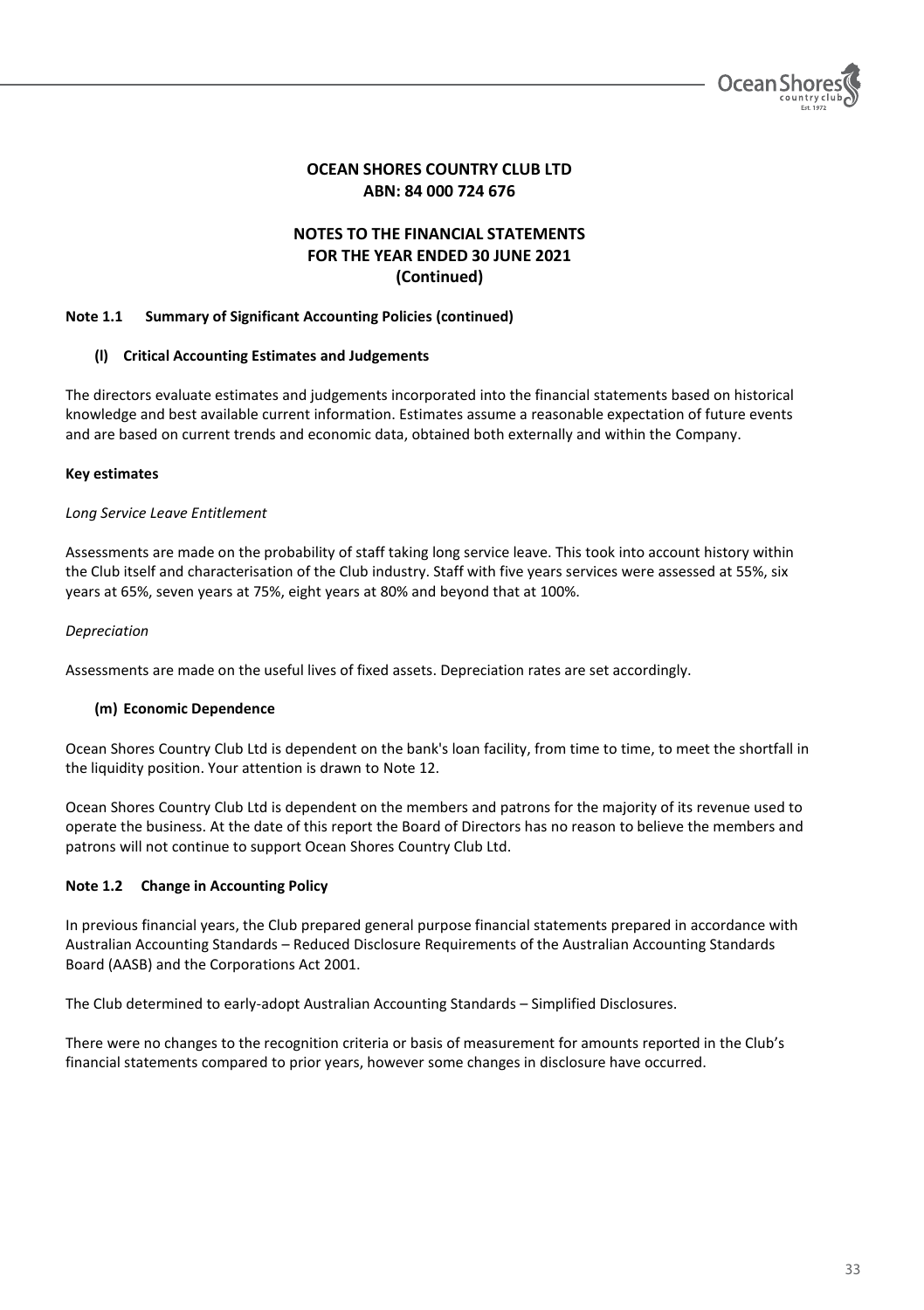## **NOTES TO THE FINANCIAL STATEMENTS FOR THE YEAR ENDED 30 JUNE 2021 (Continued)**

## **Note 2 Revenue and Other Income**

|                                              | Note | 2021      | 2020      |
|----------------------------------------------|------|-----------|-----------|
| Revenue                                      |      | Ś         | \$        |
| Revenue from contracts with customers        |      |           |           |
| Beverage                                     |      | 1,283,778 | 1,330,667 |
| Gaming                                       |      | 785,116   | 535,845   |
| Golf - comp and green fees                   |      | 570,121   | 547,293   |
| Pro-shop - product sales                     |      | 428,353   | 313,911   |
| Golf membership                              |      | 392,953   | 341,092   |
| Entertainment and promotions                 |      | 168,286   | 154,956   |
| Pro-shop - cart hire and sundries            |      | 147,922   | 171,485   |
| TAB, Keno and ATM commission                 |      | 75,819    | 76,572    |
| <b>Bowling</b>                               |      | 72,933    | 67,322    |
| Raffles - house                              |      | 36,810    | 48,002    |
| Government subsidy                           |      | 17,180    | 17,180    |
| Other                                        |      | 142,843   | 134,576   |
|                                              |      | 4,122,114 | 3,738,901 |
|                                              |      |           |           |
| Other income                                 |      |           |           |
| Federal government Jobkeeper subsidy         |      | 289,500   | 240,000   |
| Federal government cash flow boost           |      |           |           |
| subsidy                                      |      | 50,000    | 50,000    |
| Grants - generator & practice range          |      |           |           |
| shelter                                      |      | 8,184     | 8,184     |
| Gain on disposal of property, plant and      |      |           |           |
| equipment                                    |      | 8,000     |           |
| Donations                                    |      | 2,591     | 28,685    |
| Sponsorship                                  |      | 2,467     | 65,765    |
| <b>Total other income</b>                    |      | 360,742   | 392,634   |
|                                              |      |           |           |
| Diaggregation of revenue from contracts with |      |           |           |
| customers                                    |      |           |           |
| Timing of revenue recognition                |      |           |           |
| At a point in time                           |      | 3,729,161 | 3,397,809 |
| Over time                                    |      | 392,953   | 341,092   |
| Total revenue from contracts with customers  |      | 4,122,114 | 3,738,901 |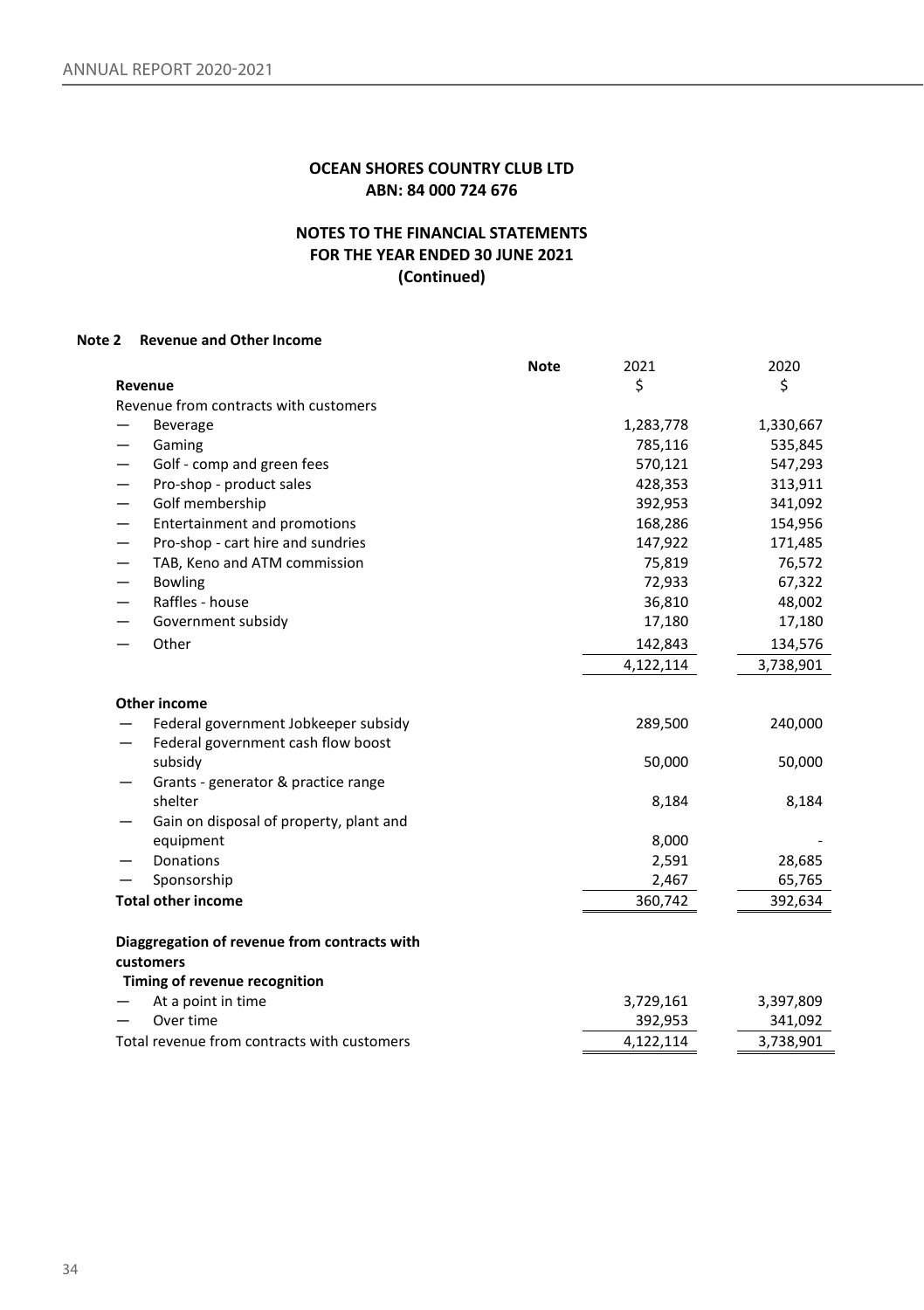

## **NOTES TO THE FINANCIAL STATEMENTS FOR THE YEAR ENDED 30 JUNE 2021 (Continued)**

## **Note 3 Expenses**

|     |       |                                                      |             | 2021                 | 2020                |
|-----|-------|------------------------------------------------------|-------------|----------------------|---------------------|
|     |       |                                                      | <b>Note</b> | \$                   | \$                  |
| a.  |       | <b>Expenses</b>                                      |             |                      |                     |
|     |       | Employee benefits expense:                           |             |                      |                     |
|     |       | Employee benefits expense including contributions    |             |                      |                     |
|     |       | defined contribution superannuation funds            |             | 1,632,889            | 1,660,619           |
|     |       | Employee on-costs<br>Total employee benefits expense | 3(b)        | 108,407<br>1,741,296 | 86,305<br>1,746,924 |
|     |       |                                                      |             |                      |                     |
|     |       | Depreciation and amortisation:                       |             |                      |                     |
|     |       | Land and buildings                                   |             | 117,597              | 124,640             |
|     |       | Plant and equipment                                  |             | 346,324              | 338,463             |
|     |       | Total depreciation and amortisation                  |             | 463,921              | 463,103             |
|     |       | Finance costs:                                       |             |                      |                     |
|     |       | interest expense on financial liabilities,           |             |                      |                     |
|     |       | equipment loans & leases                             |             | 36,887               | 31,536              |
|     |       | Cost of sales                                        |             |                      |                     |
|     |       | Bar                                                  |             | 560,461              | 588,032             |
|     |       | Pro-shop                                             |             | 274,347              | 217,298             |
|     |       | Half Way House                                       |             | 85,006               | 77,814              |
|     |       |                                                      |             | 919,814              | 883,144             |
| (b) | Other |                                                      |             |                      |                     |
|     |       | <b>Repairs and Maintenance</b>                       |             | 167,981              | 182,885             |
|     |       | Prizes                                               |             | 127,967              | 105,294             |
|     |       | Employee on costs                                    | 3(a)        | 108,407              | 86,305              |
|     |       | Electricity & gas                                    |             | 74,316               | 70,924              |
|     |       | Fertilisers, sand and chemicals                      |             | 73,288               | 66,917              |
|     |       | Insurance                                            |             | 71,115               | 53,699              |
|     |       | Accounting and audit                                 | 3(i)        | 68,391               | 42,402              |
|     |       | Rates and water                                      |             | 40,667               | 40,342              |
|     |       | Advertising & promotions                             |             | 38,585               | 86,579              |
|     |       | Cleaning supplies & rubbish removal                  |             | 32,685               | 31,409              |
|     |       | Raffle & members draw                                |             | 32,613               | 64,295              |
|     |       | <b>Affiliation fees</b>                              |             | 31,047               | 40,074              |
|     |       | Foxtel                                               |             | 28,716               | 24,643              |
|     |       | <b>Central Monitoring</b>                            |             | 24,037               | 15,154              |
|     |       | Entertainment                                        |             | 22,677               | 38,885              |
|     |       | Fuel and other vehicle costs                         |             | 18,218               | 30,214              |
|     |       | Security                                             |             | 18,089               | 27,541              |
|     |       | Mid-week packages-lunches                            |             | 9,465                | 22,052              |
|     |       | Donations - Peter Irby Charity                       |             | 1,501                | 29,270              |
|     |       | Other operating expenses                             |             | 255,098              | 255,696             |
|     |       |                                                      |             | 1,244,863            | 1,314,580           |

3 (i) This includes the externally provided management and financial accounting roles of \$44,670 (2020: \$17,676)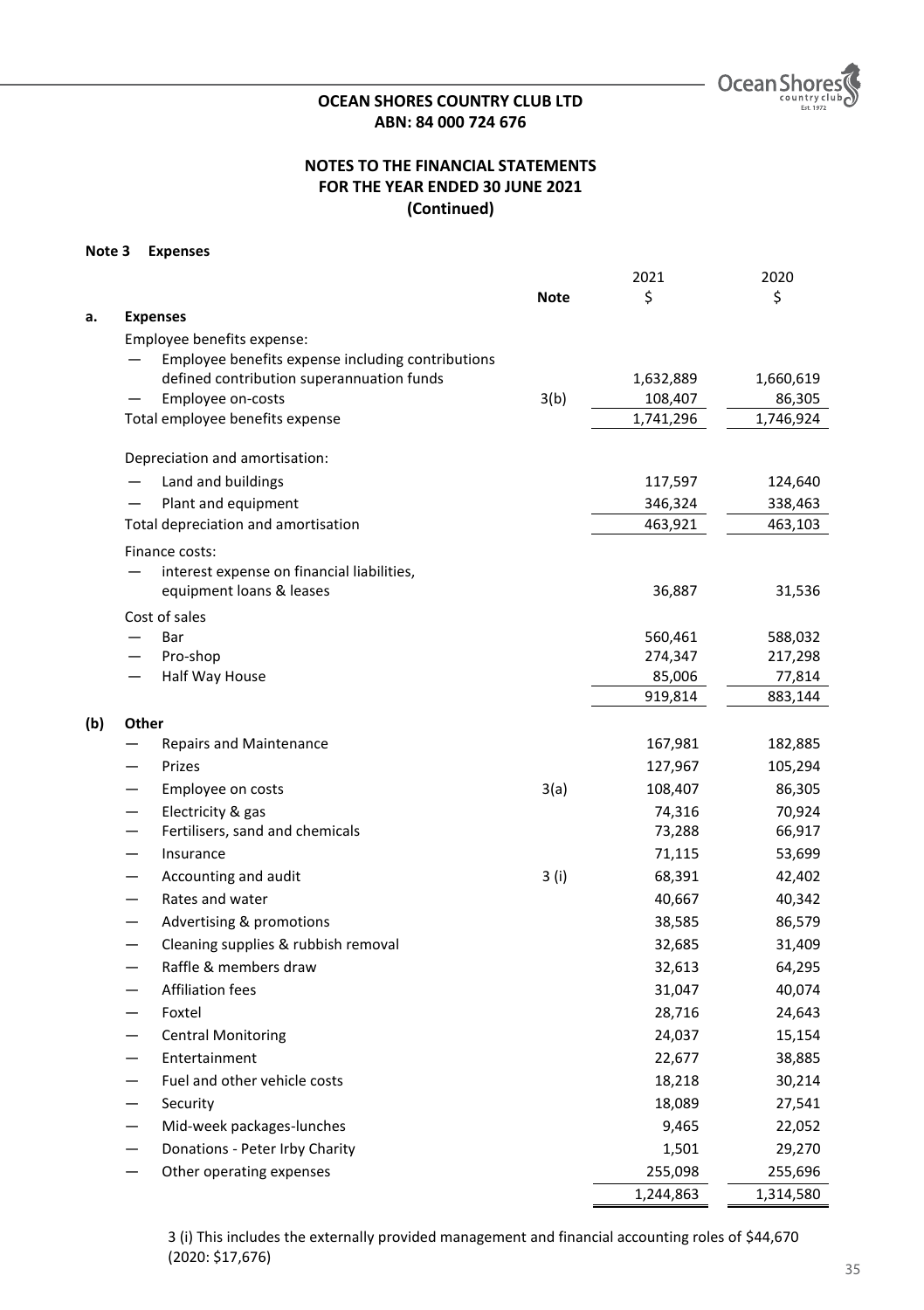## **NOTES TO THE FINANCIAL STATEMENTS FOR THE YEAR ENDED 30 JUNE 2021 (Continued)**

## **Note 4 Cash and Cash Equivalents**

|                                                               | Note | 2021          | 2020          |
|---------------------------------------------------------------|------|---------------|---------------|
|                                                               |      | \$            | \$            |
| <b>CURRENT</b>                                                |      |               |               |
| Cash float                                                    |      | 134,184       | 121,111       |
| <b>TAB Account</b>                                            |      | 7,150         | 504           |
| Keno Account                                                  |      | 2,785         | 10,475        |
| <b>Business Management Account</b>                            |      | 561,939       | 398,029       |
| Heritage Foundation Acc - CBA                                 | 6(b) | 58,122        | 9,229         |
| Total cash and cash equivalents as stated in the statement of |      |               |               |
| financial position and statement of cash flows                |      | 764,180       | 539,348       |
| <b>Property, Plant and Equipment</b><br>Note 5                |      |               |               |
|                                                               |      | 2021          | 2020          |
|                                                               |      | \$            | \$            |
| <b>Land and Buildings</b>                                     |      |               |               |
| Freehold land:                                                |      |               |               |
| At cost                                                       |      | 472,216       | 472,216       |
| <b>Total land</b>                                             |      | 472,216       | 472,216       |
|                                                               |      |               |               |
| Buildings:                                                    |      |               |               |
| At cost                                                       |      | 2,394,338     | 2,394,338     |
| Less accumulated depreciation                                 |      | (1, 367, 452) | (1, 249, 855) |
| <b>Total buildings</b>                                        |      | 1,026,886     | 1,144,483     |
|                                                               |      |               |               |
| <b>Total land and buildings</b>                               |      | 1,499,102     | 1,616,699     |
| <b>Plant and equipment</b>                                    |      |               |               |
| At cost                                                       |      | 4,409,143     | 4,053,528     |
| Less accumulated depreciation                                 |      | (3,355,981)   | (3,026,215)   |
|                                                               |      | 1,053,162     | 1,027,313     |
| Capital Works-in-Progress (CWIP)                              |      |               |               |
| At cost                                                       |      |               |               |
|                                                               |      | 15,610        | 3,110         |
|                                                               |      | 15,610        | 3,110         |
| Total property, plant and equipment                           |      | 2,567,874     | 2,647,122     |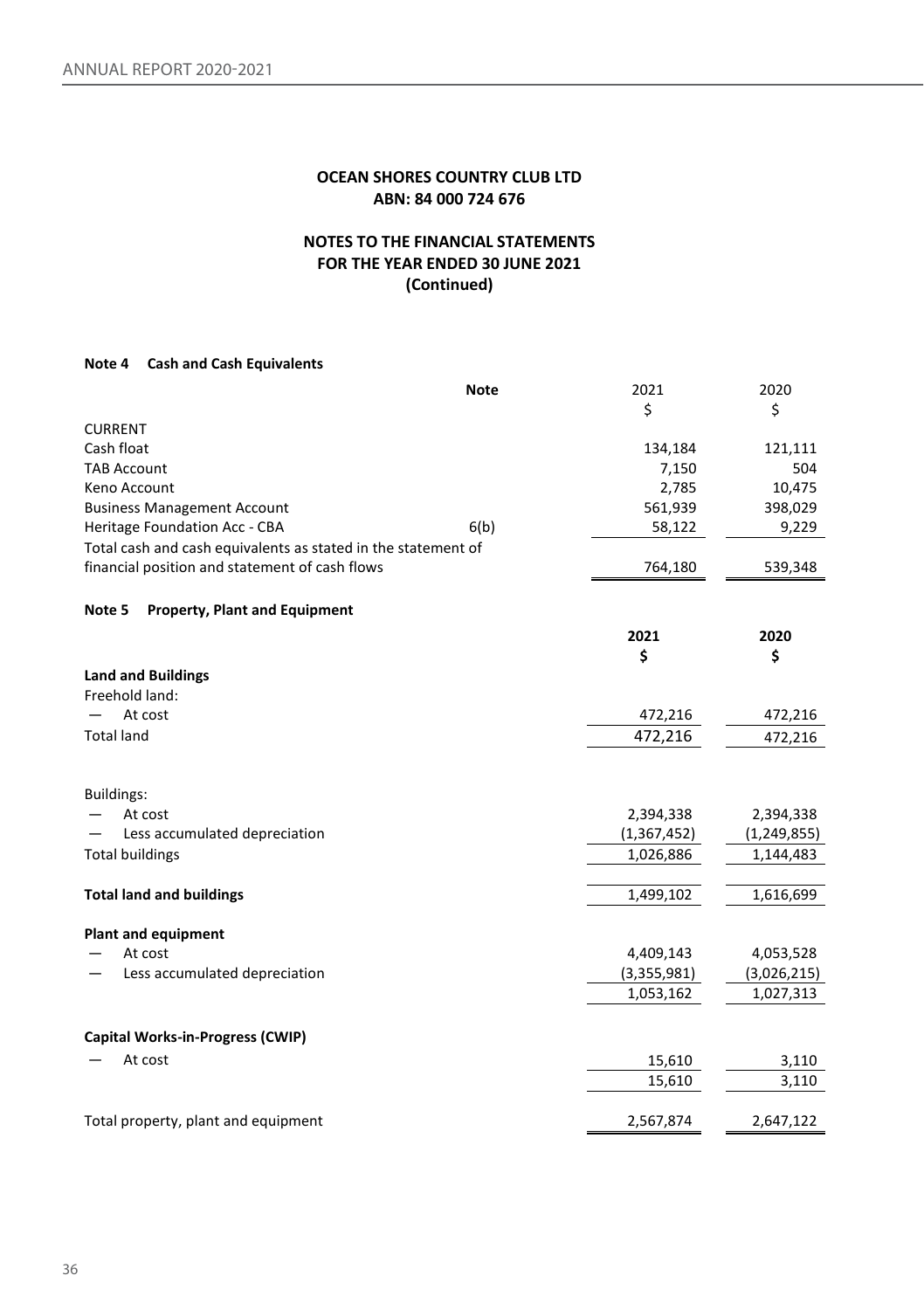

## **NOTES TO THE FINANCIAL STATEMENTS FOR THE YEAR ENDED 30 JUNE 2021 (Continued)**

#### **Note 5 Property, Plant and Equipment (continued)**

#### **Movements in Carrying Amounts**

Movement in the carrying amounts for each class of property, plant and equipment between the beginning and the end of the current financial year:

|                                        | Land<br>\$ | <b>Buildings</b> | Plant and<br>Equipment | Capital<br>Works in<br>Progress | Total<br>\$ |
|----------------------------------------|------------|------------------|------------------------|---------------------------------|-------------|
| 2021                                   |            |                  |                        |                                 |             |
| Balance at the beginning of the year   | 472,216    | 1.144.483        | 1,027,313              | 3,110                           | 2,647,122   |
| Additions                              |            |                  | 372,173                | 12,500                          | 384,673     |
| <b>Disposals</b>                       |            |                  | (16, 559)              | ۰                               | (16, 559)   |
| Depreciation expense                   |            | (117, 597)       | (346,324)              | ٠                               | (463,921)   |
| Depreciation written back              |            |                  | 16,559                 |                                 | 16,559      |
| Carrying amount at the end of the year | 472.216    | 1,026,886        | 1,053,162              | 15,610                          | 2,567,874   |

|     |                                                                                                                                                                                                                                                                       | 2021<br>Ş             | 2020                 |
|-----|-----------------------------------------------------------------------------------------------------------------------------------------------------------------------------------------------------------------------------------------------------------------------|-----------------------|----------------------|
| (a) | Fixed asset additions/assets capitalised in current financial year<br>Less asset additions in terms of right of use lease agreements<br>Less finance provided by poker machine suppliers through extended<br>terms/instalment arrangements (which doesn't involve the | 384.673<br>(153, 958) | 185.906<br>(46, 184) |
|     | movement of cash)<br>Less asset acquisitions funded by bank loans                                                                                                                                                                                                     | (91,000)              | (23.400)             |
|     | Fixed assets paid from the Company's cash & cash equivalents and<br>disclosed under 'investing activities' per cashflow statement                                                                                                                                     | 139,715               | 116.322              |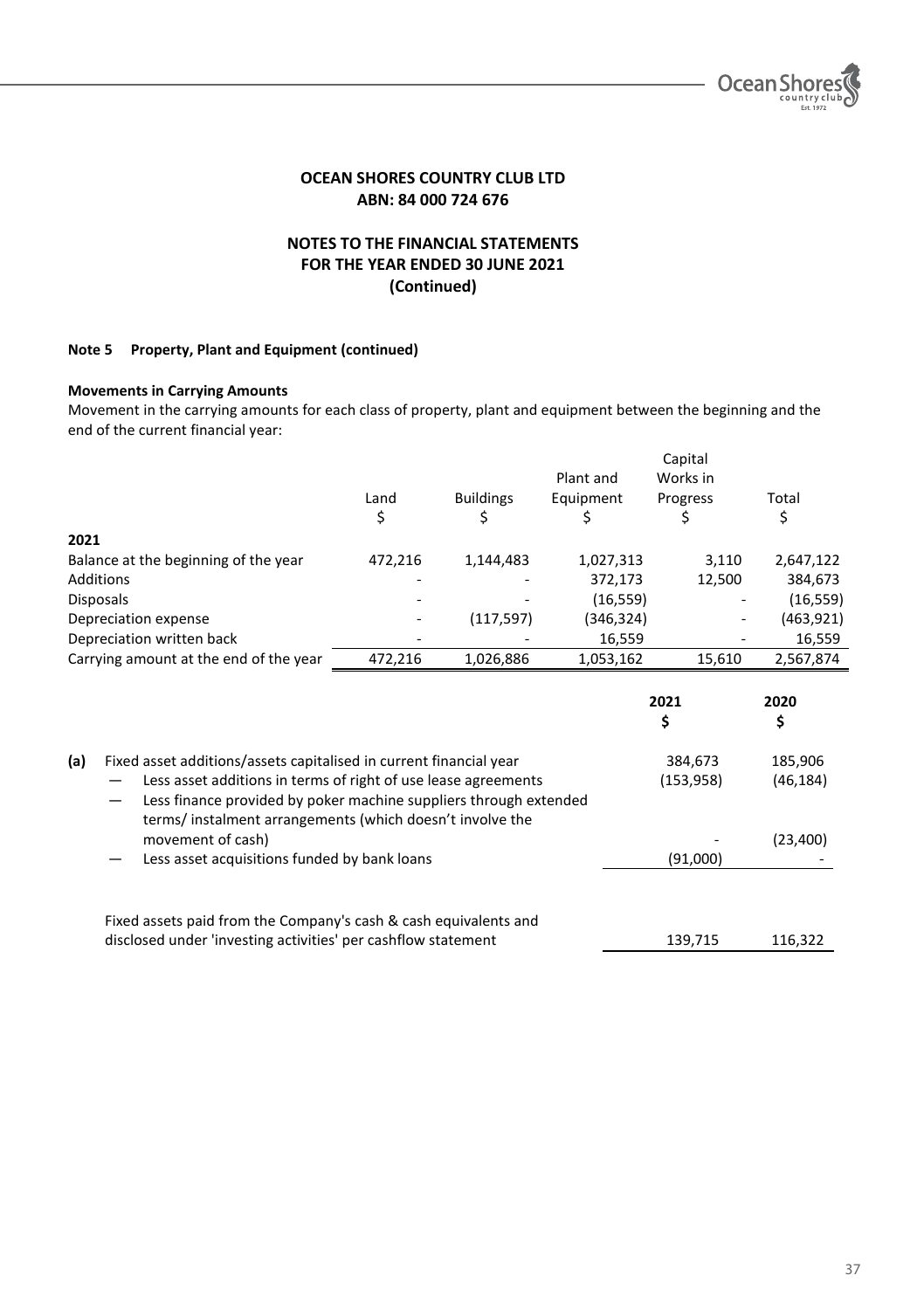## **NOTES TO THE FINANCIAL STATEMENTS FOR THE YEAR ENDED 30 JUNE 2021 (Continued)**

#### **Note 6 Trade and Other Payables**

|                                                                                                 |             | 2021       | 2020      |
|-------------------------------------------------------------------------------------------------|-------------|------------|-----------|
|                                                                                                 | <b>Note</b> | \$         | \$        |
| Current                                                                                         |             |            |           |
| Trade payables                                                                                  |             | 159,208    | 77,880    |
| Deferred income - membership fees in advance                                                    |             | 260,040    | 342,570   |
| Accrued expenses and other payables                                                             |             | 28,137     | 25,082    |
| Australian Tax Office - GST and PAYG                                                            | 10,16       | 172,291    | 258,800   |
| Golf points, Prize Ledger and E-Wallet liability                                                |             | 58,311     | 64,791    |
| Sponsorships payable                                                                            |             | 20,795     |           |
| Grants - generator and practice range shelter                                                   |             | 8,190      | 8,190     |
| <b>Heritage Foundation</b>                                                                      | 6(b)/4      | 58,631     | 10,031    |
| Superannuation and other payroll liabilities                                                    | 16          | 13,284     | 39,081    |
|                                                                                                 | 6(a)        | 778,887    | 826,425   |
| Non-current                                                                                     |             |            |           |
| Grants-generator & practice range shelter                                                       |             | 53,217     | 61,401    |
|                                                                                                 | 6(a)        | 53,217     | 61,401    |
| (a)<br><b>Financial liabilities at amortised cost classified</b><br>as trade and other payables |             |            |           |
| Trade and other payables:                                                                       |             |            |           |
| <b>Total current</b>                                                                            |             | 778,925    | 826,425   |
| Total non-current                                                                               |             | 53,217     | 61,401    |
|                                                                                                 |             | 832,142    | 887,826   |
| Less deferred income                                                                            |             | (260, 040) | (342,570) |
| Financial liabilities as trade and other payables                                               | 12          | 572,102    | 545,256   |
|                                                                                                 |             |            |           |

#### **(b) Heritage Foundation**

The corresponding bank account is disclosed in note 4. The inclusion of the Heritage Foundation in the cashflow statement does not have a material impact thereon.

#### **(c) Government grants – generator and practice range shelter**

#### **Balance sheet and profit & loss**

During the 2019 financial year, the entity received a government grant of \$65,000, primarily to assist with the purchase of the generator. The government grant is recognised as revenue systematically over the useful life of the generator, in accordance with accounting policy note 1 (a). At 30 June 2019, the board determined its lifespan to be 10 years. Its lifespan is reviewed annually.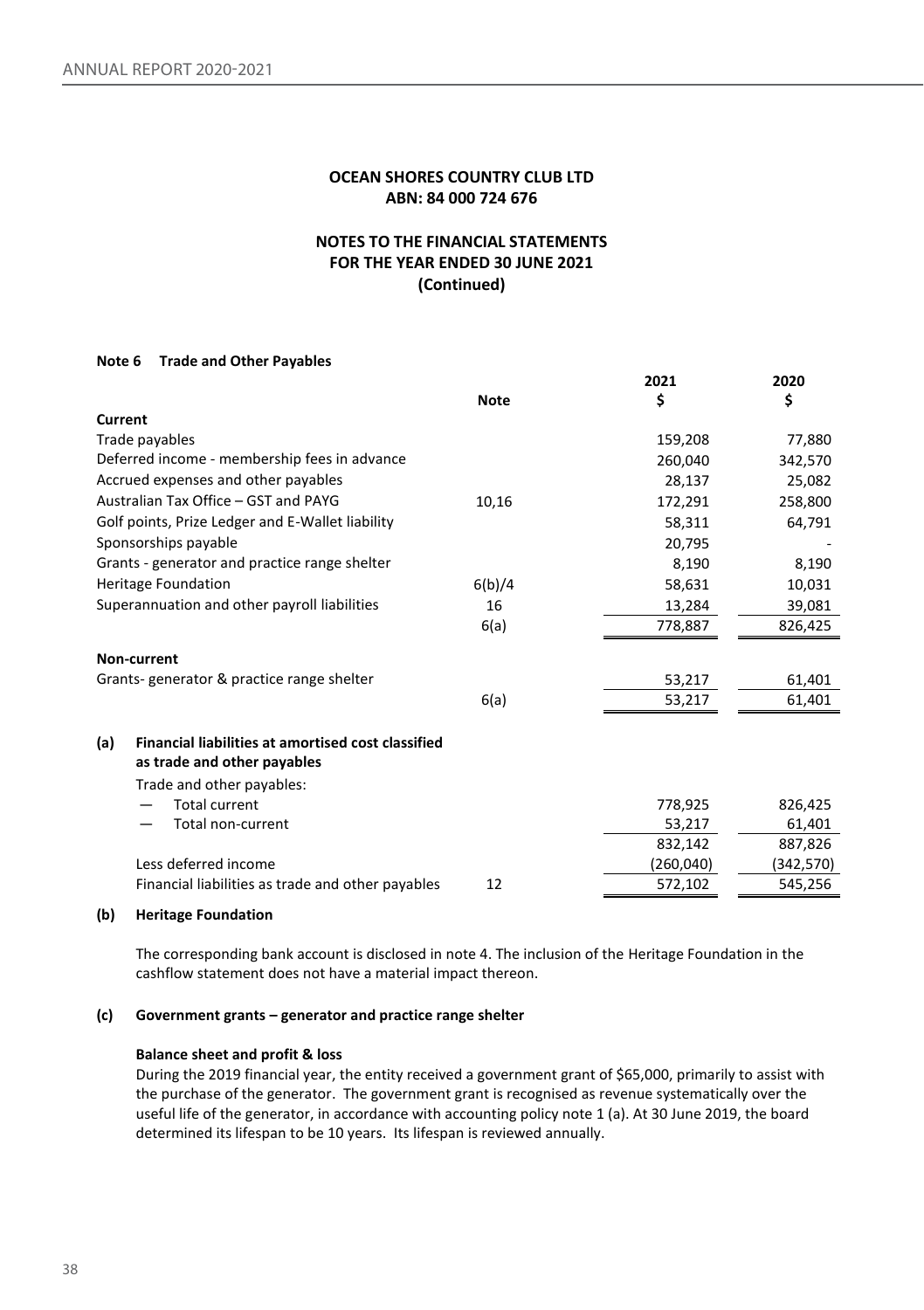## **NOTES TO THE FINANCIAL STATEMENTS FOR THE YEAR ENDED 30 JUNE 2021 (Continued)**

#### **Note 7 Borrowings**

|                              |             | 2021    | 2020    |
|------------------------------|-------------|---------|---------|
|                              | <b>Note</b> | \$      | \$      |
| Current                      |             |         |         |
| Bank Loans - equipment       | 7(a)        | 115,846 | 113,613 |
| Right of use lease liability | 13          | 40,211  | 5,197   |
| Lease liabilities            | 7(c)        |         | 13,783  |
| Installment arrangements     | 7(b)        |         | 33,235  |
| <b>Bank loans</b>            | 7(a)        |         | 201,748 |
|                              |             | 156,057 | 367,576 |
| Non-current                  |             |         |         |
| Lease liabilities            | 7(c)        |         | 1,084   |
| Bank Loans - equipment       | 7(a)        | 110,291 | 94,070  |
| Right of use lease liability | 13          | 93,089  | 6,702   |
|                              |             | 203,380 | 101,856 |
| <b>TOTAL BORROWINGS</b>      | 11          | 359,437 | 469,432 |

## **(a) Bank Loans**

## — **Better Business**

The Company has a Better Business Loan facility of \$600,000 with the Commonwealth Bank of Australia (CBA).

- · The loan matures and the facility expires on 20 November 2022
- · This is a 'redraw' facility.
- · The Company is only required to service the interest component until the loan matures.

#### **Bank loan details**

#### Facility summary

| Total facility summary<br>at 30 June 2021 | Interest                             | Period                   | Repayment<br>arrangements            | Facility | Utilised | Available |
|-------------------------------------------|--------------------------------------|--------------------------|--------------------------------------|----------|----------|-----------|
| <b>Better Business</b><br>Loan            | Variable -<br>base rate<br>less 3.4% | $20/11/19$ -<br>20/11/22 | interest only<br>until<br>20/11/2022 | 600.000  | ۰        | 600.000   |
| Corporate Charge<br>Card                  | Variable                             |                          | closed<br>monthly                    | 25.000   | ۰        | 25.000    |
|                                           |                                      |                          |                                      | 625,000  | ۰        | 625,000   |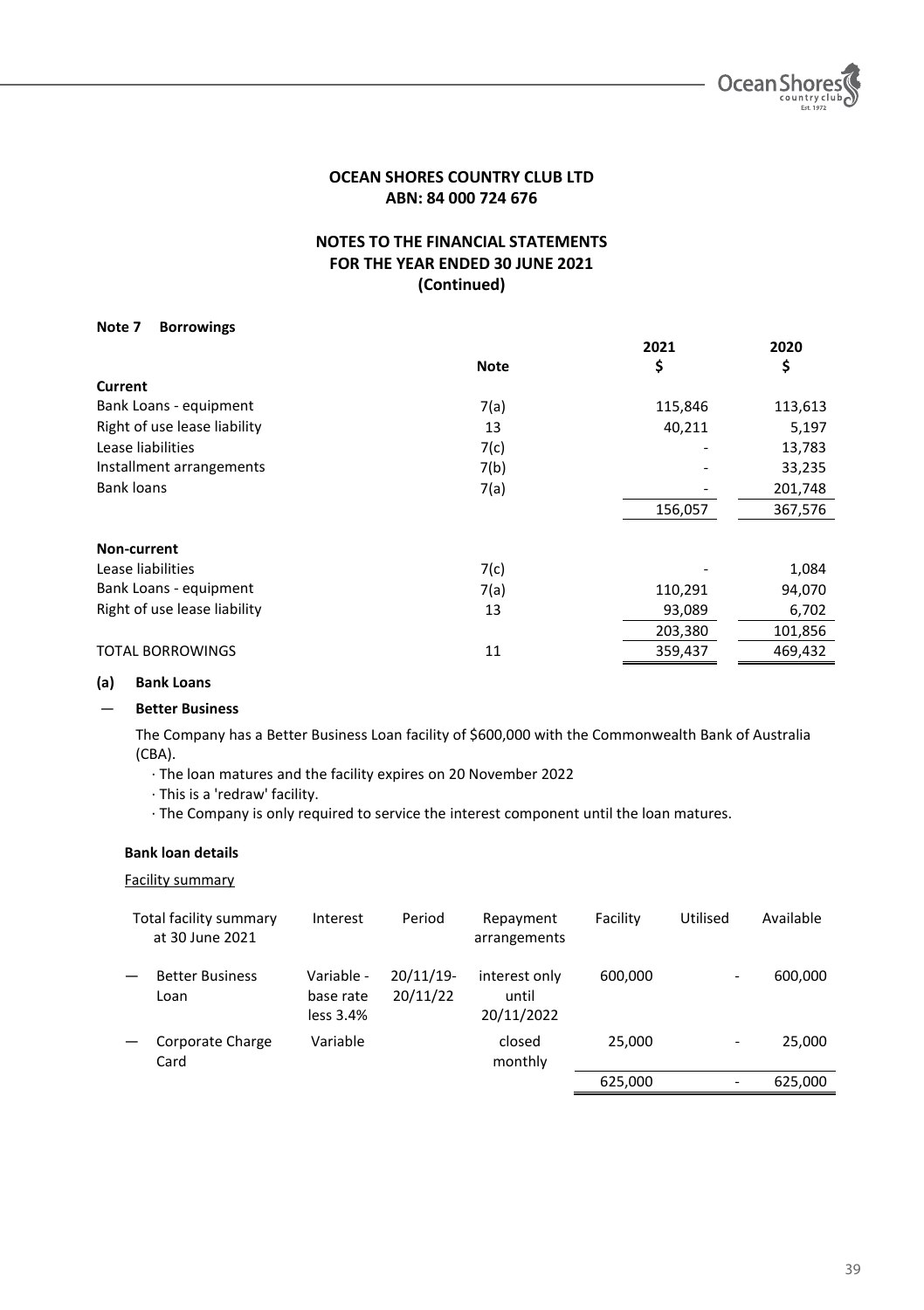## **NOTES TO THE FINANCIAL STATEMENTS FOR THE YEAR ENDED 30 JUNE 2021 (Continued)**

#### **Note 7 Borrowings (continued)**

#### — **Security for the Better Business Loan and Corporate credit card**

· A First Rank Registered Mortgage by Ocean Shores Country Club Ltd ACN 000 724 676 over the commercial property situated at 113A Orana Rd, Ocean Shores

· General security interest by Ocean Shores Country Club Ltd ACN 000 724 676 comprising: First Ranking Charge over All Present & After acquired Property.

#### — **Equipment loans - Commonwealth Bank of Australia (CBA)**

Such loans were taken out for the purpose of acquiring plant and machinery for use on the golf course, and golf carts for hiring out to members.

Aggregated details of such loans are as follows:

| Expires<br>current<br>year<br>31/08/2021 to<br>Plant and machinery (golf course,<br>02/10/2024<br>equipment)<br>5,788<br>191.423<br>02/03/2021 *<br>Plant and machinery (golf carts)<br>4.840<br>34.714<br>10,628<br>226,137 |  | Monthly<br>repayment | Balance at<br>end of | Balance at<br>end of |
|------------------------------------------------------------------------------------------------------------------------------------------------------------------------------------------------------------------------------|--|----------------------|----------------------|----------------------|
|                                                                                                                                                                                                                              |  |                      |                      | prior year           |
|                                                                                                                                                                                                                              |  |                      |                      |                      |
|                                                                                                                                                                                                                              |  |                      |                      |                      |
|                                                                                                                                                                                                                              |  |                      |                      |                      |
|                                                                                                                                                                                                                              |  |                      |                      | 82,149               |
|                                                                                                                                                                                                                              |  |                      |                      | 125.534              |
|                                                                                                                                                                                                                              |  |                      |                      | 207,683              |

**\***- Due to the 2020 COVID-19 lockdown, CBA business loan repayments were deferred during the period April to September 2020. As a result, existing loan terms were extended for a period of six (6) months. During the deferral period, interest and charges continued to accrue at the agreed rates and were added to the total loan balances. Repayments for these loans recommenced during October 2020.

#### — **Security for equipment loans**

The bank holds security over the respective equipment to cover the indebtedness to the bank.

### **(b) Installment arrangements**

This represents instalment arrangements to acquire poker machines and office equipment where the supplier acts as the financier. The arrangements are secured to the extent that the equipment remains the property of the supplier until the final instalment has been paid. The cash flow statement reports as a cash outflow, under the financing activities category, instalment repayments.

#### **(c) Lease liabilities**

The Company has entered into a lease arrangement with Commonwealth Bank of Australia (CBA) in respect of plant and equipment.

- · \$1,263 is payable monthly over 60 months with a residual of \$10,846.
- · The balance at 30 June 2021 was nil (2020: \$14,867).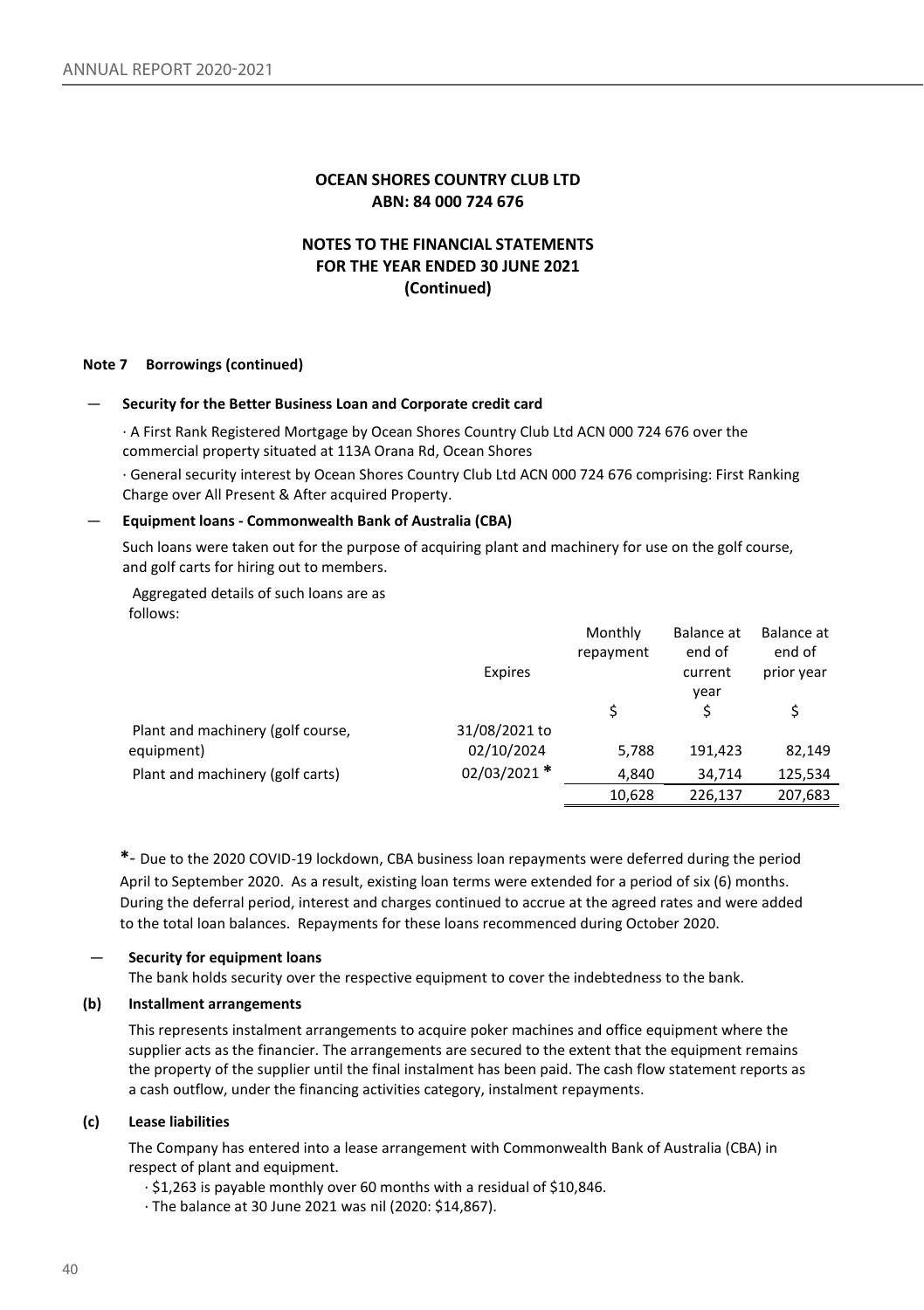## **NOTES TO THE FINANCIAL STATEMENTS FOR THE YEAR ENDED 30 JUNE 2021 (Continued)**

#### **Note 8 Provisions**

| Current                                             | 2021    | 2020    |
|-----------------------------------------------------|---------|---------|
| Provision for employee benefits: annual leave       | 105,738 | 72,979  |
| Provision for employee benefits: long service leave | 39,777  | 32,630  |
|                                                     | 145.515 | 105,609 |
| Non-current                                         |         |         |
| Provision for employee benefits: long service leave | 35.656  | 47.275  |
|                                                     | 181.172 | 152.884 |

#### **Provision for employee benefits**

Provision for employee benefits represents amounts accrued for annual leave and long service leave.

In calculating the present value of future cash flows in respect of long service leave, the probability of long service leave being taken is based upon historical data. The measurement and recognition criteria for employee benefits have been discussed in Note 1(g).

## **Note 9 Capital and Leasing Commitments (a) Finance Lease Commitments Note** 2021 2020 Payable – minimum lease payments:  $\zeta$ not later than 12 months  $\overline{7}$ (c)  $\overline{13.783}$ between 12 months and five years 7(c) The matrix of the contract of the contract of the contract of the contract of the contract of the contract of the contract of the contract of the contract of the contract of the contra  $- 14.867$

#### **Note 10 Key Management Personnel Compensation**

Any person(s) having authority and responsibility for planning, directing and controlling the activities of the entity directly or indirectly, including any director (whether executive or otherwise) is considered a key management personnel (KMP).

The totals of remuneration paid to KMP of the entity during the year are as follows:

|                  | . . | 2021    | 2020    |
|------------------|-----|---------|---------|
|                  |     |         |         |
| KMP compensation |     | 194.439 | 268,280 |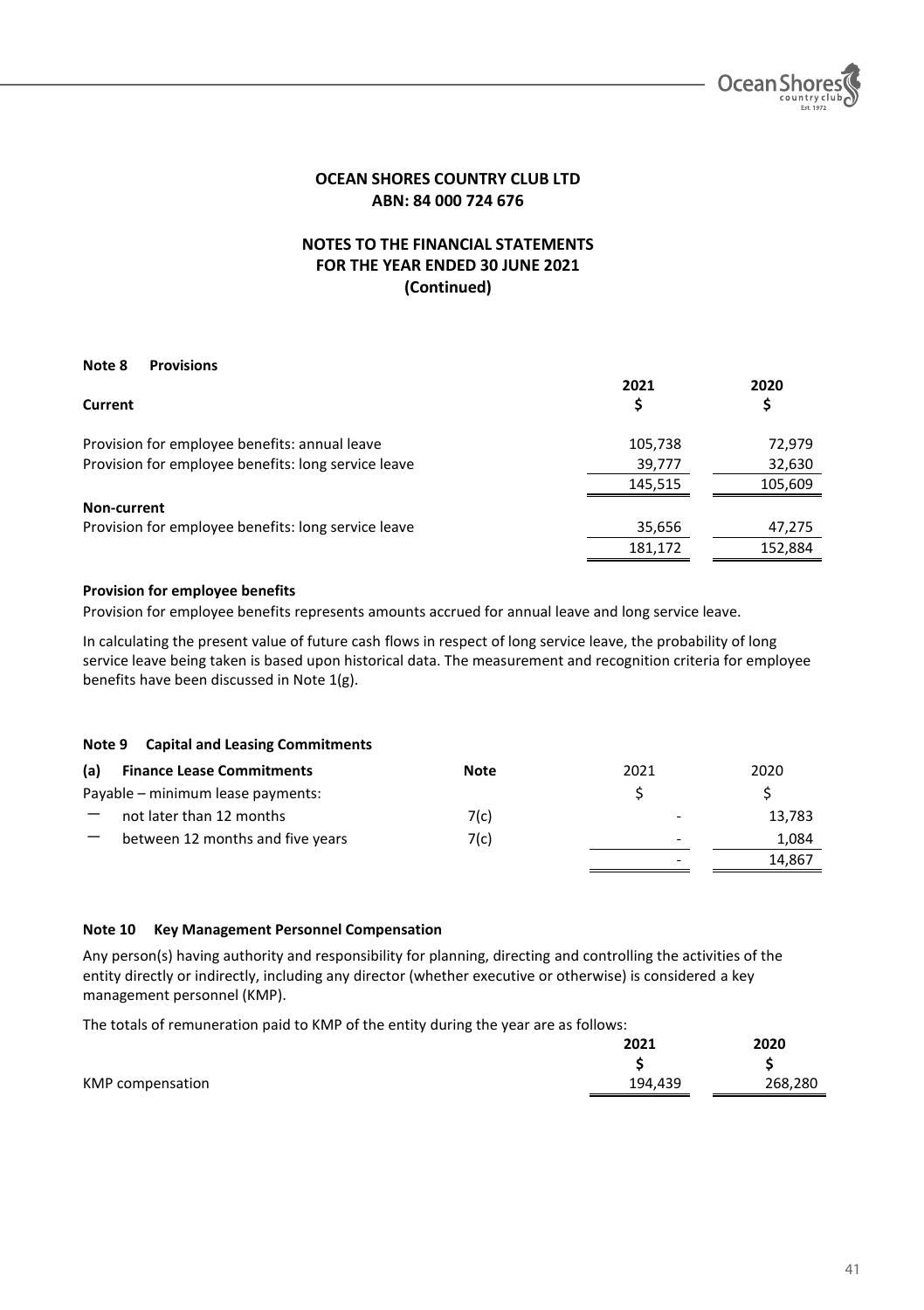## **NOTES TO THE FINANCIAL STATEMENTS FOR THE YEAR ENDED 30 JUNE 2021 (Continued)**

#### **Note 11 Financial Risk Management**

The entity's financial instruments consist mainly of deposits with banks, short-term and long-term investments, payables and borrowings.

The totals for each category of financial instruments, measured in accordance with AASB 9: *Financial Instruments*  as detailed in the accounting policies to these financial statements, are as follows:

| <b>Financial assets</b>                                                                                      | <b>Note</b> | 2021<br>\$                    | 2020<br>\$                      |
|--------------------------------------------------------------------------------------------------------------|-------------|-------------------------------|---------------------------------|
| cash and cash equivalents<br>trade and other receivables<br><b>Total financial assets</b>                    | 4           | 764.180<br>13,912<br>778,092  | 539,348<br>159,725<br>699,073   |
| <b>Financial liabilities</b><br>trade and other payables<br>borrowings<br><b>Total financial liabilities</b> | 6(a)<br>7   | 572,102<br>232,839<br>804,941 | 545,256<br>469,432<br>1,014,688 |

#### **Note 12 Liquidity position**

The Company's current liabilities exceed its current assets by \$74,777 at 30 June 2021 (2020: \$420,277).

This together with other liquidity ratios indicate that it is necessary from time to time to access the bank's available Better Business loan facility of \$600,000 to settle creditors when they fall due.

The facility expires and matures on 20 November 2022. (See Note 7(a)). At 30 June 2021, the loan was undrawn, meaning that the full \$600,000 limit of the facility was available to the Club at year end.

The Company is significantly reliant on the Banks' ongoing provision of the loan funding more fully discussed in note 7(a).

The Directors have no reason to believe that this support will not continue for the foreseeable future.

Your attention is drawn to note 16 - events after balance sheet date - regarding the repayment of ATO liabilities.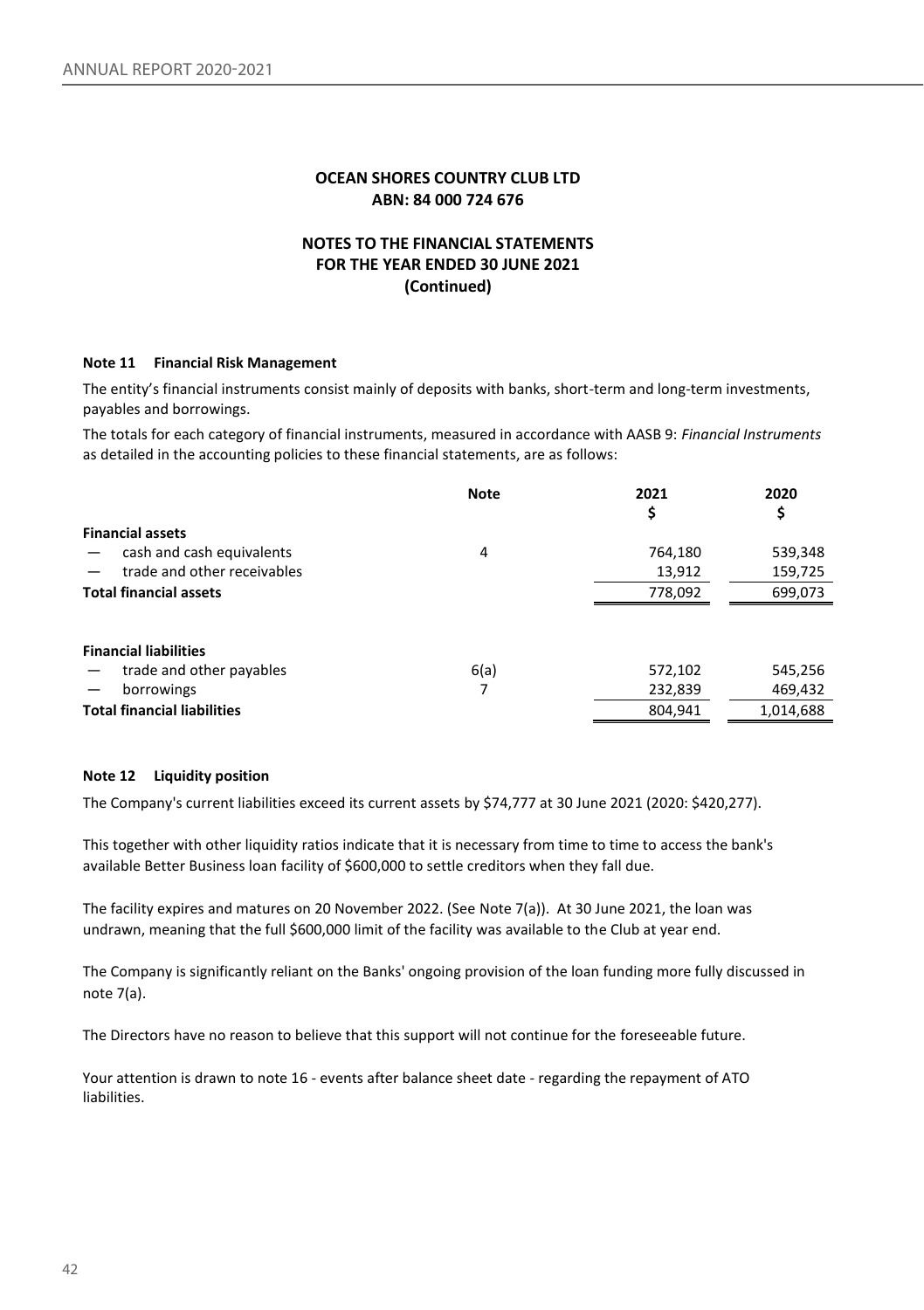## **NOTES TO THE FINANCIAL STATEMENTS FOR THE YEAR ENDED 30 JUNE 2021 (Continued)**

#### **Note 13 Right of use assets and lease liabilities**

|                                                                             | <b>Note</b> | 2021<br>\$ | 2020<br>\$ |
|-----------------------------------------------------------------------------|-------------|------------|------------|
| <b>Right-of-use assets</b>                                                  |             |            |            |
| Net book value (included in plant and equipment)                            | 5           | 130,059    | 14,323     |
| Right-of-use lease liabilities<br>Current                                   |             |            |            |
| Right of use lease liability                                                | 7           | 40,211     | 5,197      |
|                                                                             |             | 40,211     | 5,197      |
| Non-current<br>Right of use lease liability                                 | 7           | 93,089     | 6,702      |
|                                                                             |             | 93,089     | 6,702      |
|                                                                             |             |            |            |
| Total right-of-use lease liabilities                                        |             | 133,300    | 11,899     |
| Right of use lease liabilities are secured by the underlying leased assets. |             |            |            |
| Amortisation expense for right of use assets                                |             | 38,223     | 34,285     |

### **Note 14 Entity Details**

The registered office of the entity is: Ocean Shores Country Club Ltd Orana Road Ocean Shores NSW 2483

The principal place of business is:

Ocean Shores Country Club Ltd Orana Road Ocean Shores NSW 2483

## **Note 15 Members' Guarantee**

The entity is incorporated under the Corporations Act 2001 and is a company limited by guarantee. If the entity is wound up, the constitution states that members are required to contribute a maximum of \$5,620 towards meeting any outstanding obligations of the entity.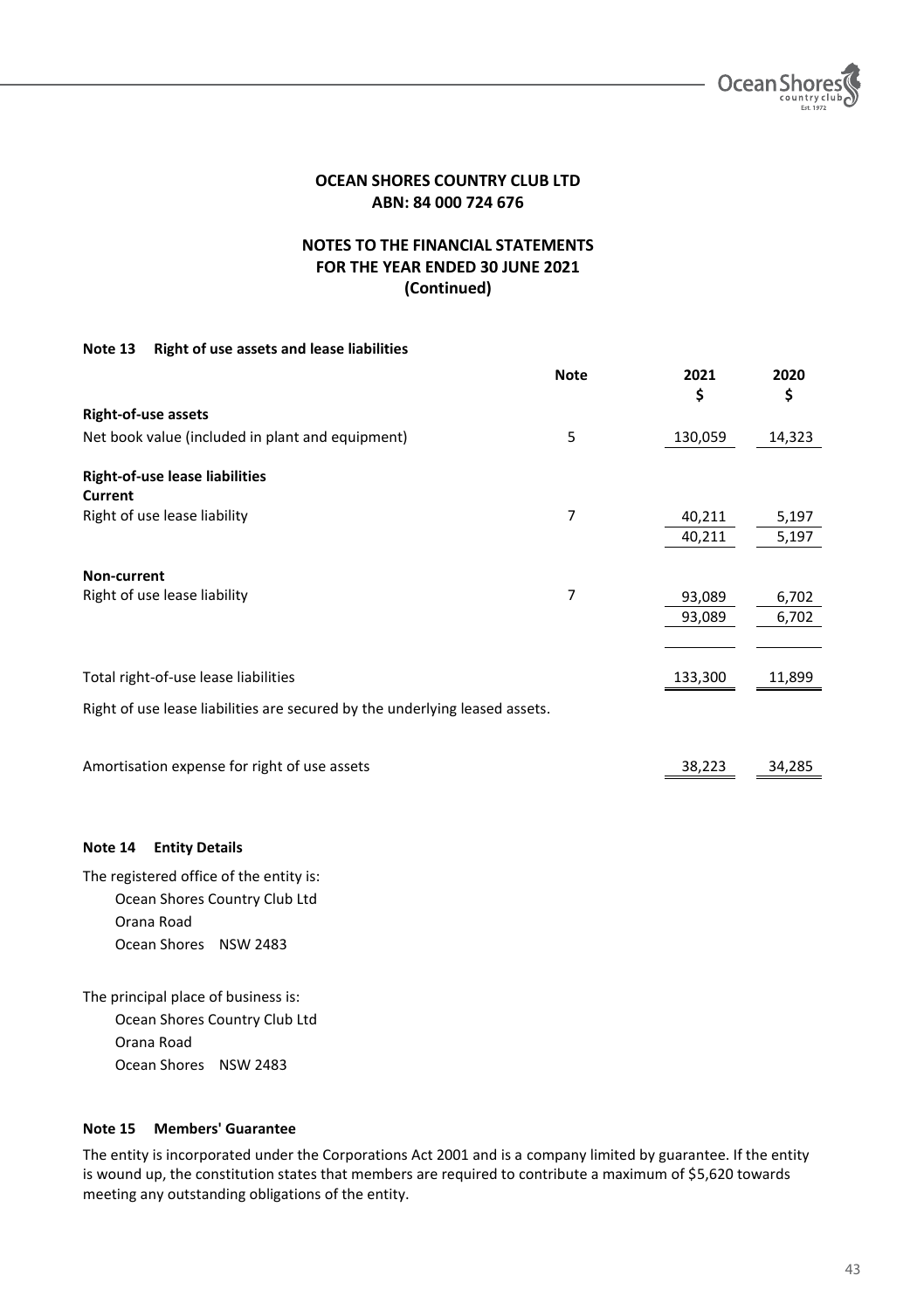## **NOTES TO THE FINANCIAL STATEMENTS FOR THE YEAR ENDED 30 JUNE 2021 (Continued)**

#### **Note 16 Events occurring after balance and going concern (including the impact of COVID-19)**

The coronavirus pandemic (COVID-19) resulted in the closure of clubs and other hospitality venues from midday 23 March 2020 until 1 June 2020, reopening with restricted capacity to comply with social distancing requirements. The Club was able to operate for the full period during the year ended 30 June 2021, albeit with continuing and fluctuating capacity limits during this time.

#### **Events occurring after balance date**

Subsequent to 30 June 2021, at 6pm on 9 August 2021 the Byron Bay Local Government area, in which the Club is located, was placed into a COVID-19 lockdown. The lockdown was lifted at 12.01am on 11 September 2021. During the lockdown, the Clubhouse was closed for all trading with the exception of golfing activities which included the operation of the Pro Shop and 'Half-Way House'. During the lockdown, player numbers were down due to restrictions imposed by public health orders and social distancing requirements.

At the time of signing the financial reports, all trading areas of the Club were operational and subject to ongoing restrictions to operational capacities in line with public health orders imposed due to COVID-19.

At 30 June 2021, the Company owed \$169,646 (\$258,800) to the ATO in relation to GST and PAYG. \$85,213 is the balance on the payment arrangement entered into in September 2020 and \$84,433 relates to the June 2021 activity statement. The Club is currently in negotiations with the ATO with respect to the timing of the payment of this activity statement.

Other than those arising from the impact of COVID-19, no matters or circumstances have arisen since the end of the financial year which significantly affected or may significantly affect the operations of the Club, the results of those operations, or the state of affairs of the Club in future financial years.

COVID-19 had a material impact on the core revenue, expense structures and cashflows of the Company for the year ended 30 June 2020 and a reduced impact for the year ended 30 June 2021. COVID-19 is expected to continue to have an impact on the year ending 30 June 2022.

The Federal Government's response to the pandemic, through various stimulus measures has countered this impact, more fully disclosed under 'other income' (note 2).

During both the current and prior financial years, the Club was entitled to the following Federal and Statement government financial support:

Cash-flow boost - Effectively a waiver of the whole or part of the pay-as-you-go liability. It was conditional upon the Company incurring a salary expense and therefore a withholding tax liability for pay-as-you-go. This support ceased on 30 September 2020. Recognition has been in the period in which the relevant conditions were fulfilled

Job-keeper – this was a wage subsidy, payable as legislated for each employee. Job-keeper support relevant to the Club ended on 30 September 2020. Recognition has been in the period in which the relevant conditions were fulfilled.

Payroll tax - The New South Wales government announced that payroll tax had been deferred for six months. Amounts payable to the ATO were permitted to be deferred too. This has had a positive impact on the Company's cash flow.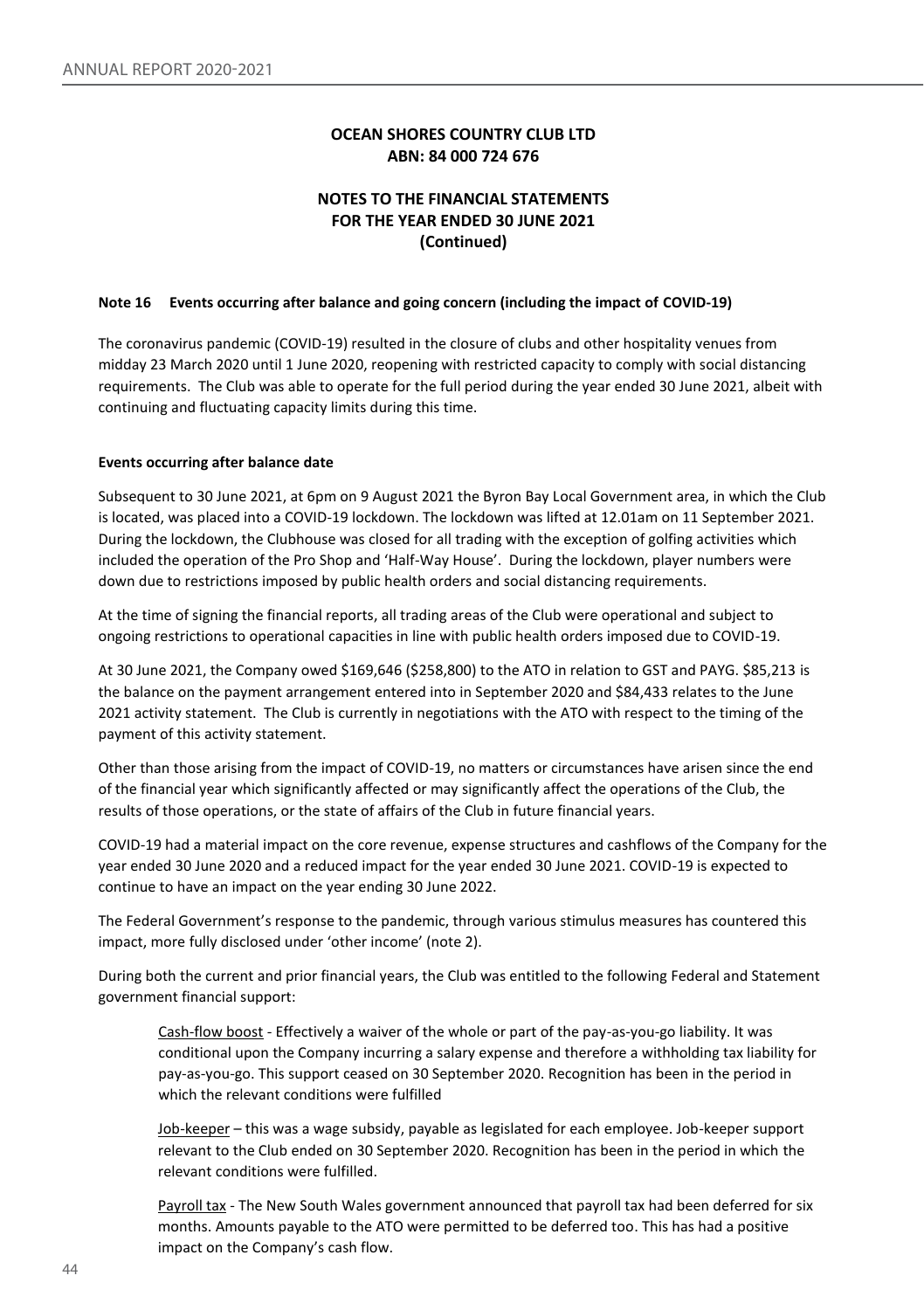

## **NOTES TO THE FINANCIAL STATEMENTS FOR THE YEAR ENDED 30 JUNE 2021 (Continued)**

#### **Going Concern**

These financial statements have been prepared on a going concern basis, which contemplates continuity of normal business activities and the realisation of assts and settlement of liabilities in the ordinary course of business for at period of at least twelve months from the date of approval of these financials statements.

The Club notes the unpredictability of the COVID-19 situation, and the potential impact on the going concern basis of preparation. As a result, there is a high degree of uncertainty associated with forecasting cash flows over the following twelve-month period.

However, the directors believe there are reasonable grounds to conclude that the Club will continue as a going concern on the basis of the performance for the year ended 30 June 2021 and its current year end cash balances and financial position.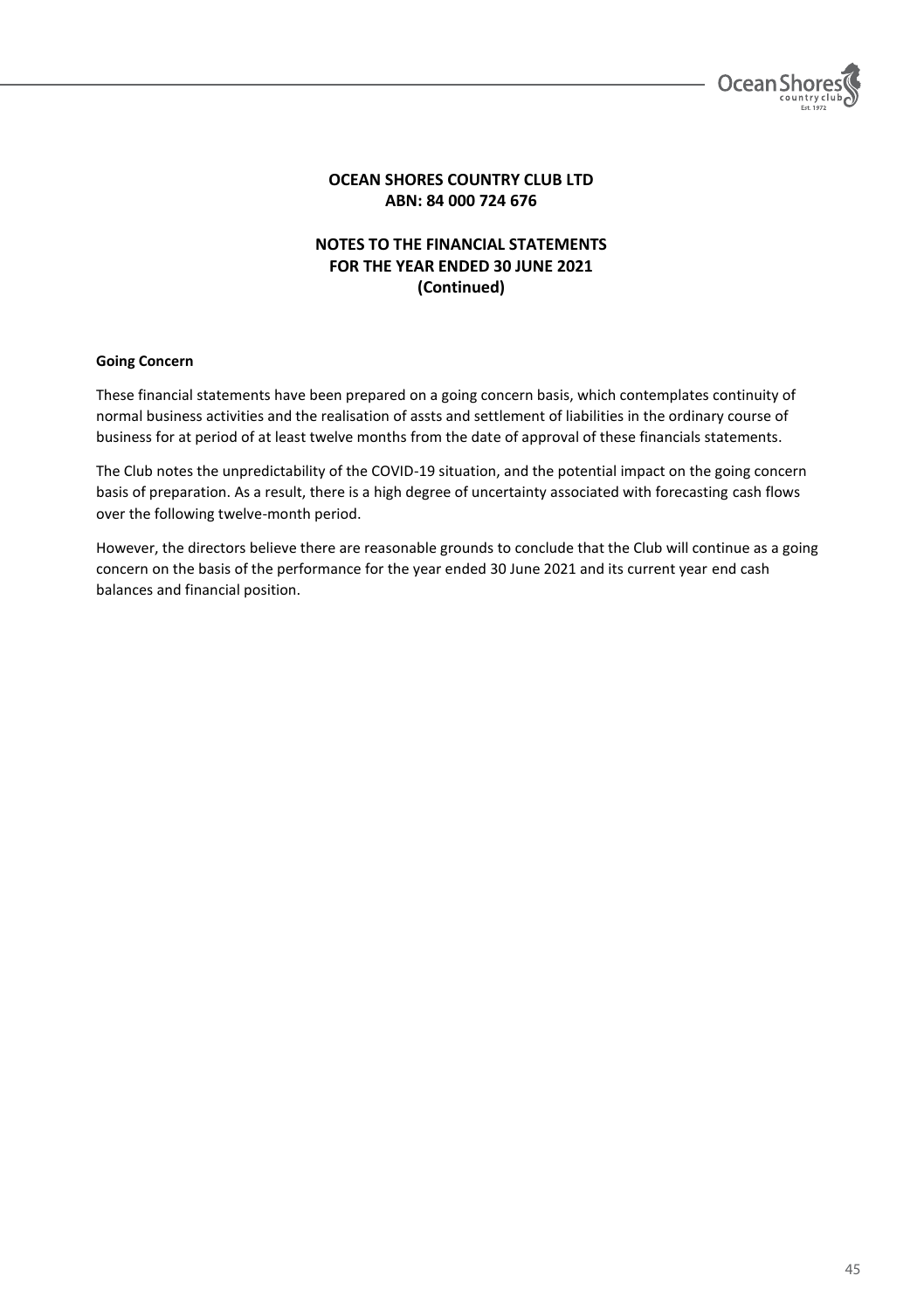#### **DIRECTORS' DECLARATION**

In accordance with a resolution of the directors of Ocean Shores Country Club Ltd, the directors of the entity declare that:

- 1. The financial statements and notes, as set out on pages 5 to 29, satisfy the requirements of the Corporations Act 2001 and:
- (a) comply with Australian Accounting Standards applicable to the entity; and
- (b) give a true and fair view of the financial position of the entity as at 30 June 2021 and of its performance for the year ended on that date.
- 2. In the directors' opinion there are reasonable grounds to believe that the Company will be able to pay its debts as and when they become due and payable.

 $d$ 

Dated this 5th day of October 2021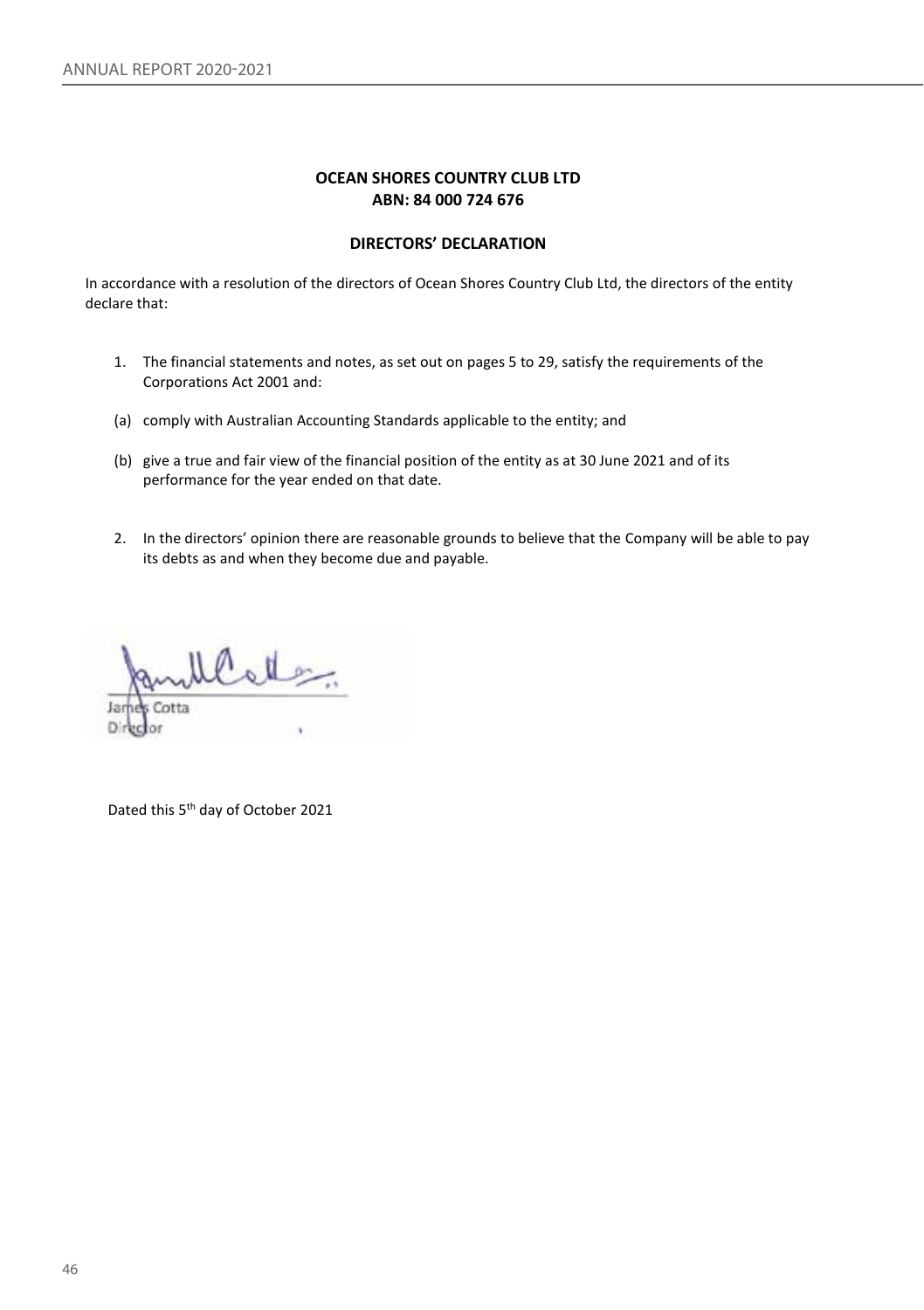



## **OCEAN SHORES COUNTRY CLUB LTD INDEPENDENT AUDITOR'S REPORT TO THE MEMBERS OF OCEAN SHORES COUNTRY CLUB LTD**

#### **Opinion**

We have audited the financial report of the Company which comprises the statement of financial positions as at 30 June 2021, the statement of profit or loss and other comprehensive income, statement of changes in equity and statement of cash flows for the year then ended and notes to the financial statements, including a summary of significant accounting policies and the directors' declaration.

In our opinion, the accompanying financial report of the entity is in accordance with the Corporations Act 2001, including:

- i. giving a true and fair view of the Company's financial position at 30 June 2021 and its performance for the year then ended; and
- ii. complying with Australian Accounting Standards Simplified Disclosure Standard and the Corporations Regulations 2001

#### **Basis for Opinion**

We conducted our audit in accordance with Australian Auditing Standards. Our responsibilities under those standards are further described in the Auditor's Responsibilities for the Audit of the Financial Report section of our report. We are independent of the Company in accordance with the auditor independence requirements of the Corporations Act 2001 and the ethical requirements of the Accounting Professional and Ethical Standards Board's APES 110: Code of Ethics for Professional Accountants (including Independence Standards) (the Code) that are relevant to our audit of the financial report in Australia. We have also fulfilled our other ethical responsibilities in accordance with the Code.

We confirm that the independence declaration required by the Corporations Act 2001, which has been given to the directors, would be in the same terms if given to the directors as at the time of this auditor's report.

We believe that the audit evidence we have obtained is sufficient and appropriate to provide a basis for our opinion.

#### **Emphasis of matters**

Without modifying our audit opinion, your attention is drawn to:

- Note 12 which more fully describes the Company's liquidity position and its reliance on bank support via their facilities provided.
- Note 16 which more fully describes the impact of Covid 19, the response by government via subsidies ('other income' per note 2) and extended repayment terms provided, including extended repayment arrangements with the Australian Taxation Office.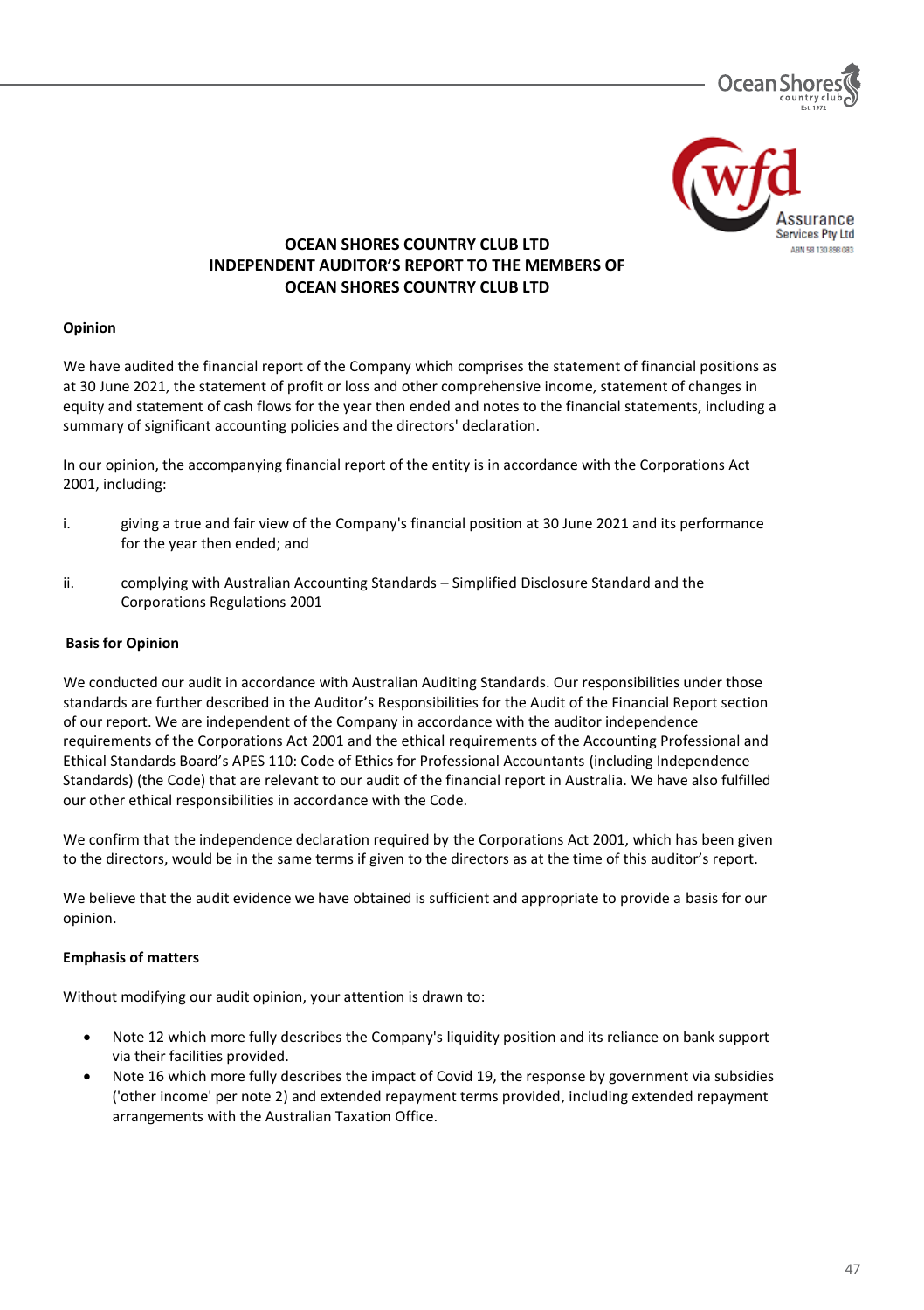## **Information Other than the Financial Report and Auditor's Report Thereon Information Other than the Financial Report and Auditor's Report Thereon**

The directors are responsible for the other information. The other information comprises the information The directors are responsible for the other information. The other information comprises the information included in the entity's annual report for the year ended 30 June 2021 but does not include the financial included in the entity's annual report for the year ended 30 June 2021 but does not include the financial report and our auditor's report thereon. report and our auditor's report thereon.

Our opinion on the financial report does not cover the other information and accordingly we do not express Our opinion on the financial report does not cover the other information and accordingly we do not express any form of assurance conclusion thereon. any form of assurance conclusion thereon.

In connection with our audit of the financial report, our responsibility is to read the other information and, in doing so, consider whether the other information is materially inconsistent with the financial report, or our doing so, consider whether the other information is materially inconsistent with the financial report, or our knowledge obtained in the audit or otherwise appears to be materially misstated. knowledge obtained in the audit or otherwise appears to be materially misstated.

If, based on the work we have performed, we conclude that there is a material misstatement of this other If, based on the work we have performed, we conclude that there is a material misstatement of this other information, we are required to report that fact. We were provided the Directors report: we have nothing to information, we are required to report that fact. We were provided the Directors report: we have nothing to report in this regard. We were not furnished with any other information (i.e. other reports included in the report in this regard. We were not furnished with any other information (i.e. other reports included in the entity's annual report): we do not report thereon as we have not read them. entity's annual report): we do not report thereon as we have not read them.

## **Responsibilities of the Directors for the Financial Report Responsibilities of the Directors for the Financial Report**

The directors of the Company are responsible for the preparation of the financial report that gives a true and The directors of the Company are responsible for the preparation of the financial report that gives a true and fair view in accordance with Australian Accounting Standards – Simplified Disclosure Standard and the fair view in accordance with Australian Accounting Standards – Simplified Disclosure Standard and the Corporations Act 2001 and for such internal control as the directors determine is necessary to enable the Corporations Act 2001 and for such internal control as the directors determine is necessary to enable the preparation of the financial report that gives a true and fair view and is free from material misstatement, preparation of the financial report that gives a true and fair view and is free from material misstatement, whether due to fraud or error. whether due to fraud or error.

In preparing the financial report, the directors are responsible for assessing the Company's ability to continue as a going concern, disclosing, as applicable, matters related to going concern and using the going concern as a going concern, disclosing, as applicable, matters related to going concern and using the going concern basis of accounting unless the directors either intend to liquidate the entity or to cease operations, or have basis of accounting unless the directors either intend to liquidate the entity or to cease operations, or have no realistic alternative but to do so. no realistic alternative but to do so.

### **Auditor's Responsibilities for the Audit of the Financial Report Auditor's Responsibilities for the Audit of the Financial Report**

Our objectives are to obtain reasonable assurance about whether the financial report as a whole is free from Our objectives are to obtain reasonable assurance about whether the financial report as a whole is free from material misstatement, whether due to fraud or error, and to issue an auditor's report that includes our opinion. Reasonable assurance is a high level of assurance, but is not a guarantee that an audit conducted in accordance Reasonable assurance is a high level of assurance, but is not a guarantee that an audit conducted in accordance with the Australian Auditing Standards will always detect a material misstatement when it exists. with the Australian Auditing Standards will always detect a material misstatement when it exists.

Misstatements can arise from fraud or error and are considered material if, individually or in the aggregate, they could reasonably be expected to influence the economic decisions of users taken on the basis of this financial could reasonably be expected to influence the economic decisions of users taken on the basis of this financial report. report.

As part of an audit in accordance with the Australian Auditing Standards, we exercise professional judgement As part of an audit in accordance with the Australian Auditing Standards, we exercise professional judgement and maintain professional scepticism throughout the audit. We also: and maintain professional scepticism throughout the audit. We also:

- − Identify and assess the risks of material misstatement of the financial report, whether due to fraud or − Identify and assess the risks of material misstatement of the financial report, whether due to fraud or error, design and perform audit procedures responsive to those risks, and obtain audit evidence that is error, design and perform audit procedures responsive to those risks, and obtain audit evidence that is sufficient and appropriate to provide a basis for our opinion. The risk of not detecting a material sufficient and appropriate to provide a basis for our opinion. The risk of not detecting a material misstatement resulting from fraud is higher than for one resulting from error, as fraud may involve misstatement resulting from fraud is higher than for one resulting from error, as fraud may involve collusion, forgery, intentional omissions, misrepresentations, or the override of internal control. collusion, forgery, intentional omissions, misrepresentations, or the override of internal control.
- − Obtain an understanding of internal control relevant to the audit in order to design audit procedures that are appropriate in the circumstances, but not for the purpose of expressing an opinion on the that are appropriate in the circumstances, but not for the purpose of expressing an opinion on the effectiveness of the entity's internal control. effectiveness of the entity's internal control.
- − Evaluate the appropriateness of accounting policies used and the reasonableness of accounting estimates and related disclosures made by the directors. estimates and related disclosures made by the directors.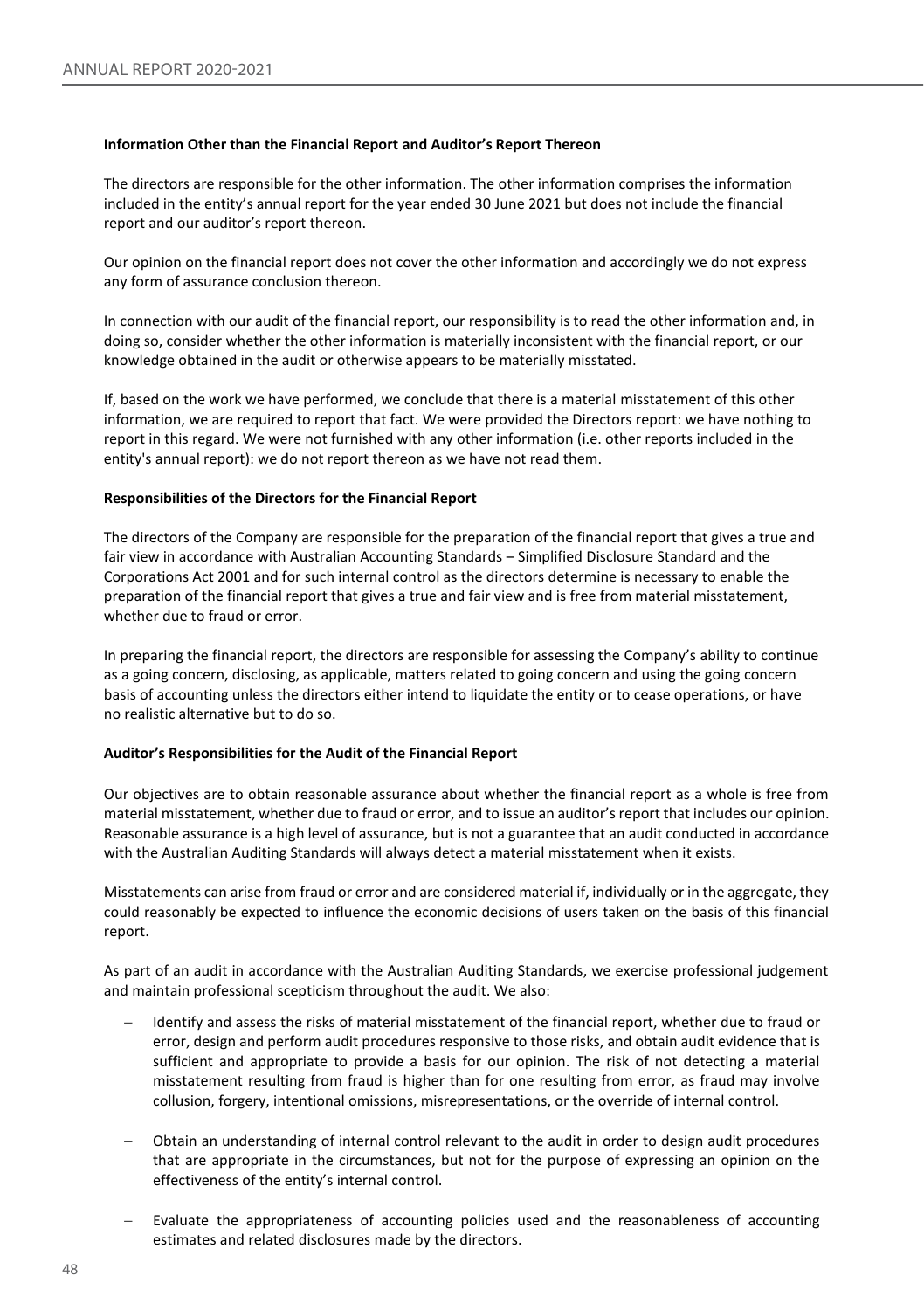

- − Conclude on the appropriateness of the directors' use of the going concern basis of accounting and, based on the audit evidence obtained, whether a material uncertainty exists related to events or conditions that may cast significant doubt on the entity's ability to continue as a going concern. If we conclude that a material uncertainty exists, we are required to draw attention in our auditor's report to the related disclosures in the financial report or, if such disclosures are inadequate, to modify our opinion. Our conclusions are based on the audit evidence obtained up to the date of our auditor's report. However, future events or conditions may cause the entity to cease to continue as a going concern.
- − Evaluate the overall presentation, structure and content of the financial report, including the disclosures, and whether the financial report represents the underlying transactions and events in a manner that achieves fair presentation.
- − Obtain sufficient appropriate audit evidence regarding the financial information of the entity to express an opinion on the financial report. We are responsible for the direction, supervision and performance of the entity audit. We remain solely responsible for our audit opinion.

We communicate with the directors regarding, among other matters, the planned scope and timing of the audit and significant audit findings, including any significant deficiencies in internal control that we identify during our audit.

WFD assurance Services

Lane Si

**Principal**

**WFD Assurance Services LR Smith**

Santos Place Level 27, 32 Turbot Street Brisbane Dated: 5 October 2021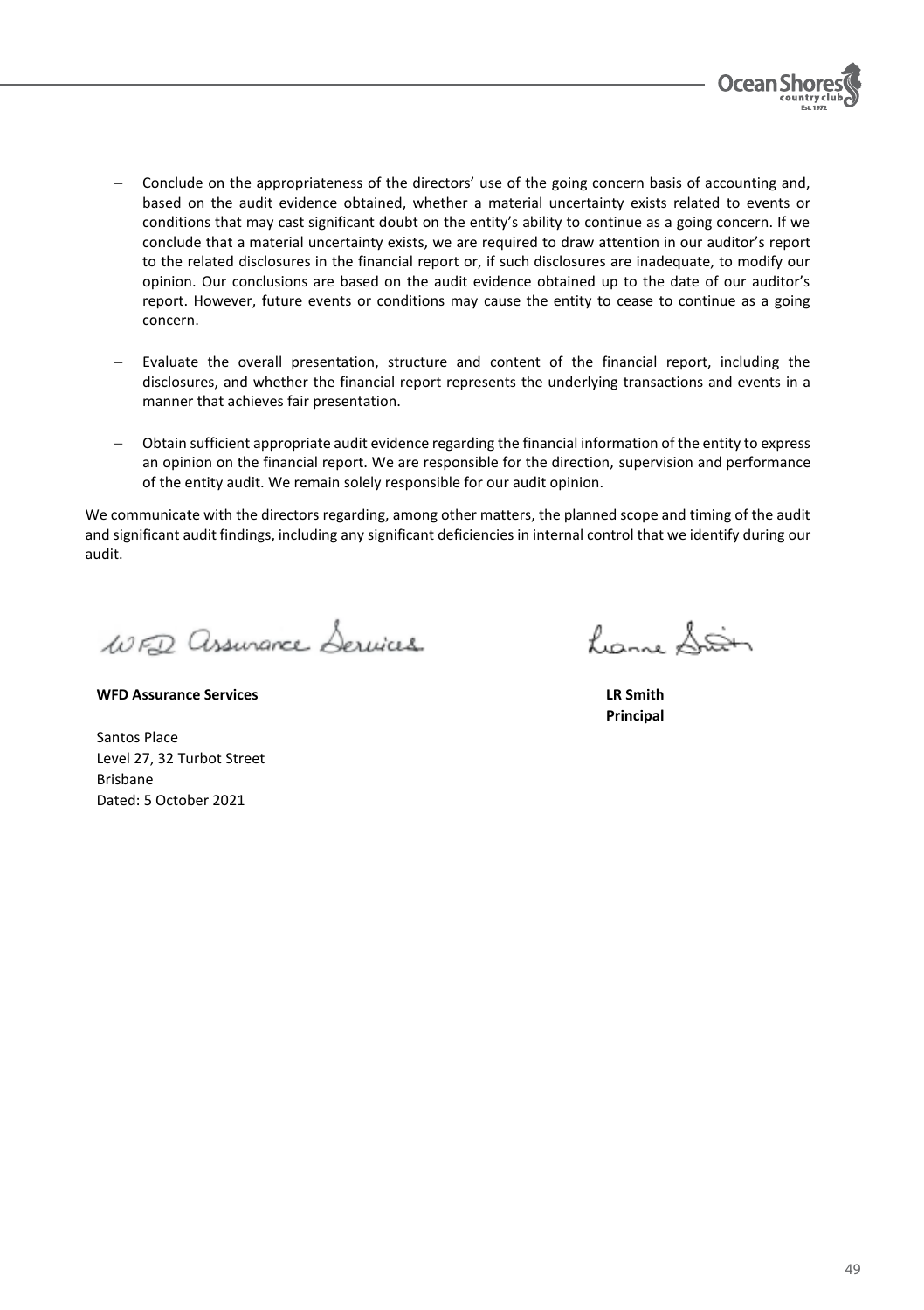## **THANK YOU TO OUR MAJOR SPONSORS**

**Carlton & United Breweries** 

Solo Resource Recovery

## **THANK YOU TO OUR SPONSORS**

| <b>Austbrokers Coast to Coast</b>                     | John Robinson Accounting          |
|-------------------------------------------------------|-----------------------------------|
| <b>Billinudgel Hotel</b>                              | Monty's Metal Roofing             |
| Billinudgel Tyres & Pool Shop                         | North Coast Lifestyle Properties  |
| Bridglands Betta Home Living                          | <b>NUTURF</b>                     |
| Brim's Hardware                                       | Ocean Shores Bakery               |
| Canty's Surveyors, as part of Bennett + Bennett Group | <b>Ocean Shores Quality Meats</b> |
| Chingocan Real Estate Rental Division                 | Ocean Shores Tavern               |
| <b>Connors Plumbing Services</b>                      | <b>Pottsville Tavern</b>          |
| Complete Weed Maintenance                             | Ray Towers Carpet                 |
| East Coast Asphalt                                    | <b>Robina Financial Solutions</b> |
| <b>Echo Daily</b>                                     | Swell Building                    |
| Elders Real Estate Brunswick Heads                    | <b>TK Electrical</b>              |
| Grant & Brady Accountant                              | Toro Australia                    |
| Globe Australia                                       | <b>Turf Irrigation Services</b>   |
| Living Turf                                           | <b>Turfcare Solutions</b>         |
| Integrated Site Design                                | <b>WD Nicholls Accountant</b>     |
|                                                       |                                   |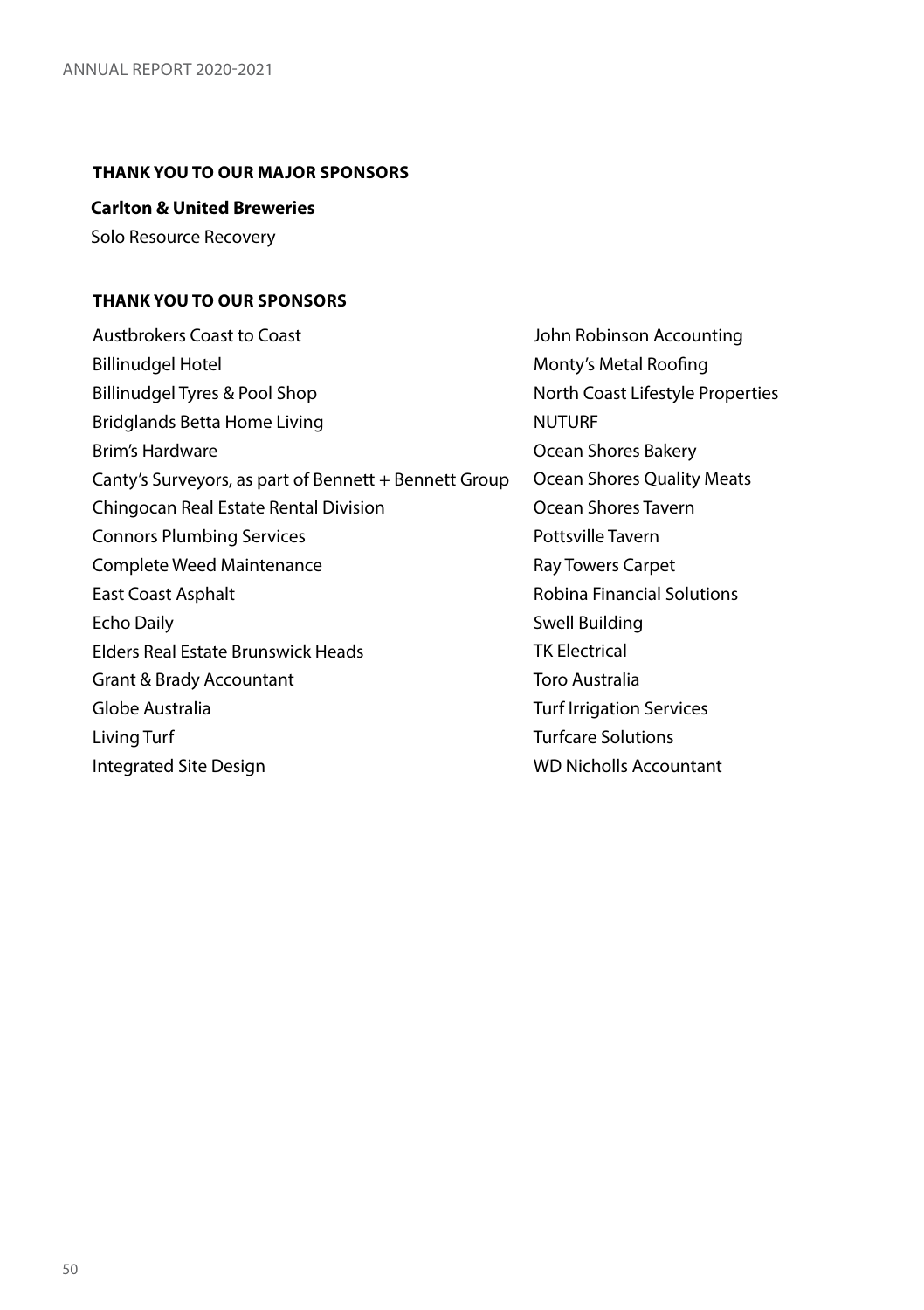

## **2022 marks Ocean Shores Country Club's 50th Anniversary.**

The Club acknowledges the wonderful contributions of Members and Staff over the past fifty years and we look forward to celebrating the Club's many achievements.

Planning is well advanced towards a range of activities and events commencing in early 2022 and culminating in a 50th Anniversary Dinner during May 2022.

Be part of the festivities and activities to mark this significant milestone in your Club's history.